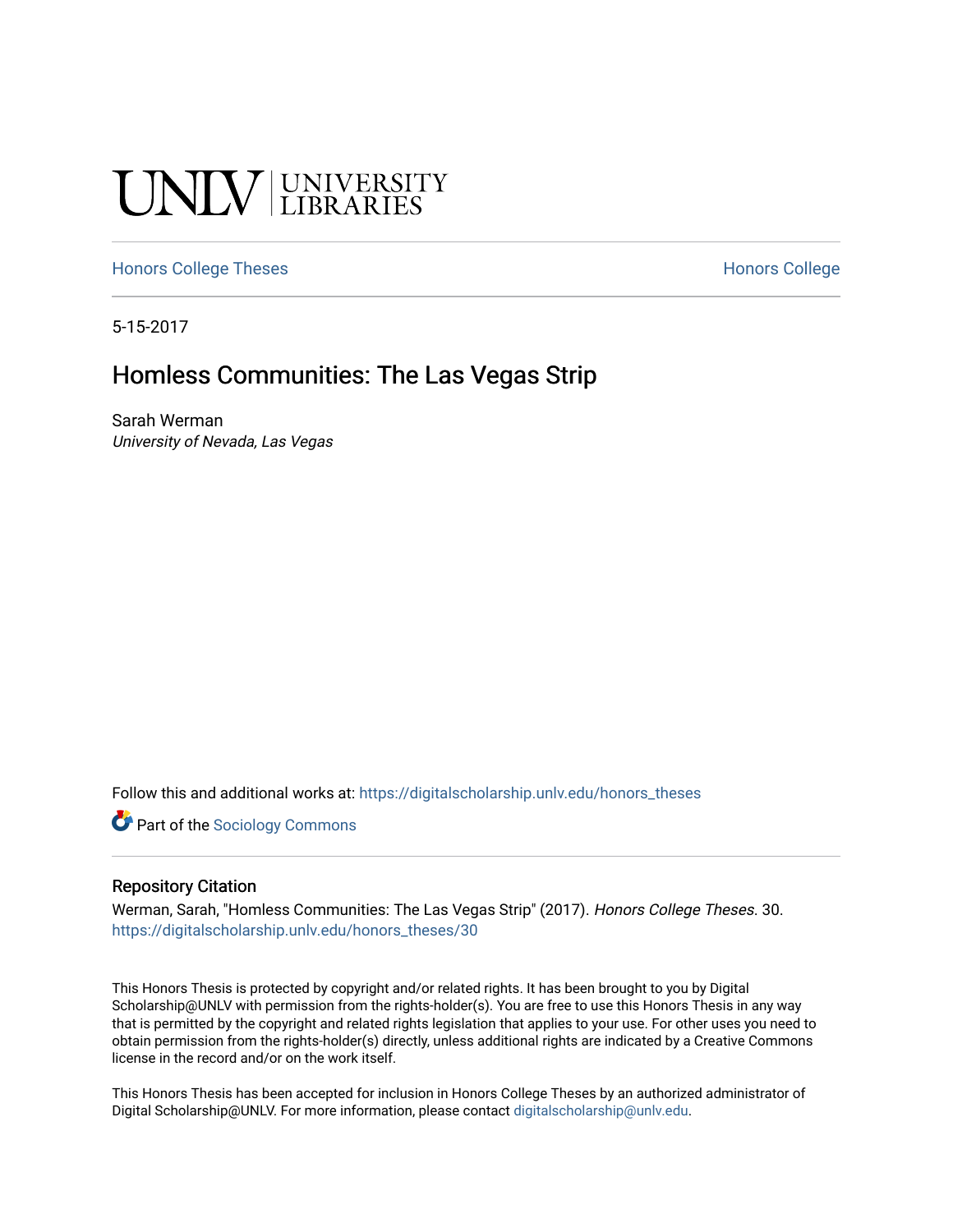*"Something is Everything to Someone with Nothing"*

### HOMELESS COMMUNITIES: THE LAS VEGAS STRIP

By:

Sarah Werman

Honors Thesis submitted in partial fulfillment

for the designation of Research and Creative Honors

Sociology

Advisor: Dr. Kerie Francis

Committee Members: Dr. Christine Batson, Dr. Heather Lusty

College of Liberal Arts

University of Nevada, Las Vegas

May, 2017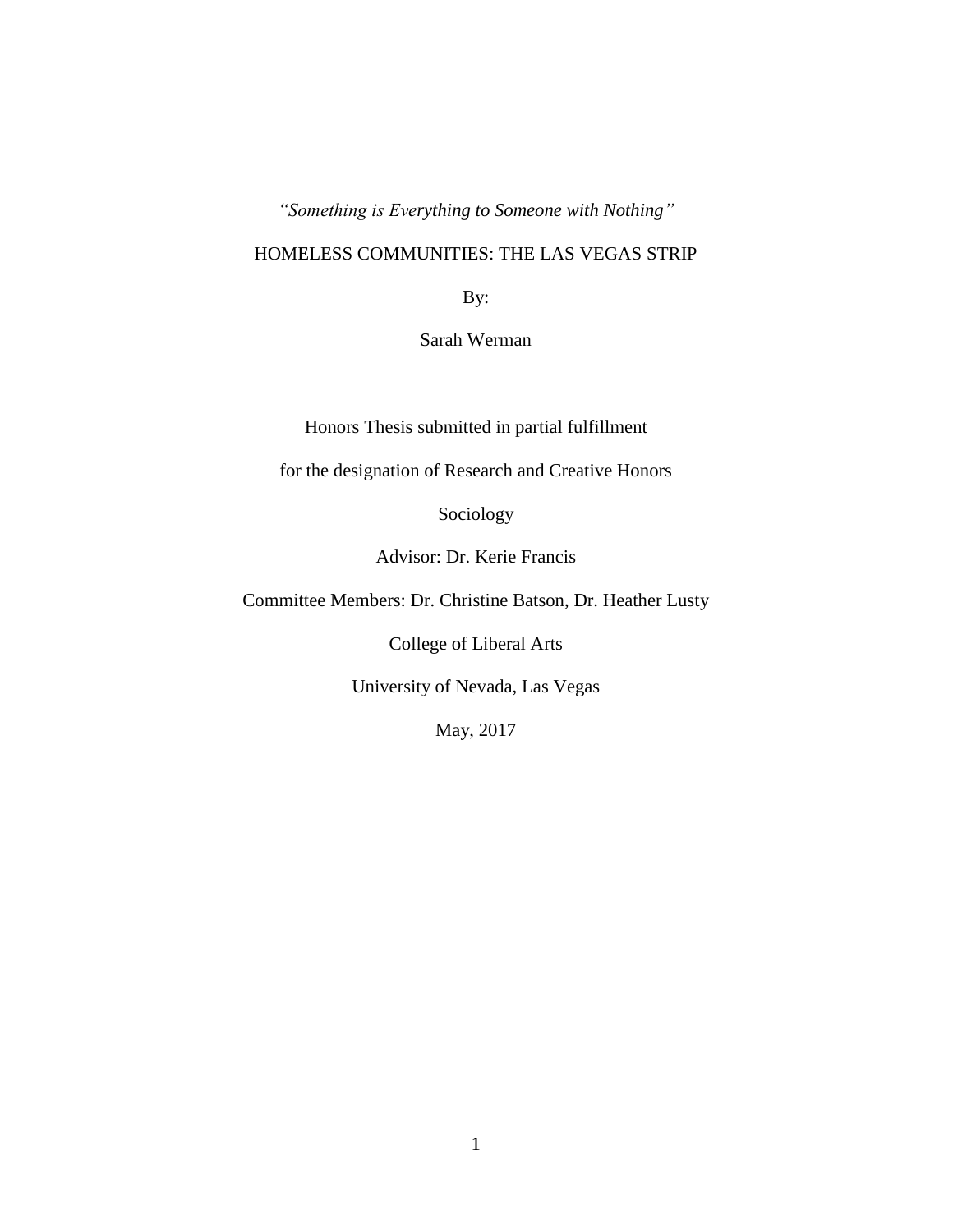#### **Abstract**

Homelessness is defined as having no set place to sleep. It includes those sleeping literally outside, those staying in a shelter or vehicle, and those living at a friend's home, or in a daily, weekly, or month to month rental. The number of homeless in the United States is staggering; there were 630,840 declared homeless people in the United States in 2012 (Utah 2012), a figure that doesn't include the less visible homeless, such as those staying with friends or in unstable rentals. This study aims to bring more attention and understanding to the homeless community on the Las Vegas Strip. What is its demographic makeup? What creates social capital among its members? Why do people prefer this location to many others like it in the area? Preliminary findings suggest that there may be less diversity and social cohesiveness in this "neighborhood" than previously thought. I've also observed a lack of positive interaction between the homeless and the housed. This opens the door to a plethora of additional questions for further study.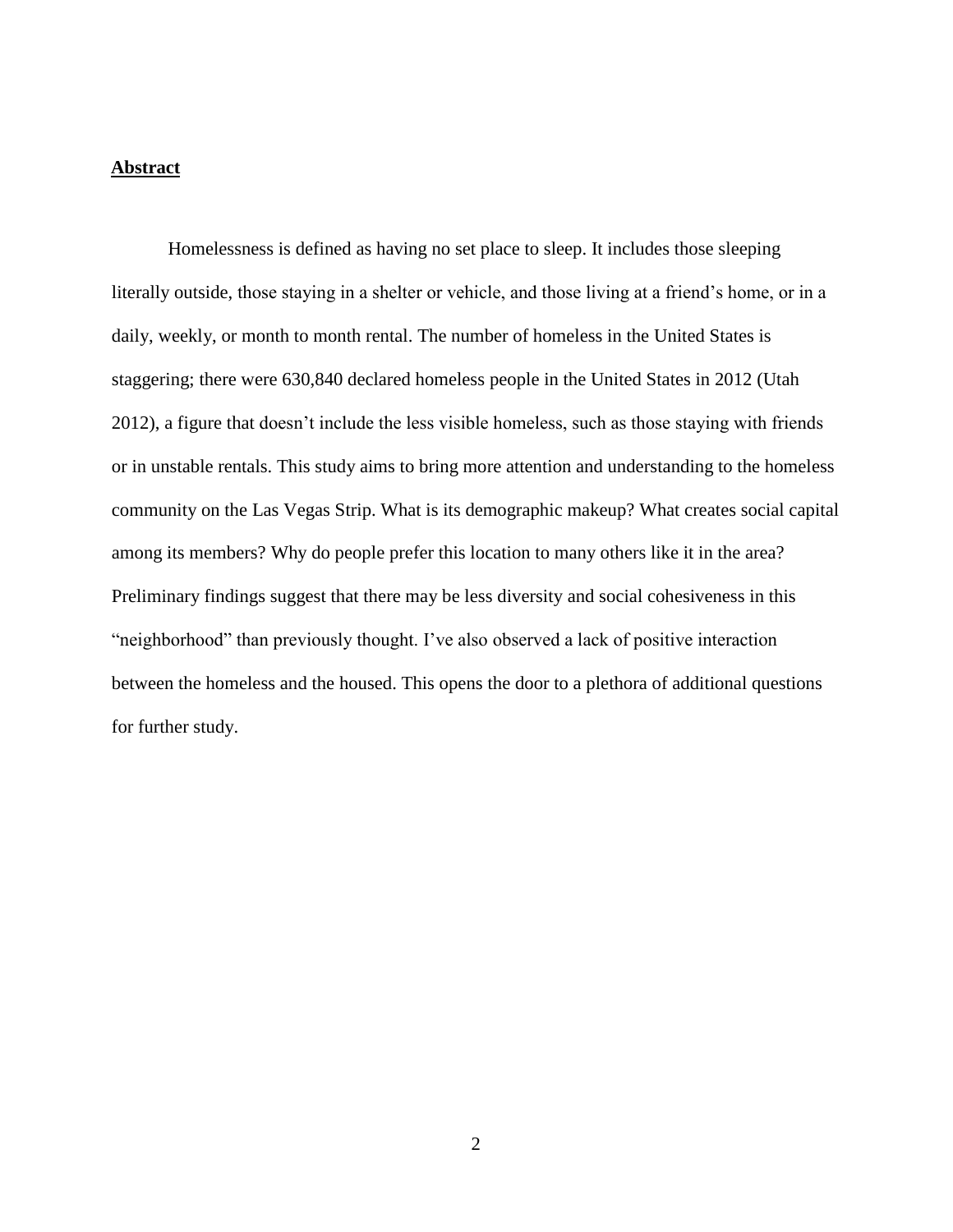#### **Introduction and Purpose of the Study**

The purpose of this study is to examine the homeless community on the Las Vegas Strip, with the goal of learning more about what draws different populations of homeless people to the area. By examining the importance of peer groups and supports to survival and obtaining a general overview of the community, I aim to shed light on an area about which there is limited research.

This study is significant because there is no real body of literature about this particular homeless community in Las Vegas. While there have been researchers who have studied the homeless corridor in the Downtown area, there seems to be a lack of literature focusing on those who live in the Las Vegas Strip area. The goal of this study is to bring more attention to the diversity within the subclass of homelessness with the hopes that it will allow for the creation and modification of more specialized, targeted programs to assist the homeless in becoming rehomed.

#### **Literature Review**

The city of Las Vegas sits nestled in a valley in southern Nevada. Roughly 135 square miles, Las Vegas is home to over 110 casinos - 45 of which are on the Las Vegas Strip (Las Vegas 2016). Countless movies feature the city, with plot lines that almost always show people from out of town visiting and doing outrageous, scandalous things. Las Vegas is the epitome of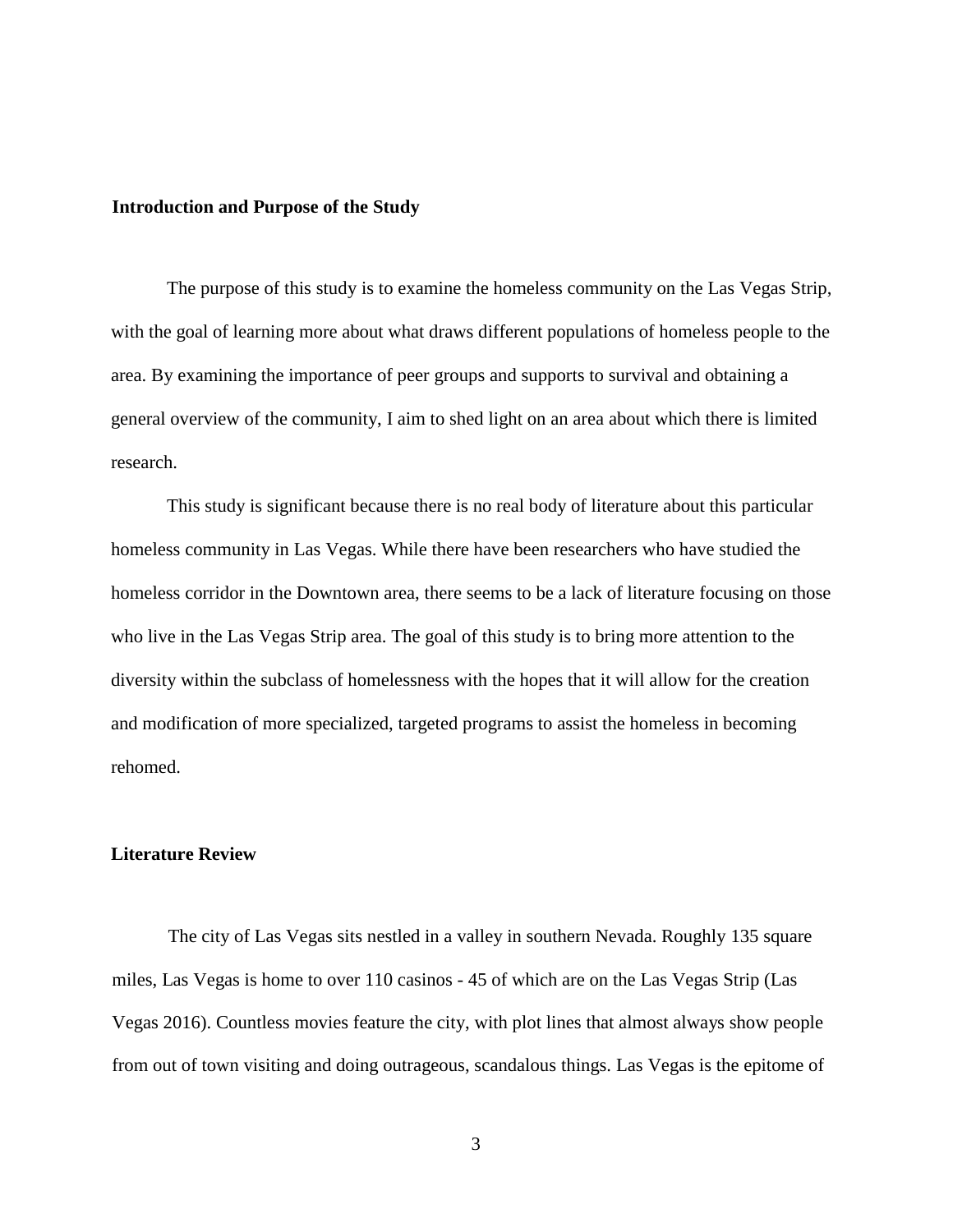an adult playground with the freedom to drink, gamble, and access adult entertainment at any time of day. Because of this, the Las Vegas Strip attracts big players with lots of money to spend and adults with disposable income looking for an escape from the monotony of their daily lives. Visiting Las Vegas is a unique type of vacation destination. While some people come to see shows, visit restaurants, and see the sights, spending thousands upon thousands of dollars frivolously through gambling and excess is something that people from all over the world come to Vegas to do.

Census data from 2014 shows that there are roughly 9,500 homeless people in the city of Las Vegas (Agreda 2014). These people live on the sidewalks, in shelters, in flood tunnels, and in abandoned buildings. Due to the transient and hidden nature of most homeless people, the actual number is usually higher than census data suggests. This number also does not generally include people who are living in unstable housing or with friends. This juxtaposition, between the ultra-wealthy who visit to party and gamble, and the ultra-poor who are trying to survive, is evident to anyone who cares to notice while walking the Las Vegas Strip. Outside of all of the opulent major casinos and in nearly every intersection in the city, one can see homeless people. Everywhere one looks, visible, obviously homeless people are struggling to survive in one of the harsher climates in the country with summer temperatures averaging 110 degrees (Vegas.com 2017). It is interesting to observe the interactions of the vacation crowd with the homeless, particularly on the Las Vegas Strip, the epicenter of glitz and glam and adult-themed freedom.

The Utah Comprehensive Report on Homelessness estimated that there were 630,840 declared homeless people in the United States in 2012. It is important to remember when looking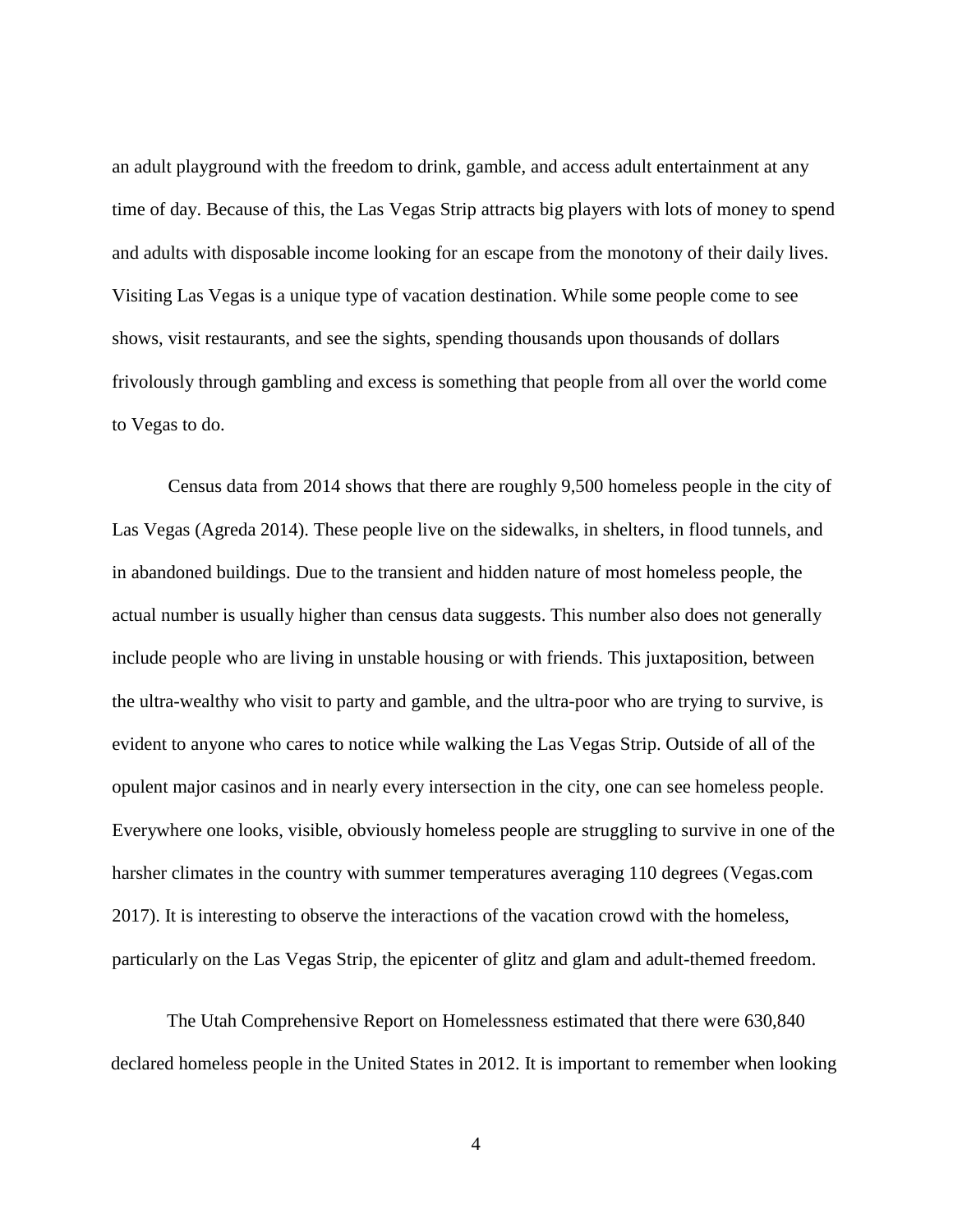at that number that it is exclusive to those who have "declared" themselves homeless - that is, people who use assistance programs. This means it leaves out a large number of the homeless population who were not available or inclined to participate in the census (Utah 2012). Homelessness and housing instability has been around for as long as history has been recorded (Trattner 1999).

#### *Historical Background*

There are currently four categories of homelessness recognized by the U.S. Department of Housing and Urban Development (HUD): the literally homeless; those in imminent risk of homelessness; persons fleeing or attempting to flee domestic violence; and those homeless "under other federal statutes" (Utah 2012). Literally homeless means having no fixed, consistent, or adequate nighttime residence. It includes those sleeping outside and in shelters, and those exiting an institution where they have stayed 90 days or less. People who are going to be literally homeless in 14 days or less are considered the imminently homeless. "Other federal statutes" include unaccompanied youths (under 25) or families with children who are not yet homeless or imminently homeless, but who have unstable housing and those who have moved two or more times in the past 60 days or are not on a lease and do not own a home (Utah 2012).

 Homelessness has not always been handled or viewed the way it is today. During the colonial era, the poor were viewed as a natural part of society; those who found themselves homeless or in need were assisted by the community. For example, a common practice was placing widows with other members of the town. They would spend time divided between several households to prevent putting strain on any single family. Orphans were typically placed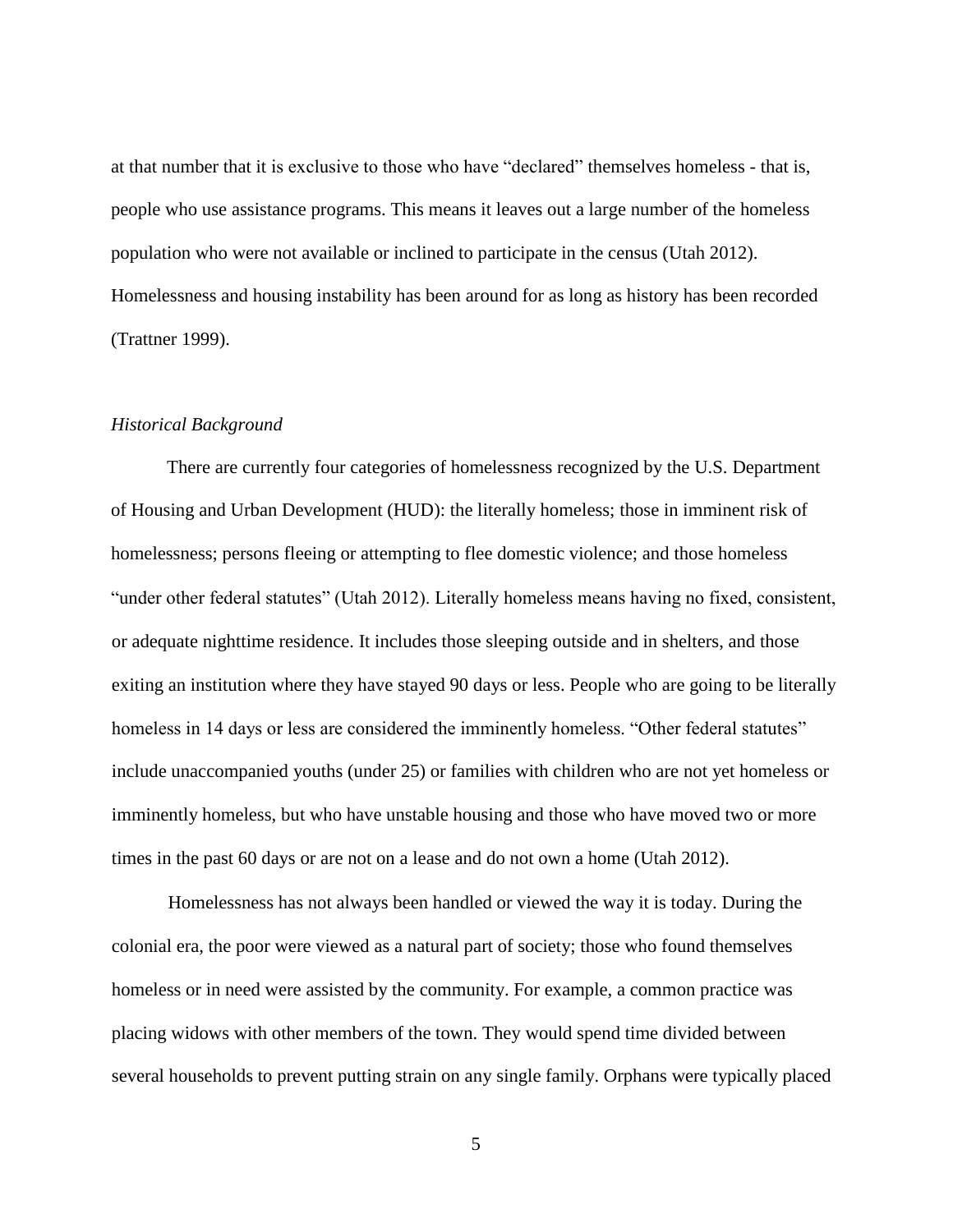in apprenticeships, where they were provided guidance and training until they were old enough to go out on their own (Trattner 1999). People like this were considered the "deserving poor," in a bad situation due to no fault of their own, as opposed to the "undeserving poor," or people who had made poor choices and "deserved" the life circumstances that they found themselves in.

As the country grew and views shifted, poor houses and work houses began to open. Almshouses (poor houses) were places where the poor, both adults and children who would otherwise be literally homeless, worked long hours in the hopes that they would be "converted into industrious, functional citizens" (Kirst-Ashman 2013). This practice continued in one form or another until the early twentieth century, completely segregating the poor and the homeless from the rest of society. As social work developed as a profession and there were more people to advocate for the rights of the poor, almshouses were phased out and children were once again placed in apprenticeships and situations similar to that of foster care programs of today (Trattner 1999; Kirst-Ashman 2013).

Up until this point, care for the poor and homeless had remained an issue of the town or the state, relying heavily on the private sector for funding. The Great Depression, however, forced almost all American citizens below the poverty line, leading to such large-scale unrest that people began pleading for the federal government to intervene (Trattner 1999). With the passing of the New Deal in 1933, which included numerous federal programs for social relief and welfare, President Roosevelt took some of the responsibility for the poor and destitute off of the states and placed it on the shoulders of the federal government. This move helped to lay the groundwork for most larger-scale, modern day relief programs (Trattner 1999; Kirst-Ashman 2013).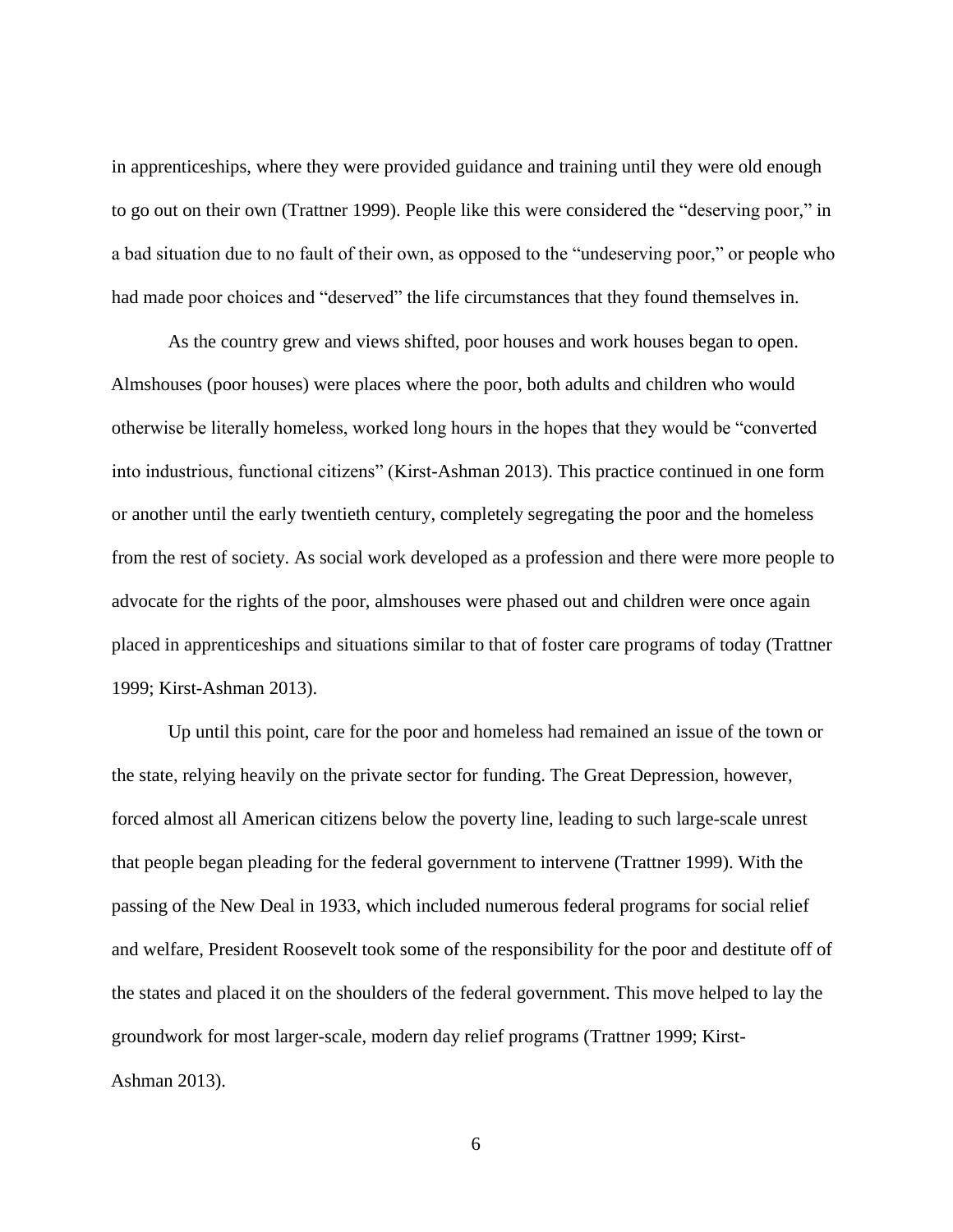#### *Findings in Modern Literature*

There are two common extremes in rhetoric about the homeless and the issues surrounding them. Many researchers and reporters tend to either blame the poor for their situation, or blame the social structure for failing those who need help most. Often researchers view homelessness as caused by the issues of those who are homeless; some character flaw and/or poor decision must have lead these people to the place that they are (Borchard 2000). Another common stance in the literature regarding homelessness is that those who are homeless are victims of the economy, society, or other unfortunate circumstances. These stances reinforce the belief in a difference between a "deserving" and "undeserving" poor (Trattner 1999).

More conservative views on homelessness emphasize that homeless people are responsible for their homelessness. Borchard, the primary researcher on the homeless in Las Vegas, believes that this conclusion is determined by examining the leisure activities of the homeless, as observers try to determine whether people have chosen to be homeless or not. He argues that these attempts at questioning the situation of others are the result of the observer trying to understand the situation, while simultaneously passing judgements about the character of those who are homeless (Borchard 2010). He mentions that many of the leisure activities enjoyed by the homeless are the same activities enjoyed by those who live indoors; it is their social stature that determines these practices deviant. The term "blaming the victim" applies here. This mindset implies that those who are homeless are deserving of their homelessness, and helps to separate the circumstances of the homeless from those in better life situations. This view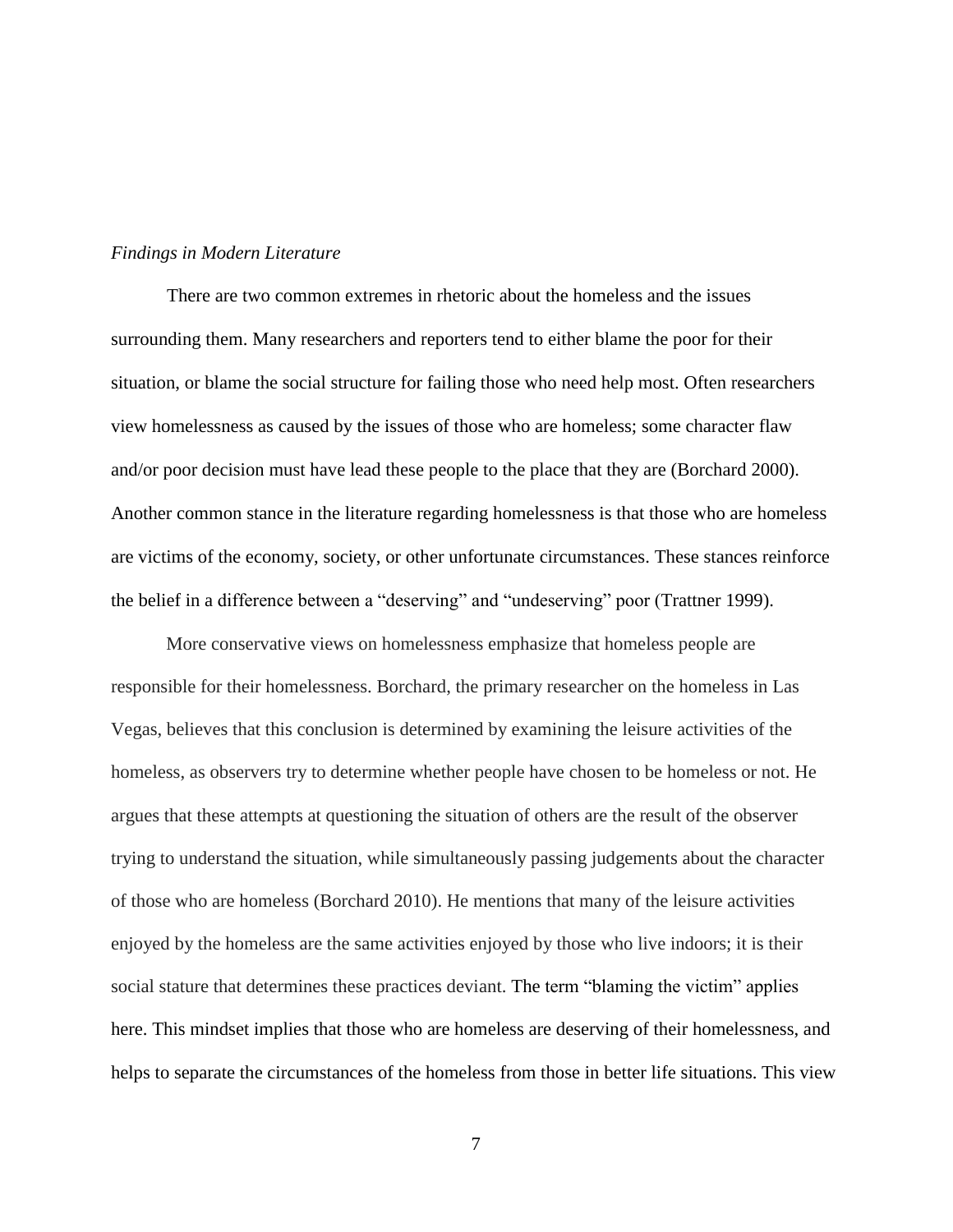is common in our society as there is personal comfort in it - "It happens to them, not to us." Oftentimes non-poor citizens rely on anecdotal observations to explain homelessness, emphasising the negative. For example, they may regularly see a homeless person drunk outside of a liquor store and decide that this means that all homeless people are drunks. This strengthens the dominant belief that all homeless people are such because they are lazy, addicts, or mentally unwell (Wagner 2012).

Kolata (1989) wrote an article claiming that unnamed advocates for the homeless stated that there is a larger proportion of homeless people who are drug addicts than are mentally unwell, or disabled. In it, she mentions a study by Gounis (1988) in which men entering the McKenna House shelter were surveyed for drug use and job history. This study found that 70% of the men surveyed had held a job within the last year, and 75% of them reported drug use or addiction. Two articles citing this study were widely publicized by *The New York Times*, with neither mentioning that the focus of the shelter in which the research was conducted is a place that specializes in addiction recovery and intervention.

The belief that all homeless are drunk, lazy, addicts, or mentally unwell contributes to community members' opposition to the construction of homeless shelters and low income housing. The result is a sentiment that has been referred to as "Not in My Backyard," or NIMBY. NIMBY thinking has prompted protests, and ordinances that criminalize the homeless. Proponents of NIMBY argue that an increase in affordable housing and/or homeless shelters would result in a decrease in property value, accompanied by an increase in crime, litter, thefts, and violence (HomelessHub 2016). Charlie Mack, a homeless man in San Francisco, states, "…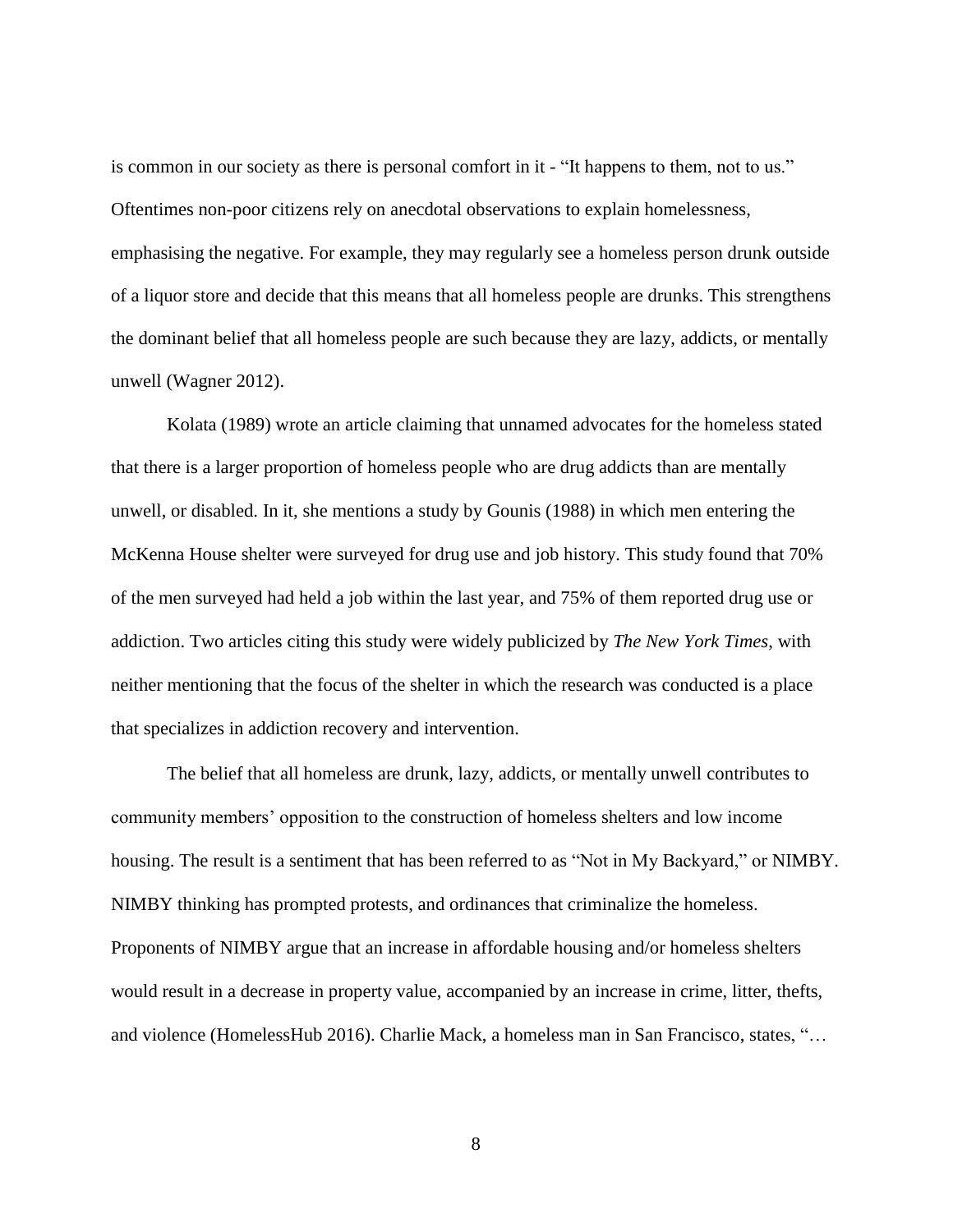we've got enough people here that they can't run us out of town just for being poor, you know. Some of the smaller towns, you stick out straightaway and they come for you" (Gowan 2010).

More liberal perspectives tend to lean towards the idea that the homeless are a demonstration of the failure of the state and federal governments and the current economic system. They suggest, rather strongly, that the current structure both creates homelessness and fails to assist people in climbing out of it (Borchard 2010). A lack of programs to prevent homelessness, for example, and the restrictions of the welfare system, paired with capitalist society, the high cost of education, and the cost of living result in a society in which a major portion of the population is living paycheck to paycheck. Once someone is homeless, they have limited options, and homeless shelters are usually full and have waitlists. Christian and Abrams (2003) write that homeless people are likely to have suffered rejection from authorities in some way, often through eviction or court orders, which leads to a distrust of formal social support programs. Researchers and reporters looking at the situation from a liberal perspective tend to argue that there are major flaws in the system and tend to fight for better state-funded programs for the poor and near poor (Shinn 2010).

Researchers operating under this assumption often cite conflict theory, the Marxist theory which states that individuals and groups have access to different commodities, and that nearly everything, including people, can be viewed as a commodity. Using this theory, researchers argue that in a capitalistic society, developers see no profit in providing low cost housing to the poor and homeless, so they pursue higher income residents while caring little about what happens to those they displace (Wagner 2012). In a capitalist society, those who have more money are often backed by formal authority, leaving the destitute feeling powerless. Elmer and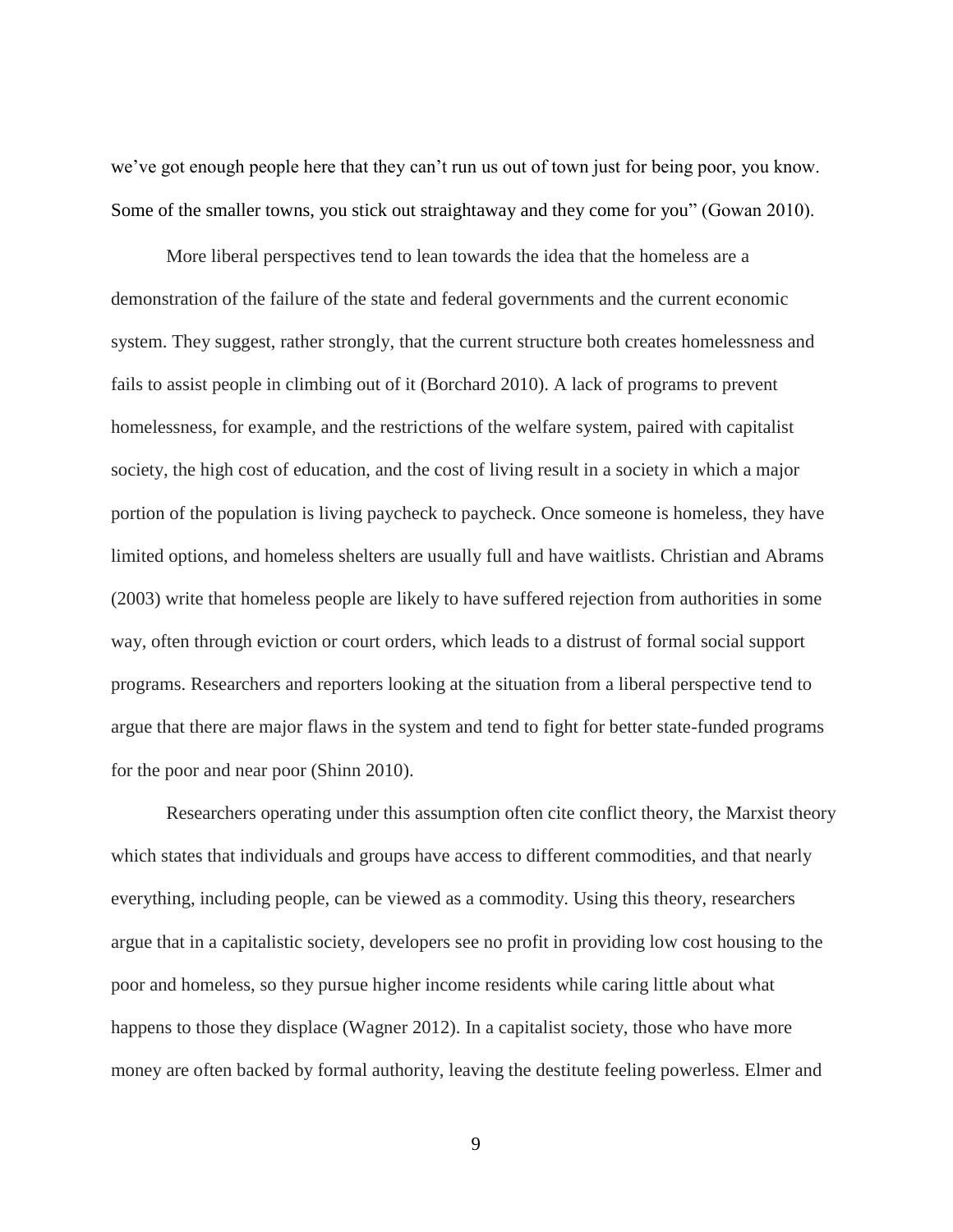Reicher (1987) concluded that the main difference between "delinquents" and "non-delinquents" isn't that they have a weaker moral compass, but that they have different views on authority, and in the case of "delinquents," higher levels of distrust.

Borchard (2000) repeatedly found that those who conduct research regarding class tend, whether deliberately or not, to label people as either deserving or undeserving. Many of these researchers suggest that men are less likely to be categorized as deserving poor. Trattner (1999) cites traditional gender norms and roles as a possible reason for this trend.

The truth, it appears, is often some combination of these extremes. In one study, Martino et. al (2010) interviewed 50 homeless youths in Los Angeles to determine how they became homeless. A homeless youth is defined as anyone under the age of 25 living outside and unaccompanied by a guardian. In this study, which focused on youth accessing social service programs and those panhandling in outdoor areas of L.A., found that over three-fourths of those interviewed left home under circumstances that were out of their control. This means that only 25% of those interviewed became homeless of their own accord, claiming that they wanted to travel and explore new opportunities (Martino et al 2010). It is important to remember when looking at any information on the homeless that there are many different subgroups of homelessness, and that much of the research focuses on one group or another. The study by Martino et al. is focusing on homeless youth, and more specifically, migratory homeless youth.

A study analyzing victimization of the homeless found that homelessness was usually some combination of a choice and an uncontrollable event. Through a survey of homeless youth, researchers found that nearly 75% of respondents left home due to emotional, physical, or sexual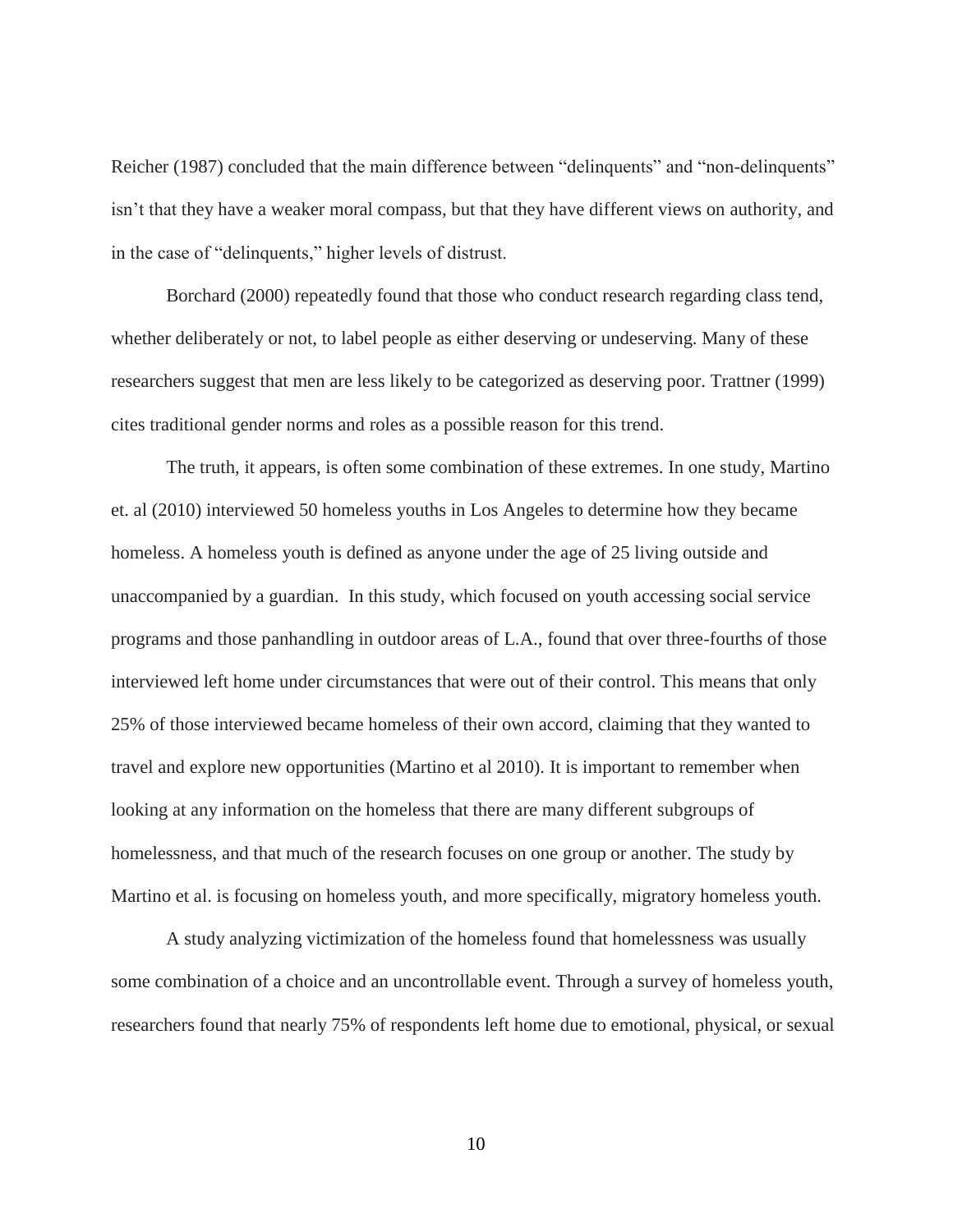abuse from their families. This abuse resulted in them running away, therefore making homelessness a "choice," but one made from self-preservation (Witbeck and Simmons 1990). Another ethnography, conducted by Gowan (2010) in San Francisco, detailed a story of two homeless men who disagreed on the causes of homelessness. One of them, named Charlie, believed that his homelessness was a product of a terrible housing market, combined with a variety of social forces, including systemic racism and a few stints of personal bad luck. Another man, named Lee, who slept on the same street as Charlie, attributed his homelessness to his unwillingness to contribute to the style of life that mainstream America has been socially pressured to live. The researcher does note, however, that he noticed many of the homeless he spoke with felt one way or another depending on their current mood, situation, activities, or location. The same person who claimed to choose homelessness while on the street may change his or her tune while utilizing outreach services (Gowan 2010). One could argue that a claim to have chosen homelessness, or the active choice to become homeless to flee abuse, could be viewed as an attempt at feeling in control in a very out of control, unstable point in one's life.

#### *Further Analysis*

Communities are characterized as groups of people who live in the same area, such as a city, town or neighborhood, and/or groups of people sharing similar interests, goals, etc. (Merriam-Webster 2016). In community psychology, community is defined as: "the perception of similarity to others, an acknowledged interdependence with others, a willingness to maintain this interdependence by giving to or doing for others what one expects from them, and the feeling that one is part of a larger dependable and stable structure" (Sarason 1974).

<sup>11</sup>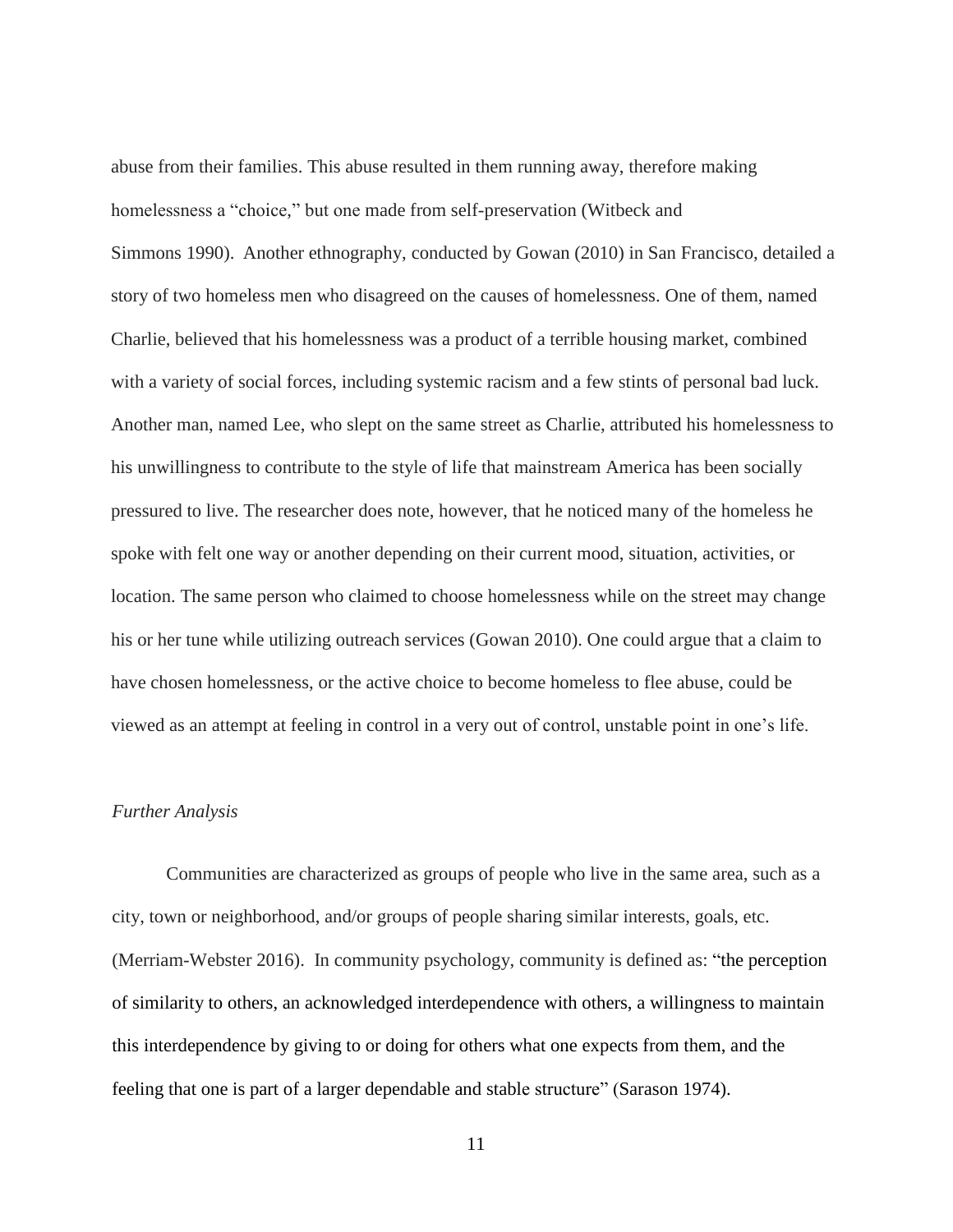Communities can be close knit, where the members are socially and/or economically connected to one another, or distant, such as in neighborhoods where one is surrounded by neighbors, but doesn't know any of them (Putnam 2000). One of the things that ties communities together is social capital. Social capital is the networks and relationships of a community - how the people within the "neighborhood" act with each other and function as a group. It includes things such as reciprocity and following social norms (unwritten and often unspoken "rules" dictating behavior), and allows a community or society to operate smoothly (Putnam 2000). This idea of community extends into the homeless subculture. With the homeless, there are often communities within a community; the homeless in a given area do not regularly interact with or become a part of the community or culture of those who aren't homeless, even if they live on the same block. Those who are homeless in an area build a community of their own, and just like any other community, these small "neighborhoods" consist of people in the "same" social and economic class, but their communities are unique in their own ways as well.

Every neighborhood or community has its own social norms. Norms can be customs, conventions, roles, identities, institutions, or cultures (Horne 2001). These norms are often flexible, depending on the situation and the members of the community involved. For example, individuals may not care what the everyday norm is if the people with them agree with their behavior. Additionally, when communities are in a state of flux or when a member is newer, people may not understand the costs or benefits of a particular route of action (Horne 2001). A transient community, such as a one consisting primarily of the homeless, is often in a constant state of flux.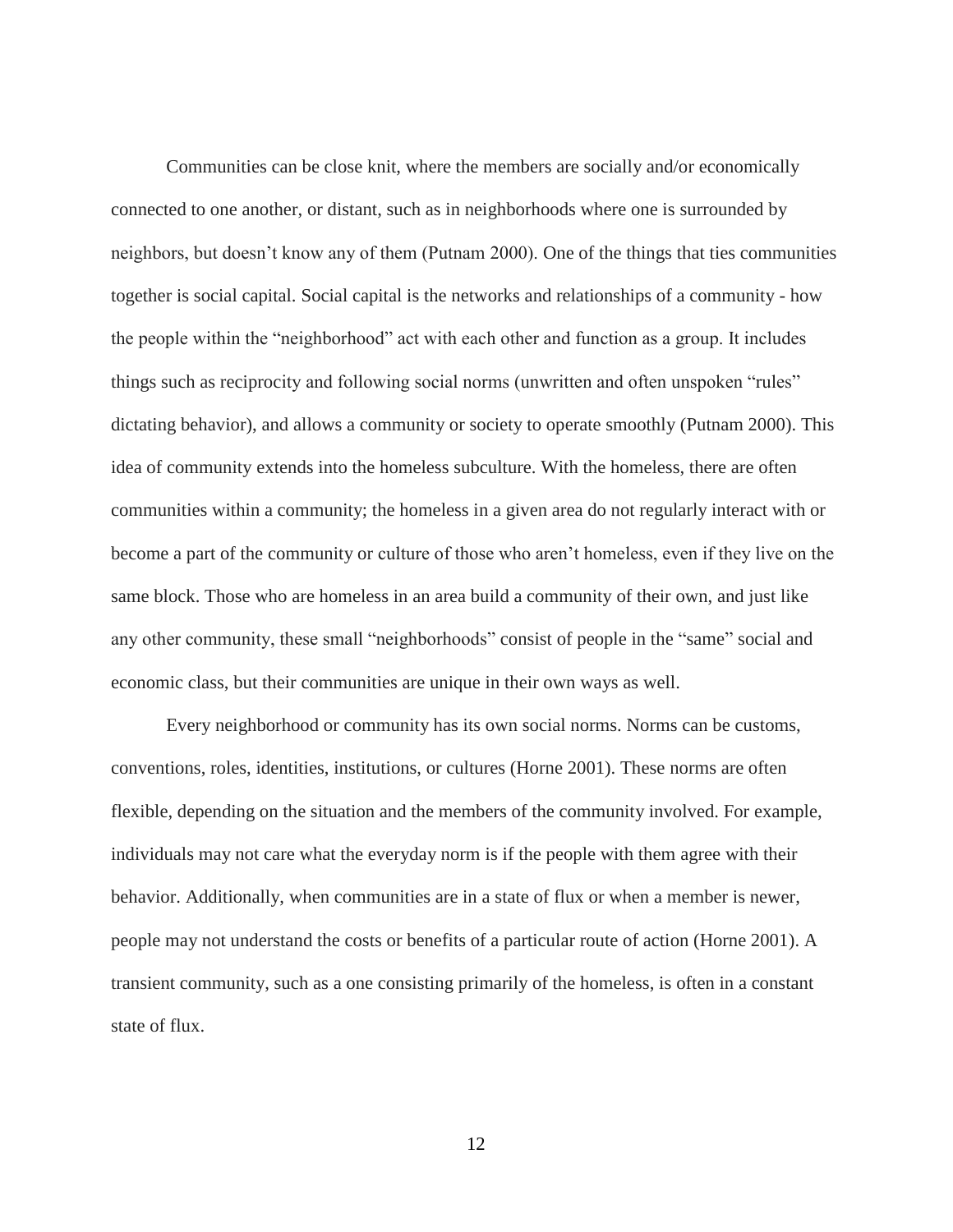Some homeless people utilize social services regularly. They use drop in centers, which are places they can go for the day to shower, do laundry, and receive food and sometimes casework with a social worker. Some homeless people use bad weather shelters or other programs designed to help alleviate the difficulty of their situations, while others avoid such places altogether. Social identity and the norms of the communities to which a homeless person belongs to tend to dictate whether they will access outreach services or not (Christian and Abrams 2003), which suggests there are complex communities within the subculture of homelessness, with their own rules and norms.

Those who are "down and out" develop an identity and culture separate from the identity and culture they were previously a part of. This new individual and cultural identification has meaning within the social framework of the homeless community of which they find themselves part (Orwell 1934). More contemporary research, such as the study on migrant youth by Martino et al. and another by Snow and Anderson on social structures of the homeless, backs this theory. Literature suggests that homeless people use multiple methods to define their social identities, and that these strategies and identities tend to change depending on the length of time that a person has been homeless. The more recently homeless tend to embrace their homelessness more than those who have been homeless for longer than 4 years. People who are recently homeless may tell extravagant stories about their personal histories and often deliberately made distinctions between themselves and those who are not homeless. Meanwhile, those who were chronically homeless have a tendency to put emphasis on distinguishing themselves from those who are homeless due to being mentally ill, and are less likely to tell embellished stories about their travels and experiences (Snow and Anderson 1987).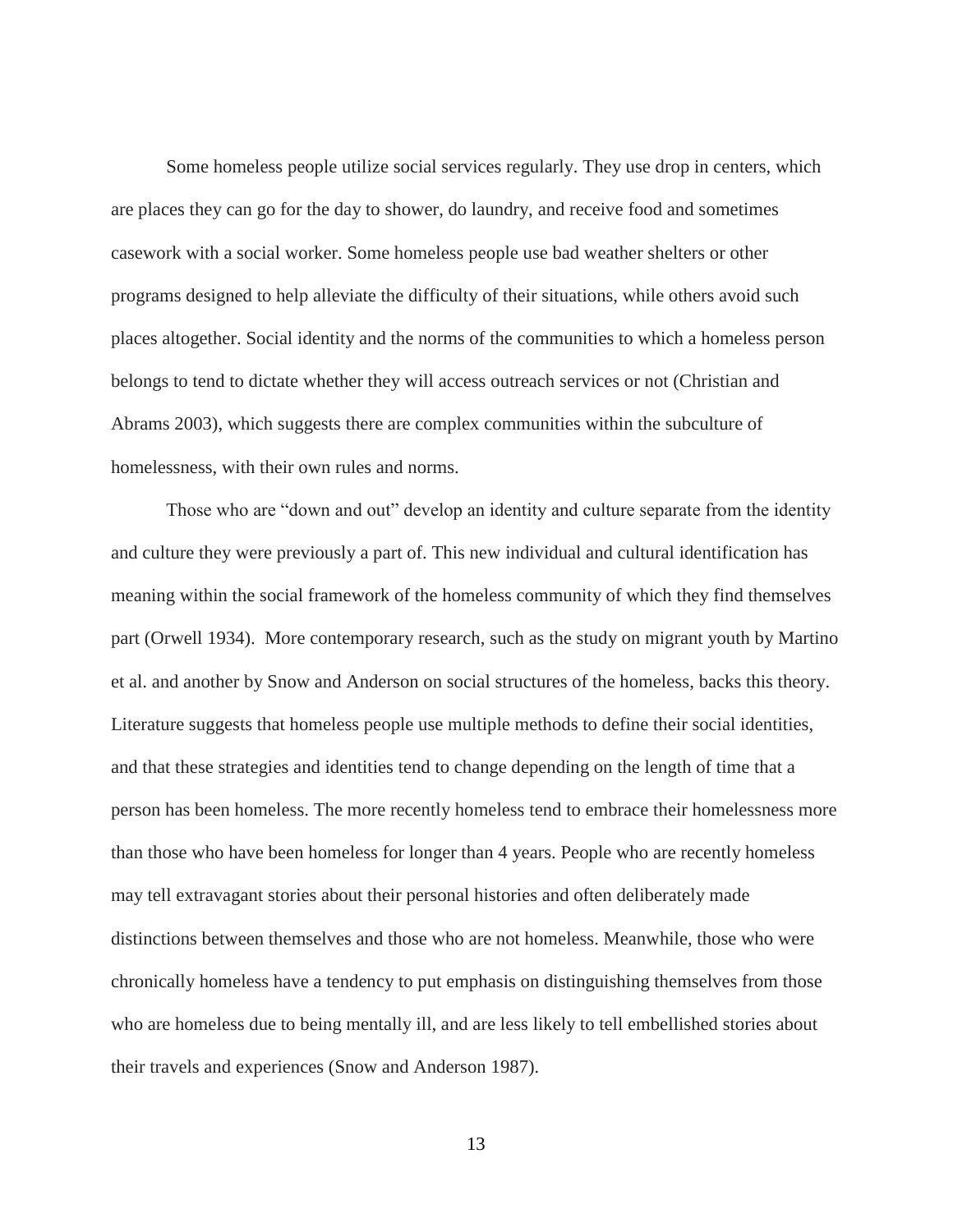Other distinctions exist between homeless communities and mainstream America, as well as between homeless communities themselves. A farming community in Iowa is very different than a surfing community in Hawaii, which are both very different from an academic community at a university. Likewise, there are notable differences between different groups of homeless people in terms of their community values, norms, and both social and physical capital. For example, a homeless community in Downtown Los Angeles cannot be expected to be the same as a homeless community in rural Mississippi.

#### **Methods**

This study is intended to examine a subgroup within the subgroup of homelessness in Las Vegas. There are several main areas in the city in which homeless people congregate with apparently little to no cross interactions with one another. This study focuses on those living primarily on Las Vegas Blvd. between Harmon and Flamingo. What makes people stay in the areas they do? What attracts and keeps them there? What makes this neighborhood unique? These questions and similar ones will be answered in this research.

There are two primary research styles in the Social Sciences. Qualitative and quantitative research methods are the main spheres under which most researchers work. Qualitative research methods aim to both describe and explain patterns in social relationships, which can be done only after researchers categorize data into specified analytical categories (Denzin & Lincoln 1994). It is an exploratory method generally employed to learn about underlying ideas, motivations, and opinions (Wyse 2011). Qualitative research styles are usually more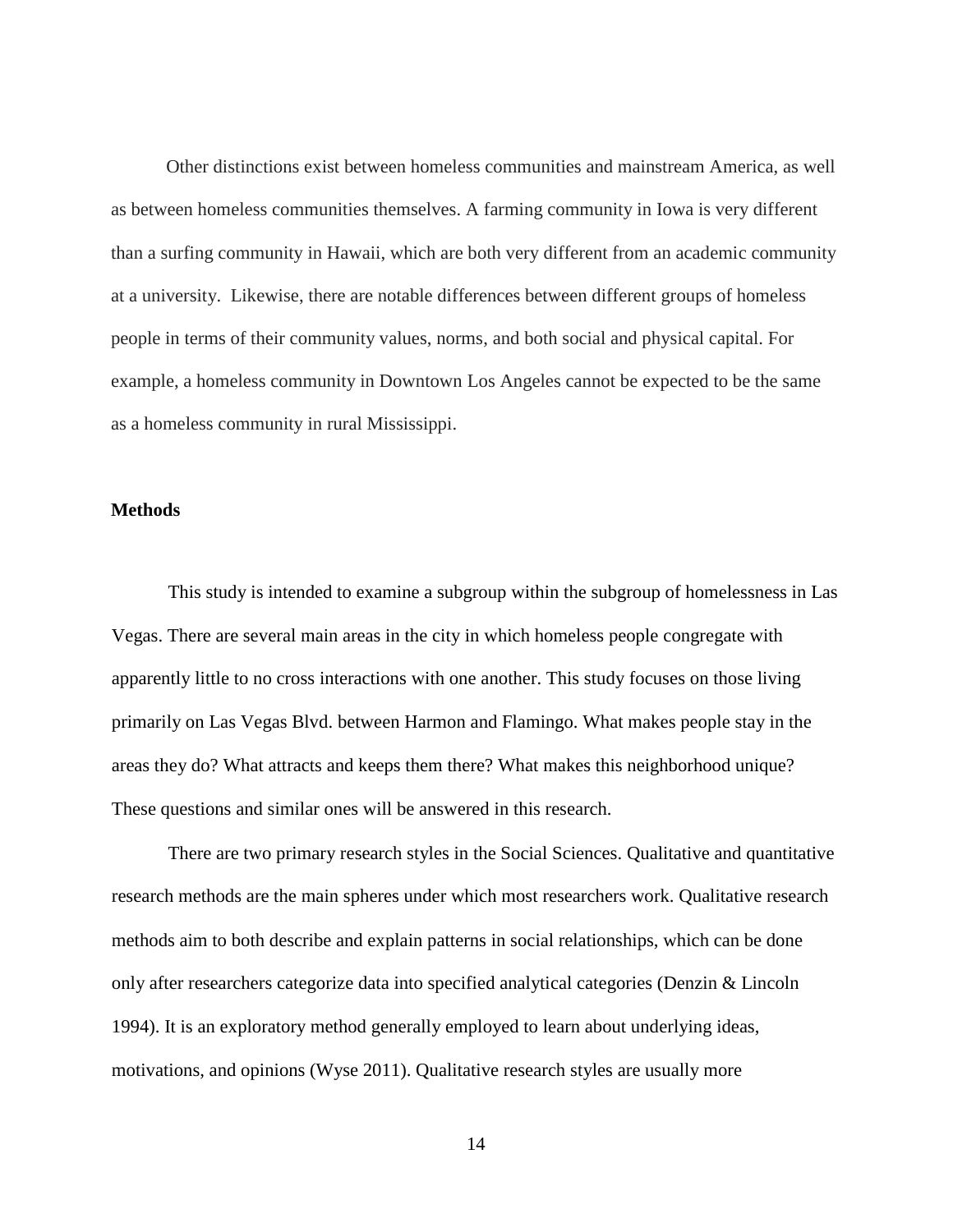unstructured, and focused on learning about a lived experience from the perspective of the research subject (McLeod 2008). Quantitative research focuses on a broader, more generalized view of a given area of research. The data gathered in quantitative measures can be used to numerically describe demographics and attitudes of a given population (Wyse 2011). Quantitative data can be easily turned into data that can be used for comparative or analytical purposes (McLeod 2008).

I embarked upon this study using a Mixed-Methods approach. This means that I am utilizing both qualitative and quantitative methods to answer complex questions about the population I am studying in an effort to create a more complete picture (Denscombe 2008). Mixed-Method approaches are an efficient way to meld together data from both qualitative and quantitative sources (Johnson & Onwuegbuzie 2004). A major tenant of this style of research is to use the main paradigms from both styles of research to compliment the other (Denscombe 2008). I employed a concurrent embedded strategy of Mixed-Methods research, meaning that the quantitative data and qualitative data were collected at the same time as opposed to individually (Creswell 2009). The qualitative data collection was embedded within the quantitative data collection, looking to answer different questions about the population. By combining survey answers (quantitative data) and conversations that I had with participants (qualitative data), I can offer a more complete view of the community on the Las Vegas Strip at the time of this study.

The survey used to collect quantitative data consists of 68 questions. There are sections asking about general quality of life and demographic data, questions about trust and peer relationships, and questions about perceptions and interactions with the police. A group of questions involving trust in peer groups was used to create an index titled "Trust Index" which is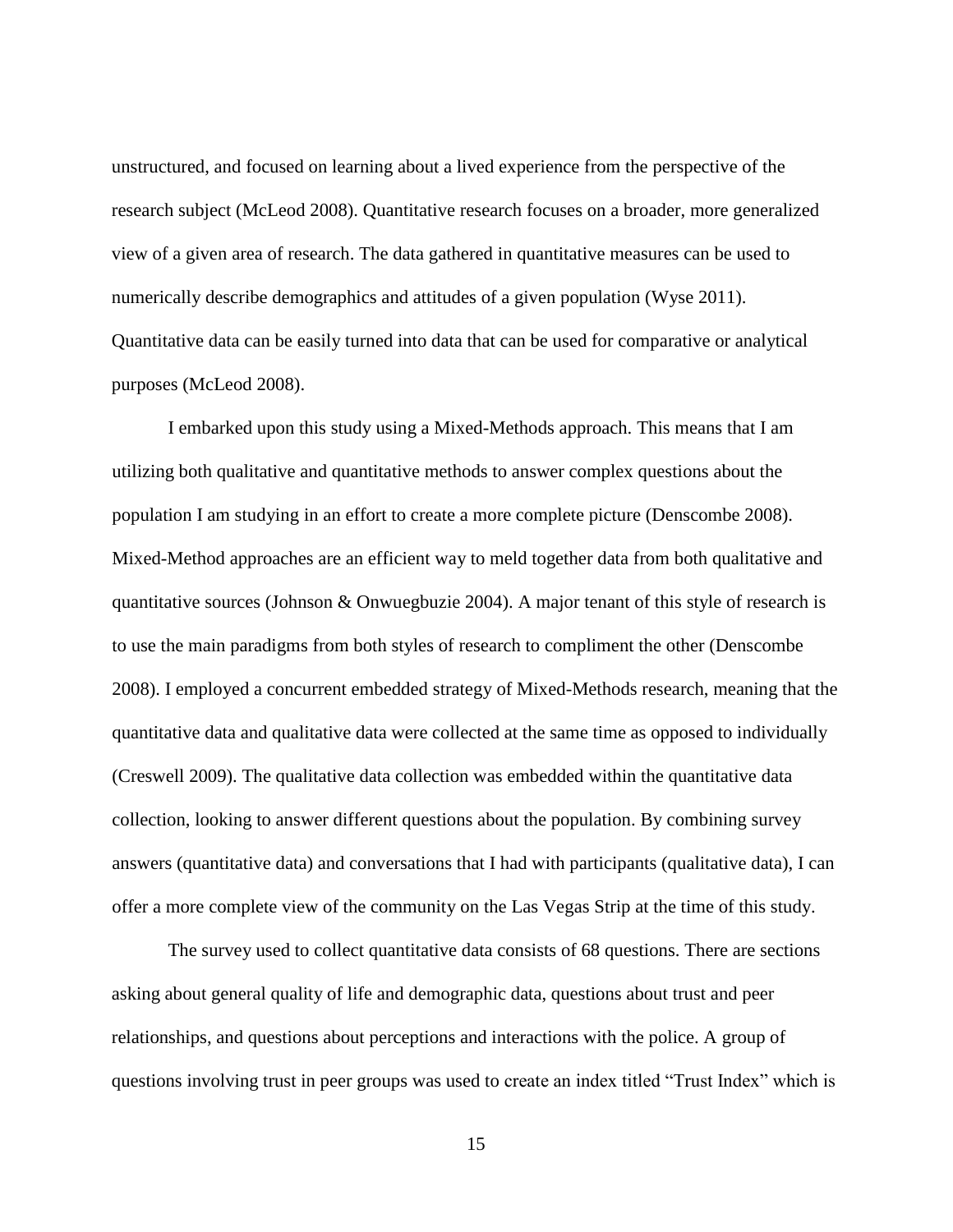rated on a 40-point scale. Similarly, the section about police and police relations was used to create an index titled "Police Index," which is rated on a 35-point scale. These index measures have been used in previous studies and have been shown to be reliable. Most of the survey is a modified neighborhood satisfaction survey that has been used in other research.

I applied a standpoint theory methodology, understanding that those living in a vulnerable, deviant population, are the ones who understand it best (Borland 2016). Standpoint theory is a theoretical orientation that is a more recent development in the social sciences. It asserts that knowledge is always produced within a sociopolitical context, and that one cannot separate the knowledge producer from the knowledge. Standpoint states that one's own personal sociopolitical experiences, one's past, present, and expected interactions within society, shape the way that one sees the world and the way that one shapes knowledge and knowledge production (Smith 1997). Creating knowledge through conversations and surveys driven by the homeless population on the Las Vegas Strip leads to information that is valid and directly applicable.

I used a grounded theory model to analyze both the conversations that I had with subjects of this study as well as survey responses. Grounded theory is a sociological framework in which the researcher gathers as much data as possible, looking for repeated patterns and ideas in the information. That data is then grouped into concepts and theory is developed from there (Charmaz 2003).

What I was looking for was a snapshot in time, information about the current state of the community of people who live on the Las Vegas Strip and the struggles they face. The goal was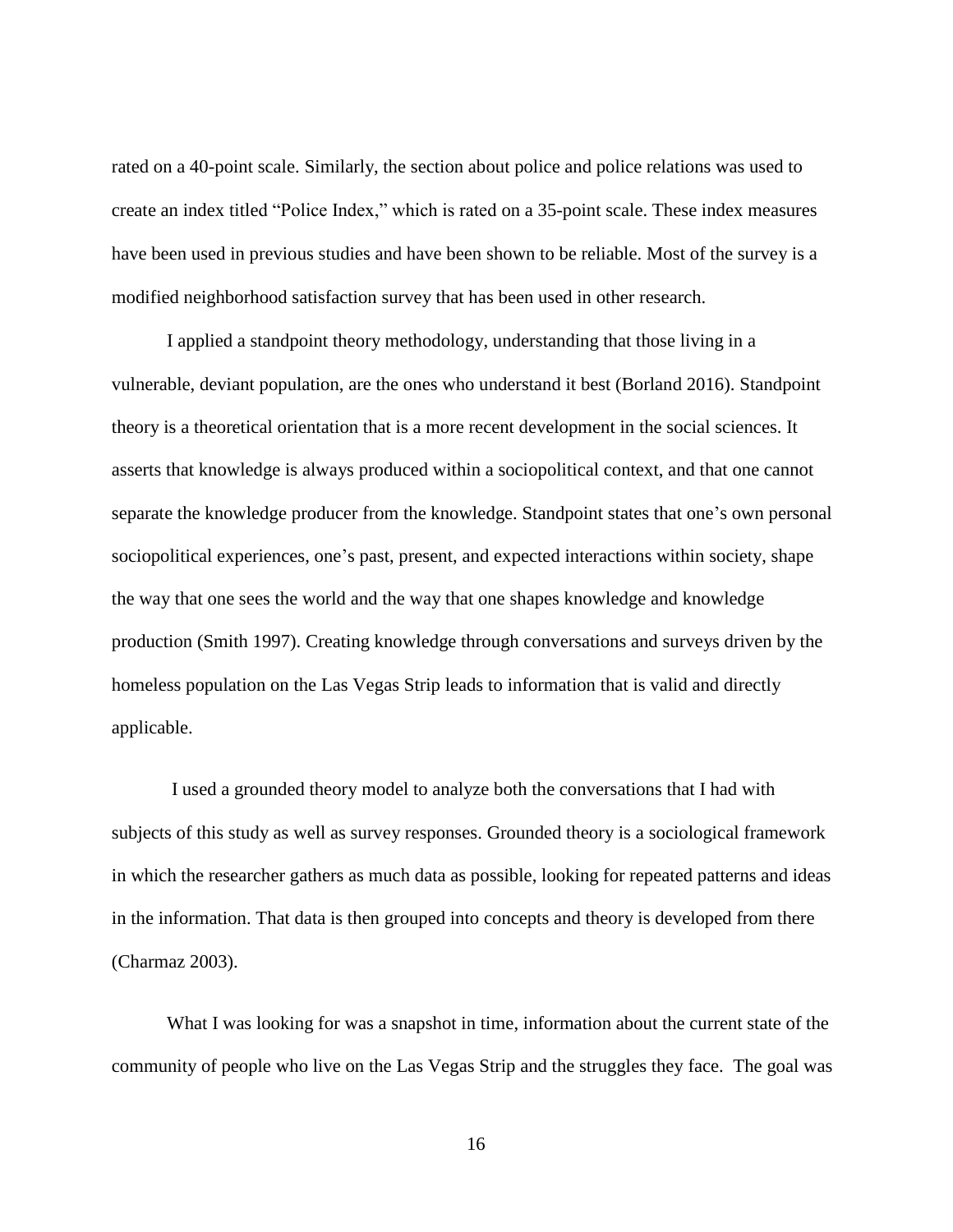to give meaning to the interactions and experiences of the people who live in the area and to better understand the meanings of homelessness and the lives of those facing it. For this reason, both standpoint theory and grounded theory were the best frameworks to use to examine this community.

A lot of the information being gathered is non-generalizable. Each answer to the questions being asked by the researcher are unique to the person being surveyed. However, by using grounded theory and analyzing patterns, one can make some basic assumptions by the regularity with which certain ideas and observations occur throughout the research period (Charmaz 2003). The survey asked pointed questions, with conversation leaving room for elaboration. Although these methods increase the generalizability and reliability of the data collected, the information will still only be useful to those looking to learn about this area in Las Vegas. This study is not intended to answer questions about any other urban homeless communities.

I approached people panhandling, begging, or busking on the Las Vegas Strip and notified them of the project at hand before asking their participation. In this study, I define panhandling as holding a sign to solicit money, food, or other necessities from passersby. I define begging as actively, verbally asking people for money or other things that are needed without the use of signage. Busking is defined as an individual playing an instrument for tips or donations. Everyone that I identified as a potential participant was given a dollar whether they were interested in completing the survey or not.

I went out five different times to gather data and conduct surveys. Each survey day was very different from the ones before. Towards the end of my time visiting the Las Vegas Strip, I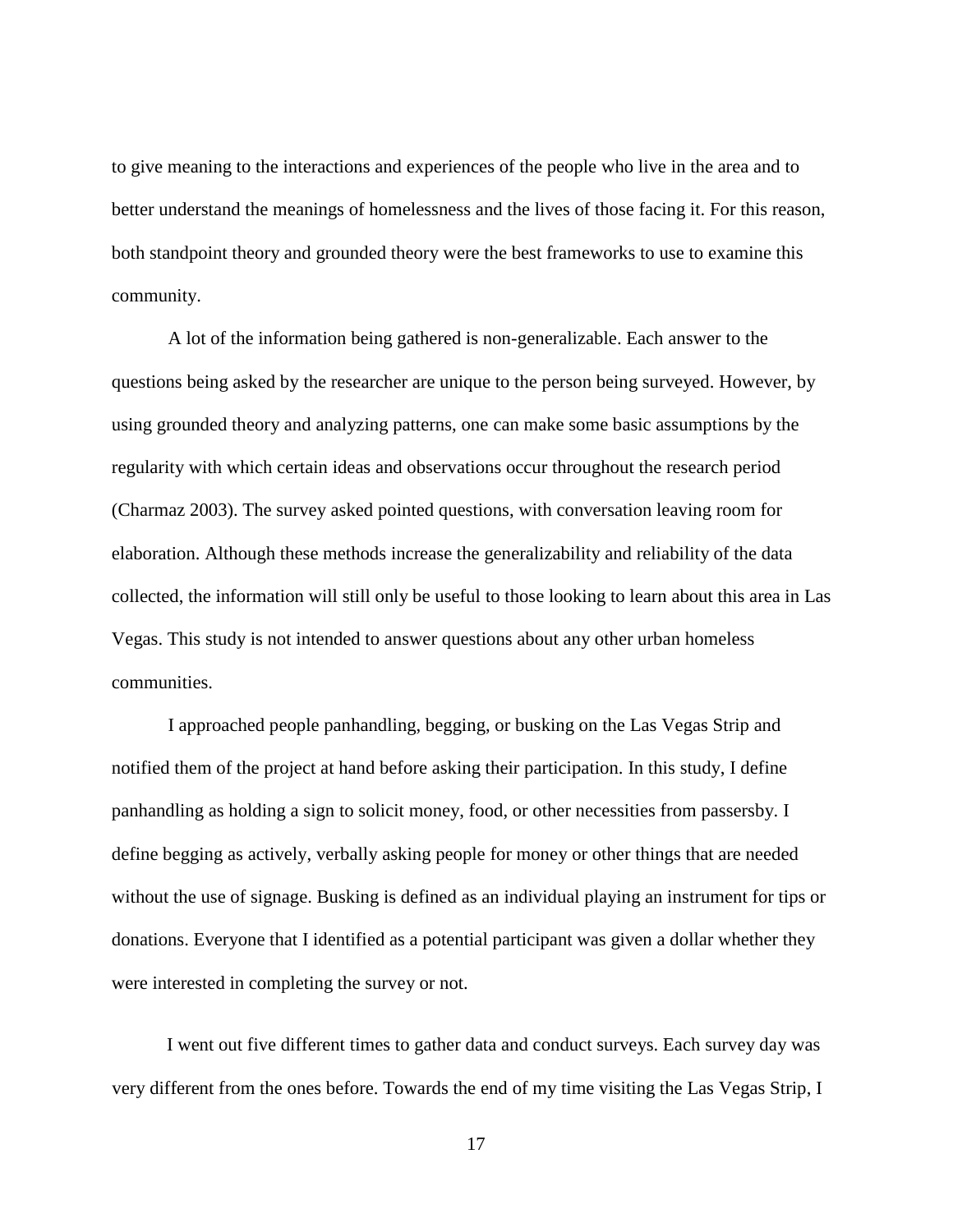began to feel I had built rapport with several of the participants and was able to say hello and check up on them during my walk. I began surveying at a different place each day, hoping to diversify my sample as much as possible. On the first day I parked at the LINQ, which is just at the far end of the Flamingo Casino, and walked on the west side of Las Vegas Blvd (LVB) toward the airport. On the next day, I went out an hour and a half later, starting at the Cosmopolitan Casino and traveling down the east side of LVB before making a loop back towards where I had started. I covered the same area and the same distance every day, but by changing my start and end points, I was able to document a more complete representation of people living in the area (See Table 1). Names of people and organizations have been changed to pseudonyms in order to protect the privacy of those involved.

Convenience sampling, or obtaining subjects based on availability and accessibility, is a common method to recruit subjects for this type of research. Sociologist Linda Foreman used this same strategy in downtown Las Vegas. She introduced herself as a student who was writing a paper on the homeless and asked if they would be willing to participate (Foreman 1990). Kurt Borchard, the primary researcher on the homeless in Las Vegas, used a similar recruitment method. For one of his studies, he interviewed 48 individuals in public parks, public libraries, soup kitchens, and bus depots (Borchard 2000). Leslie Irvine, from the University of Colorado, approached homeless pet guardians in a downtown park and asked to interview them as part of her research on pets in the redemption stories of the homeless and downtrodden (Irvine 2013). Martino and colleagues (2011) recruited migratory youth for a study on risky behavior by approaching them on the street and in drop-in centers (Martino et.al. 2011).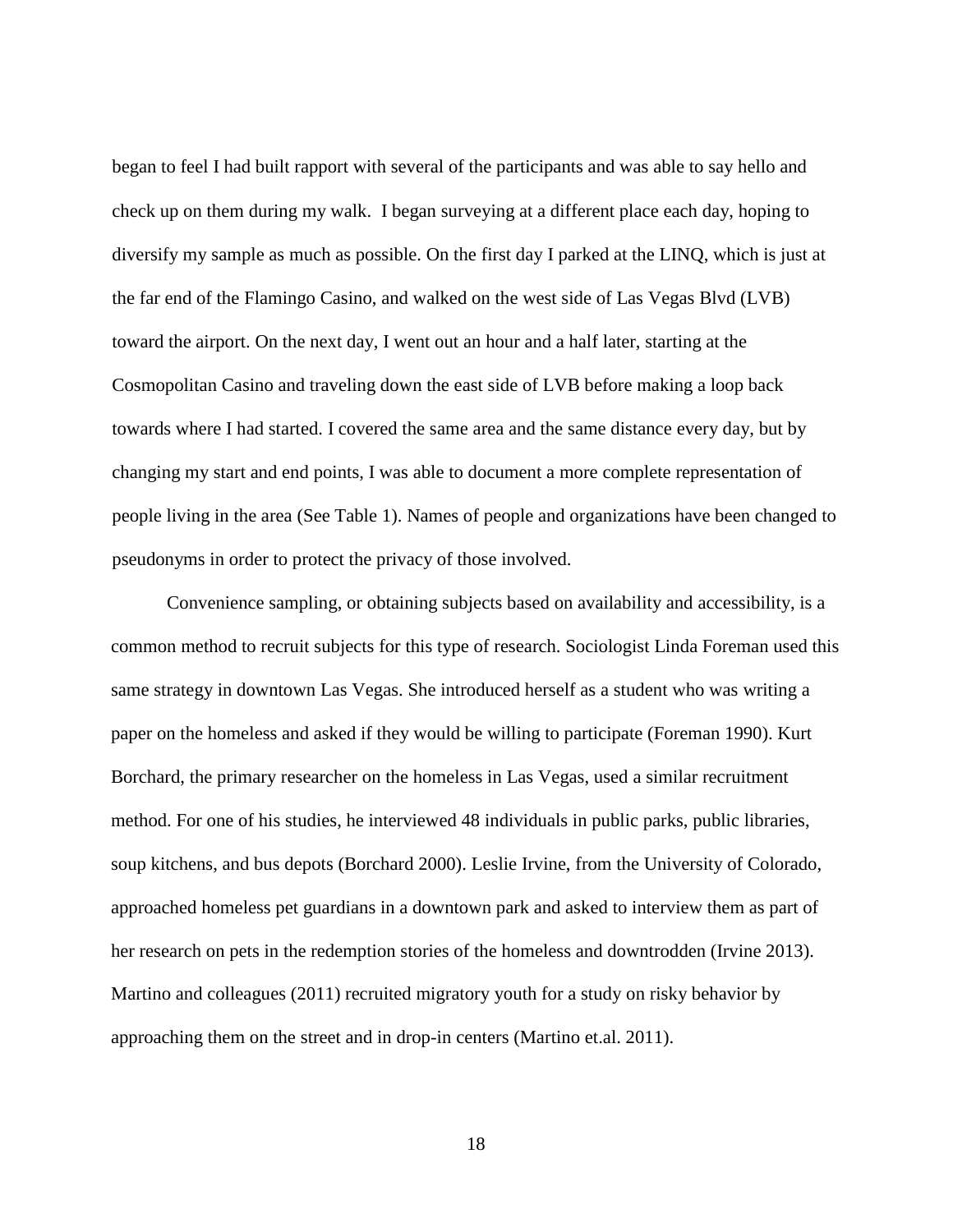#### **Data Analysis & Results**

Some of the people that I spoke with did not wish to participate in the survey at all. Their reasons were varied; some did not have time, while others did not feel comfortable signing a consent form despite my reassurances that their information would remain confidential. Others expressed that there had been people out on the Strip conducting surveys previously, and that information had been used in ways that they did not agree with. I was lucky to get 36 people willing to participate, though I documented a total of 72 individual homeless people in the 5 days I was there.

Out of the 36 people that participated in the study, 74% were male. Most respondents were white and nearly half were over 50 years old. 31% had not finished high school, while 45% have at least some college education, if not a degree from an institute of higher learning. 64% of the people that I spoke with sleep outside with no roof or physical housing. 18% are able to obtain enough money to stay in a daily or weekly rental. Additionally, 44% of survey respondents have been living on the Las Vegas Strip for less than a year. Table 1 provides more detailed descriptions on demographic data and sample characteristics.

#### *Financial Issues*

During my conversations with the homeless, I found themes within their concerns. We spoke about a variety of things including the past, future, and everything between. The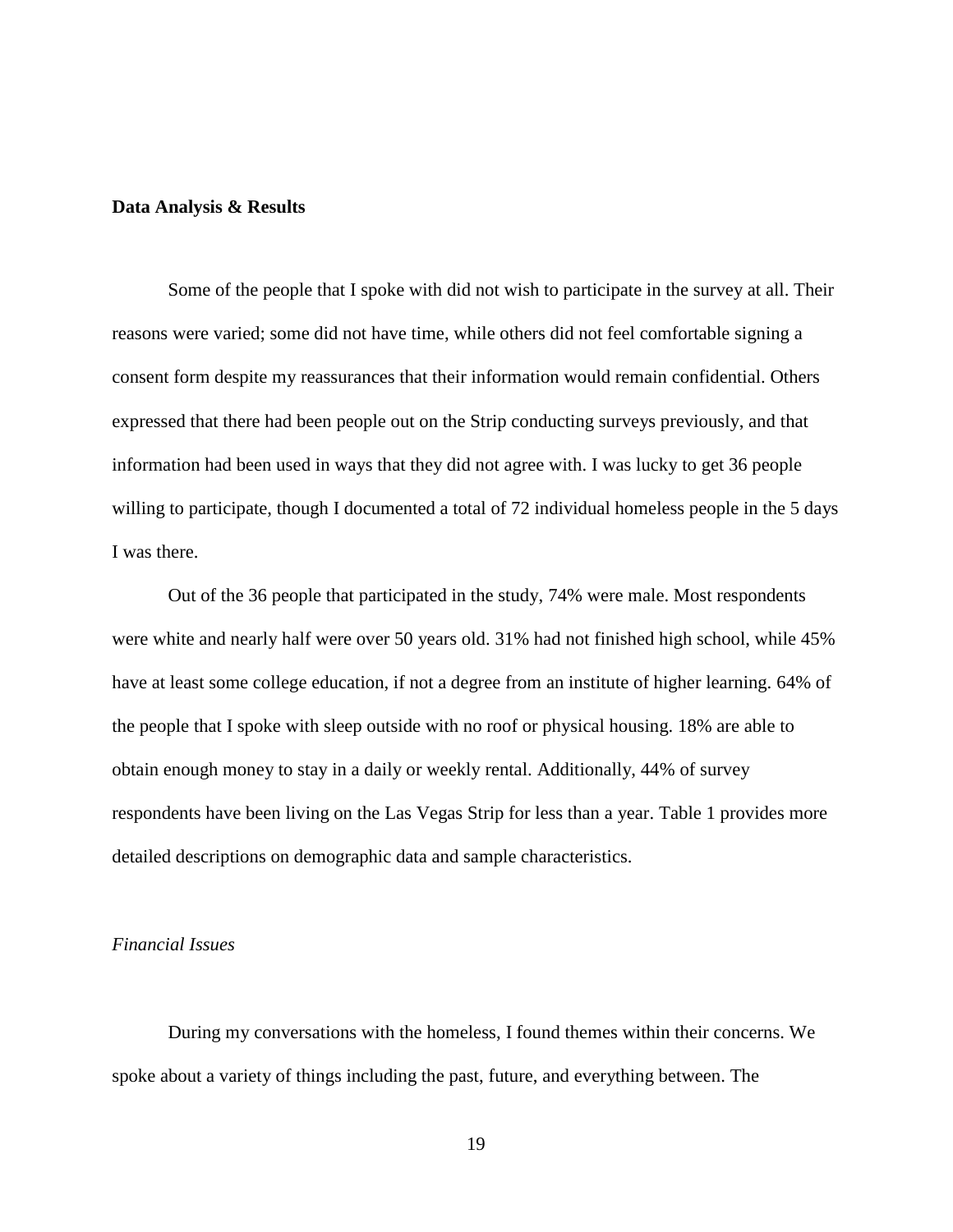conversation was really driven by the participants, with the survey acting as a guideline. One of the biggest concerns that the homeless had was with the cost of living and money. 58.4% of people reported panhandling at least once a day, if not more, for periods of time ranging from 30 minutes to 10 hours. Despite these efforts, many of those I spoke with talked about experiencing significant trouble in obtaining basic necessities. Understandably, money and money problems came up consistently throughout my conversations and many of the homeless voiced a desire to be indoors but an inability to afford to live that way. During my time in the field, I only witnessed two of the women I sat with receive money, and one of the men.

Chris, one of my first participants, was hanging out with two friends when I came across him. Chris and Nick were sitting on a ledge listening to Rob play guitar for tips. All three were middle age white men, visibly homeless, dirty and sunburnt, but they seemed happy. Chris told me that the weekly rental properties in Las Vegas had recently increased in cost, jumping from \$150 a week to over \$200 in most places, and that this was too much for them to handle, even as a group. The three of them had previously been able to stay indoors, working together to make ends meet, but were now back outside adding to the number of literally homeless. Paul, an older black man whom I met with another busker, expressed similar concerns. He said, *"It bothers me when they jack up prices on hotel rooms when there are events in town. It goes from \$40 a night to \$120 and I can't afford that!"* 53.8% of my sample was experiencing literal homelessness, sleeping outdoors with no shelter.

Only 16.7% of the overall sample, men and women included, report that they are able to get the things they need. This problem is exacerbated in the case of homeless men. Most of the homeless men that I spoke to experience difficulties making enough money to survive through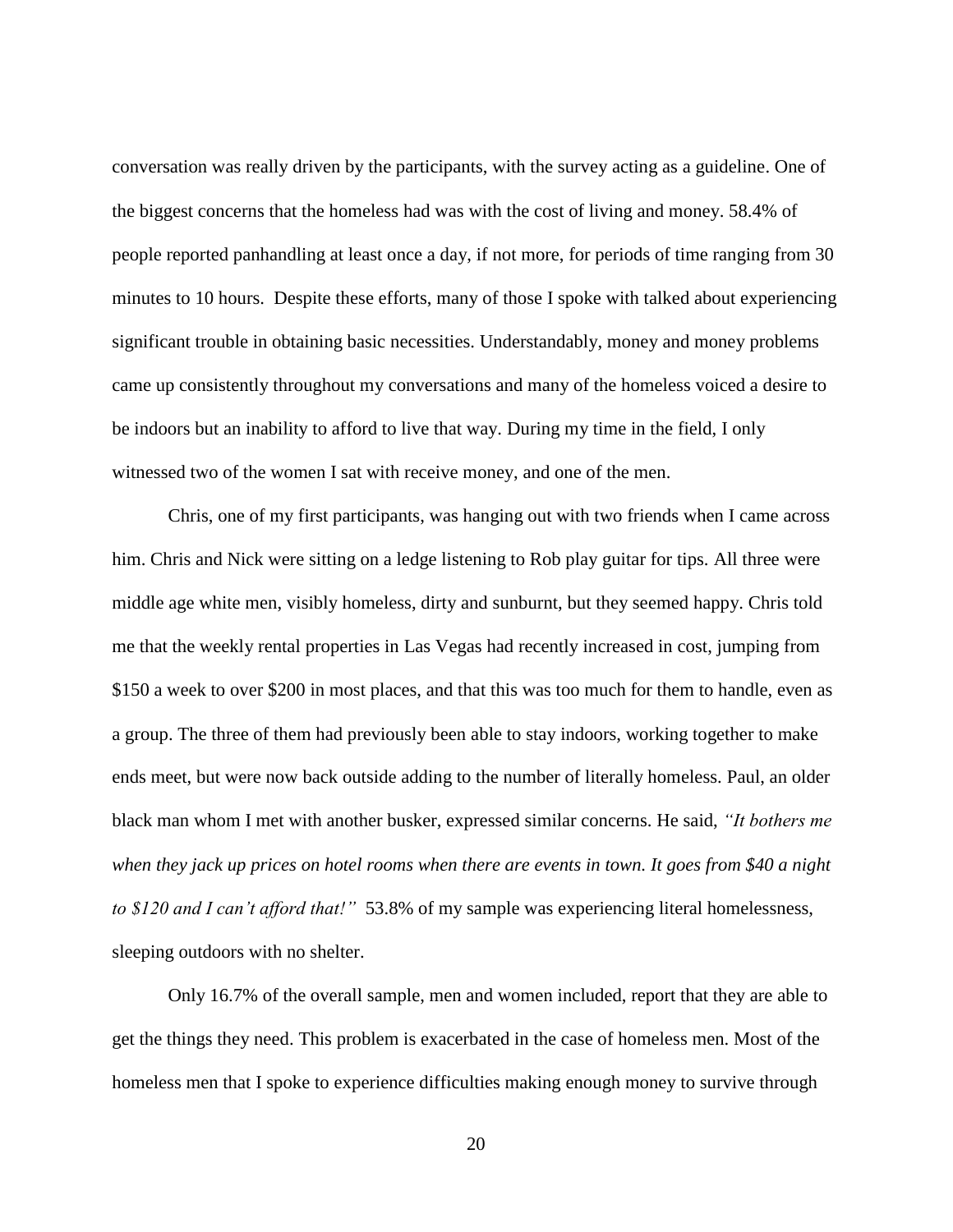panhandling or busking. Daniel, an older white man with long hair and tattoos, sits on a bridge by the Cosmopolitan Casino for up to 12 hours every day. He thanked me repeatedly for the dollar that I had given him, telling me, *"I watch a billion dollars go by me every day and I'm lucky to get \$5."* He also shared his experience with a local shelter, the Salvation Army. Daniel stated that they charge men \$10 a night to stay there, and while they are there, each meal costs \$4 in EBT (food stamps). He was frustrated because of the difficulties he has coming up with the money, though he prefers to be inside at night where he feels he would be safer. *"Just feeding people isn't helping them,"* he tells me. As we talked, I learned that he had made a total of \$2 in over 8 hours that day, but that he had been given leftovers, donuts, and water so he felt that he would be ok.

I met Ryan on the Bellagio Bridge one night. He is in his late 20s and was sitting on a skateboard with a medium sized backpack. It was pretty cold that night. He was holding a sign asking for food, and told me that he feels like his parents' generation really messed up the economy and now he has to struggle. We sat together for about 20 minutes, during which time I did not witness him receive any type of help. He said, *"If every person walking by gave me a quarter, I would never have to struggle again. But nobody wants to help me."* He seemed understandably frustrated, and left shortly after he completed the survey.

I came across Adam, a young white man in his early 20s carrying a hiking backpack with a Grateful Dead necklace while walking across the bridges by Caesars Palace. He also made reference to the wealth in Las Vegas. He said*, "Vegas is the richest city in the world. Could you imagine the economy if money wasn't absolute?"* We spoke for about half an hour, during which time he told me of his desire to establish a secure, long-term tent city somewhere approved by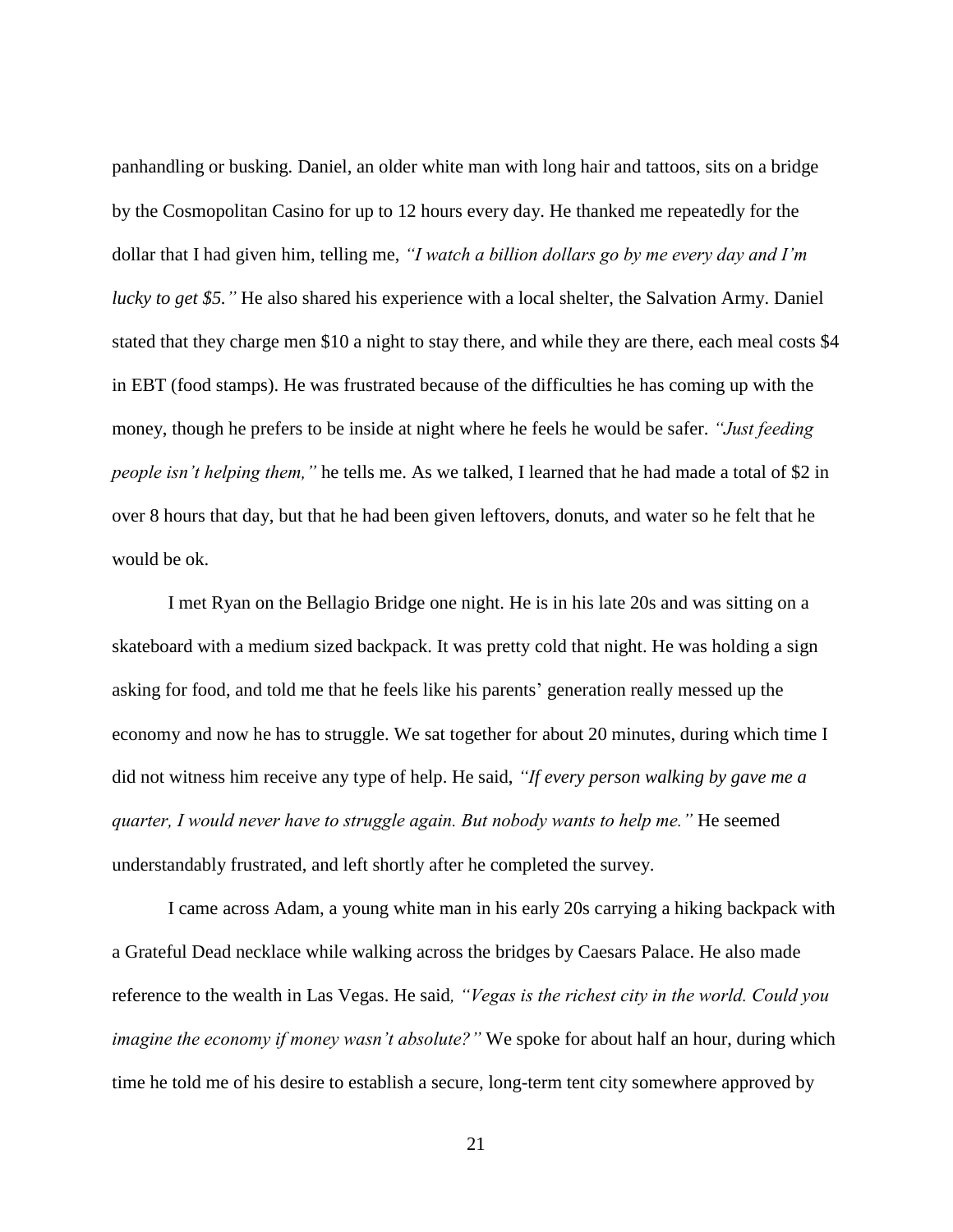the city so that there would be a place for the homeless to be. *"There is nowhere that homeless people are allowed to exist!"* he told me. Adam has been arrested and ticketed for sleeping in unapproved locations multiple times. He believes the reason that homeless people aren't given help is that those who are not homeless feel as if helping those in need will take something from them. He also told me about his efforts to secure housing.

Some of the people I spoke with receive government assistance and still find themselves sleeping outside. Peter, a white man in his 50s, told me that he has been working his whole life and now that he is no longer able to, he is homeless. He receives social security, but says social security isn't enough to live on. He told me, "*The government is failing on the promises they made to me when we were growing up. I paid into (social security) my whole adult life."*

19.4% of those surveyed reported receiving any type of monetary assistance from the government. This includes 8.3% who are both veterans and are receiving services from the VA. It also includes 11.1% of the population, who are both disabled and are receiving benefits in the form of SSI for their disabilities. Not all respondents who reported disabilities or veteran status are receiving assistance. The remaining 80.6% of people who are living on the Las Vegas Strip are surviving solely on the donations of passersby.

#### *Community Groups*

One of the other topics that seemed to generate a lot of conversation was community groups. I asked a question in the initial survey about whether the respondents were aware of any groups that work to improve the area of the Las Vegas Strip. A lot of people feel like there are no effective community groups nearby, though many mentioned that there are some downtown.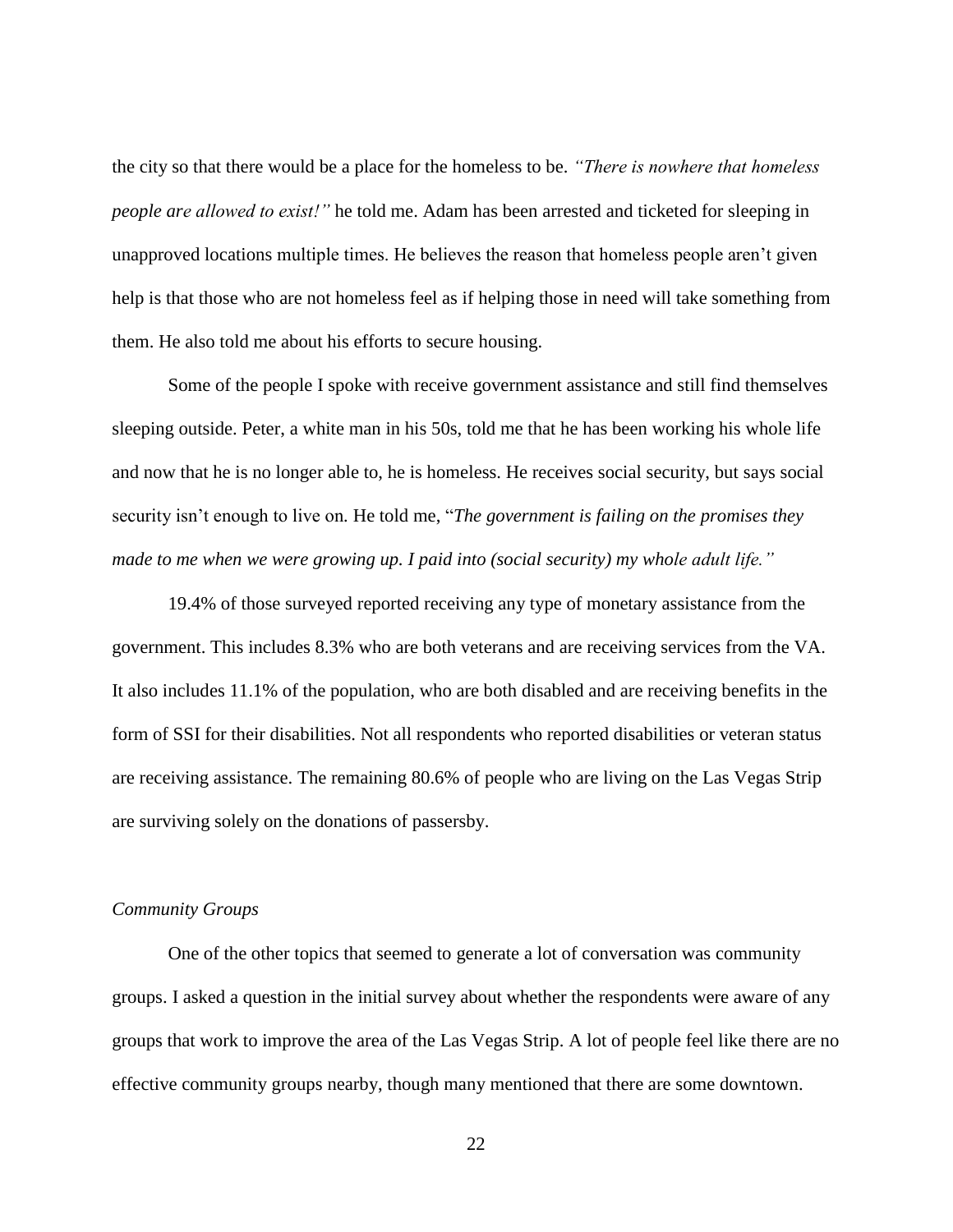64.7% of people who I spoke with stated that they would be willing to report both personal and locational problems to a community group, if there were one that they felt would be willing to listen.

A handful of groups were mentioned, but the overwhelming majority of people that I spoke with had only heard of an organization called Homeless Helpers, and preferred to avoid it. Two individuals also spoke of a woman named Meredith who goes out to the Strip on her own time and brings people sandwiches. She also allows people to receive mail at a PO box she has set up for that purpose.

Stephanie, a disabled woman in her early 30s, spends her days and early evenings panhandling under a bridge on the Strip. She has a boyfriend who suffers from Post Traumatic Stress Disorder (PTSD), and the two of them share a service animal. While we were talking, their dog climbed into my lap and curled up to snuggle. She was one of the two people who told me about Meredith, the woman who allows people to receive mail at her PO box. Stephanie told me that it is a really big deal that she has set this up, and that it has allowed her to obtain items she needs in order to obtain a new ID. The other person who mentioned Meredith was Daniel, who said that she is helping him obtain housing. He told me that her support helps him do better. He explained, *"She believes in me and has never let me down so I will never let her down and will always follow through."*

Homeless Helpers got overwhelmingly negative reviews from the homeless that I surveyed. Chris was the first person to talk about them, stating, *"Homeless Helpers will throw you in jail. If you get stressed out and tell them no during their programs, they will report you to the police and have them show up where you are to watch you."* This belief that Homeless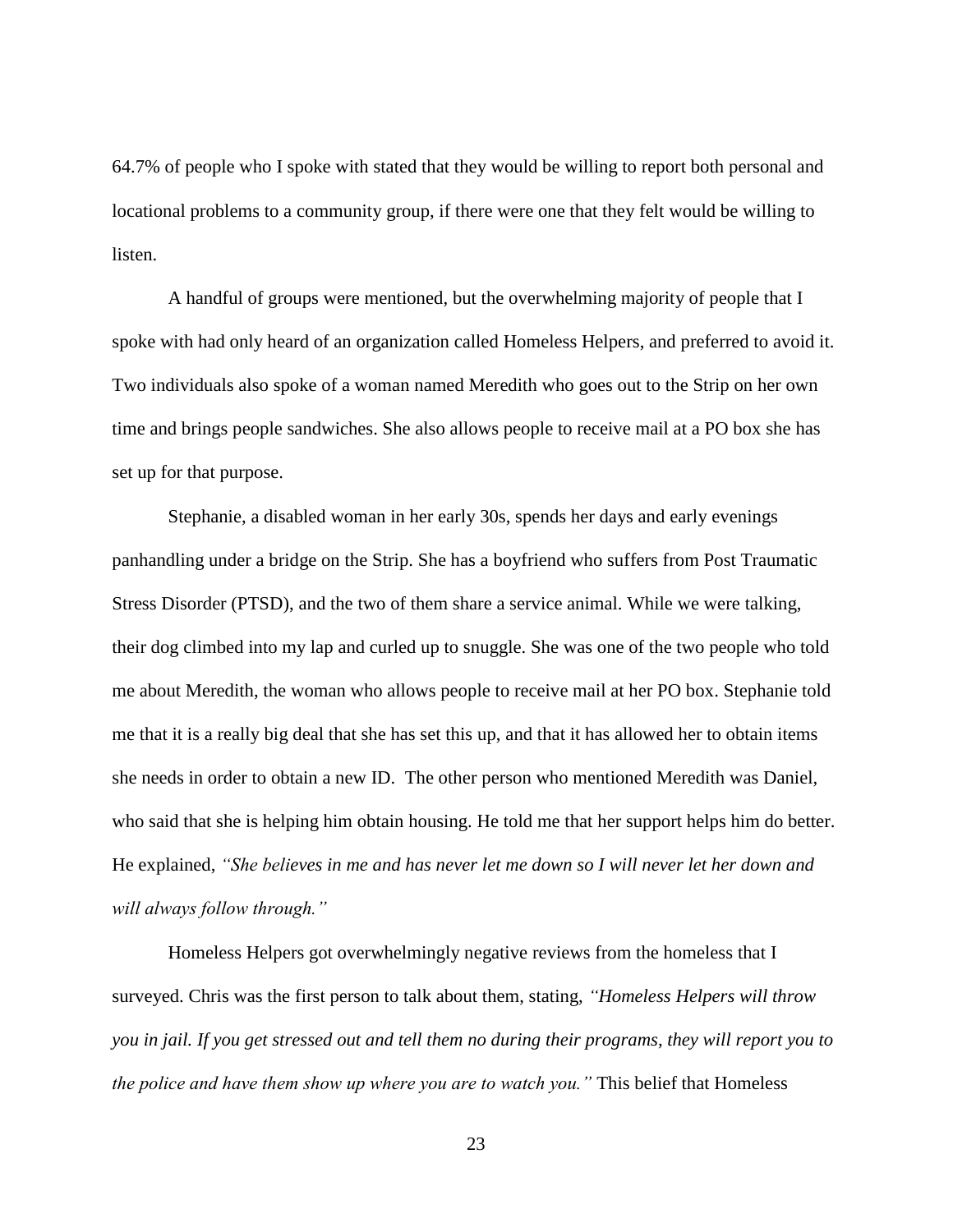Helpers reports the homeless to the police when they decline to continue utilizing their services seems to be widespread in the homeless community on the Las Vegas Strip. Adam stated, *"Homeless Helpers is the biggest joke. They have giant hoops to jump through. They offer assistance which is nothing and treat us like criminals. They bring the police around to bust people who say no."* 

An older black woman named Carol told me something similar. She said, *"Homeless Helpers puts people in the system to help police harass people. They don't actually give help."*  She also expressed frustration with being on a list for supportive housing for over 2 years. She surmised that individuals at Homeless Helpers do really want to help, but they go about it in all the wrong ways.

Nick, who I had met with Chris, said, *"Homeless Helpers is trying to change SOMETHING. Not sure what though. They'd lie to help their program and you should never have to press the envelope on what's good.*" He feels that there is something happening that shouldn't be happening, and that people who really mean to help others would be more transparent than he views Homeless Helpers as being.

Vickie, a black woman in her 50s used to live downtown. She had recently moved into a tunnel by the strip and was panhandling on a bridge when I met her. She had a tiny puppy she was excited about and had also had negative experiences with Homeless Helpers. When asked about community groups in the area that help the homeless, she told me how frustrated she feels, because a lot of these places require ID, which she cannot get. She was also the first person to mention a group called Dogs of the Homeless to me. Dogs of the Homeless is an organization that is designed to assist homeless people and their animals. They provide spay/neuter,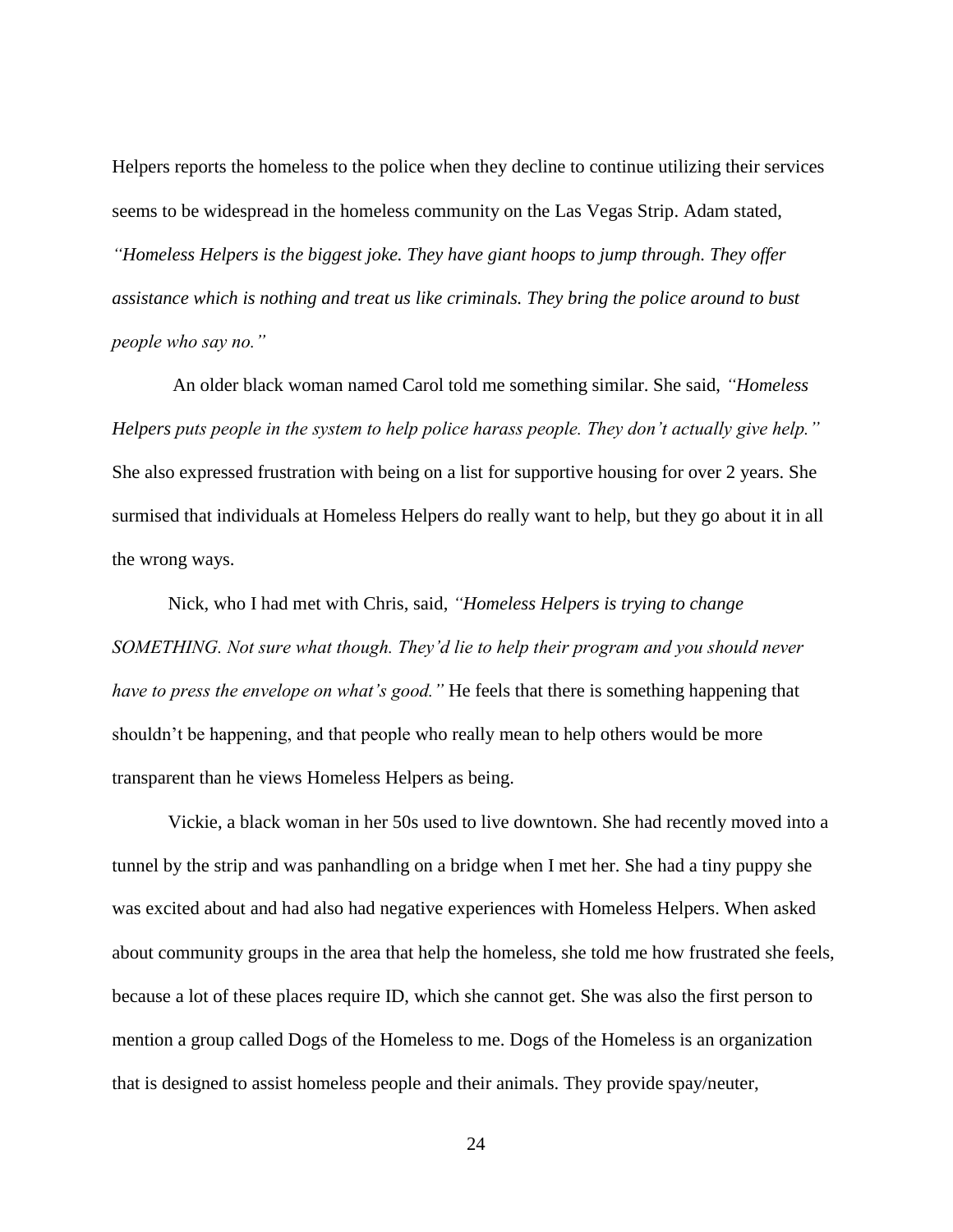vaccination, and emergency services to the pets of the homeless. Vickie had experienced a situation with them recently that brought her to tears. She said that they had paid for her to stay in a hotel room and treated her, "*like royalty."* While at the hotel, one of her dogs was attacked by another dog on the property and died. She told me that she called Dogs of the Homeless for help and they came by the next day to take her other dogs to the vet to be vaccinated and checked out. "*They stole my dogs!"* she sobbed, *"They never brought them back. I waited for days and called and called and they wouldn't answer the phone. Eventually someone else called back and told me that my dogs weren't my dogs anymore."* Vickie told me that she now does not trust any programs that offer help to the homeless.

#### *Police and Authority*

There is a section in the survey focusing on the police and the interactions people have had with them. This section was used to create the Police Index (see table 2). Out of all of the pages in the survey, the one that had people talking the most on average was the section on the police. Overall, the stories that I was told were predominately negative.

The Police Index rates attitudes towards police on a 35-point scale. The mean score was 20.62 with a range of 28. This indicates that participants hold opinions that are more positive than negative regarding the police. The minimum score was a 7 and the maximum was a 35. The minimum score possible was a 7, indicating that a participant has little to no trust towards the police, while the maximum score possible was a 35, which would indicate that someone trusts the police fully. The index was created using a series of 7 questions about opinions regarding the police and reactions to personal police interactions. Questions were rated on a scale of 1-5, with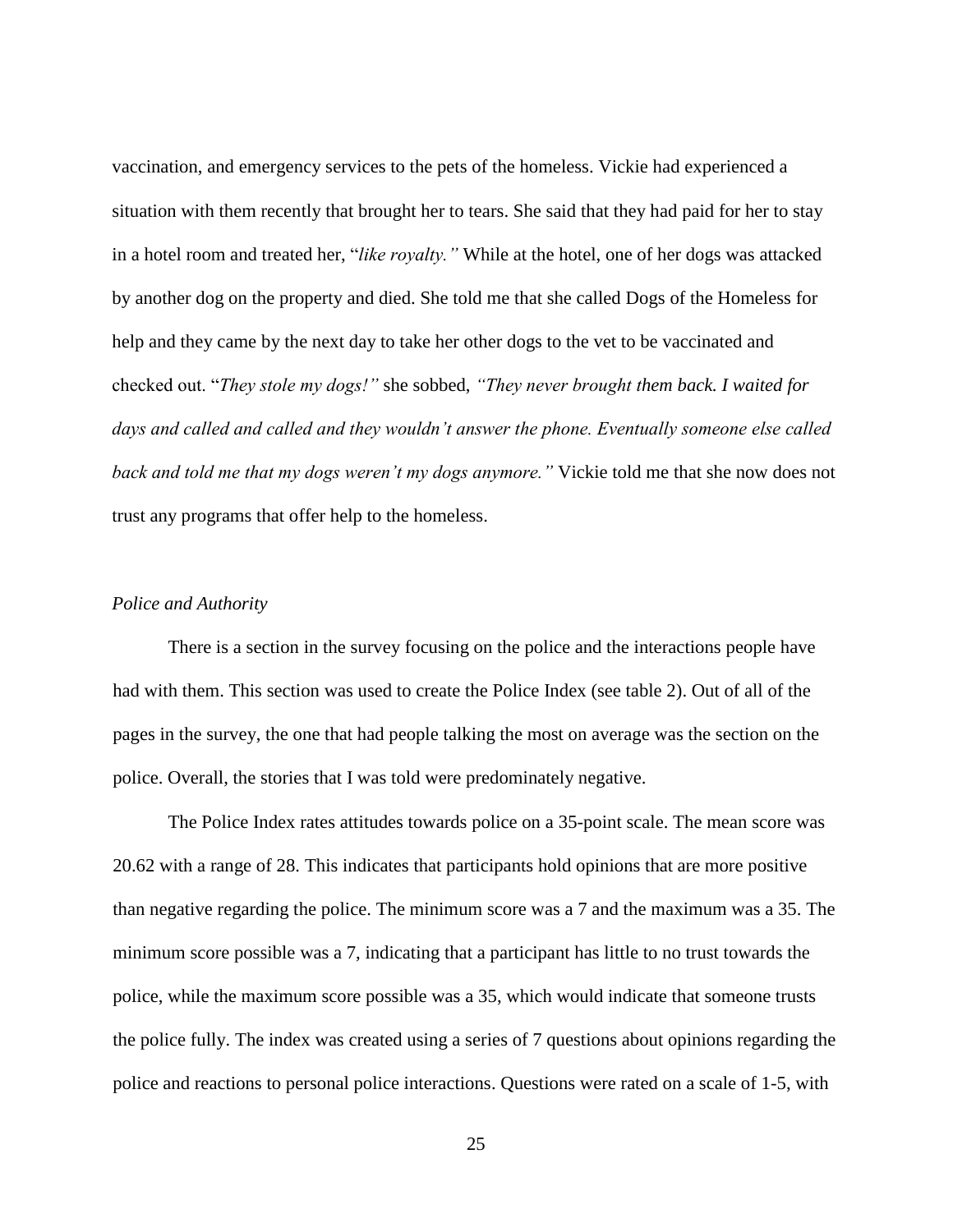5 being the most trust for the police, and 1 being the least. Two people who completed the survey chose to skip the section on police.

Nick, who was sitting with Chris on my first day, told me that he has had more run ins with the Las Vegas Metro Police Department (LVMPD or Metro) than he could count. He said that they, *"often use derogatory terms, like bum, to talk to us. They even write that on tickets!"* He expressed gratitude for the cameras at the casinos, believing them to be the only thing that really prevents the police from becoming violent with the homeless. Both Nick and Chris told me that they only panhandle in places where they can see the police coming from both directions. They stated that they are often harassed and ticketed if the police see them holding signs and panhandling.

Jack was one of the youngest participants. He had an air of confidence around him and was on the move, carrying multiple signs. One of them said, *"Save a train, ride a traveler,"* which I told him was funny. He let me take a picture, insisting on being in it. He stopped the survey halfway through, losing interest, but was able to tell me several stories before he left. One was of how he came to be in Las Vegas. *"I would have left (Vegas) over a month ago but I got pulled over and caught with weed. Not even that much, like an ounce. I spent 20 days in jail, man, and I lost my car. Couldn't pay impound fees."* Jack said that he is now on probation for his infraction and is not allowed to go anywhere despite having nowhere to stay here. He describes himself as a traveler, someone who travels from place to place rather than staying homeless and stagnant in one area. *"The justice system is about money. Especially in Vegas, it's all about money and it gets so corrupt,"* he said.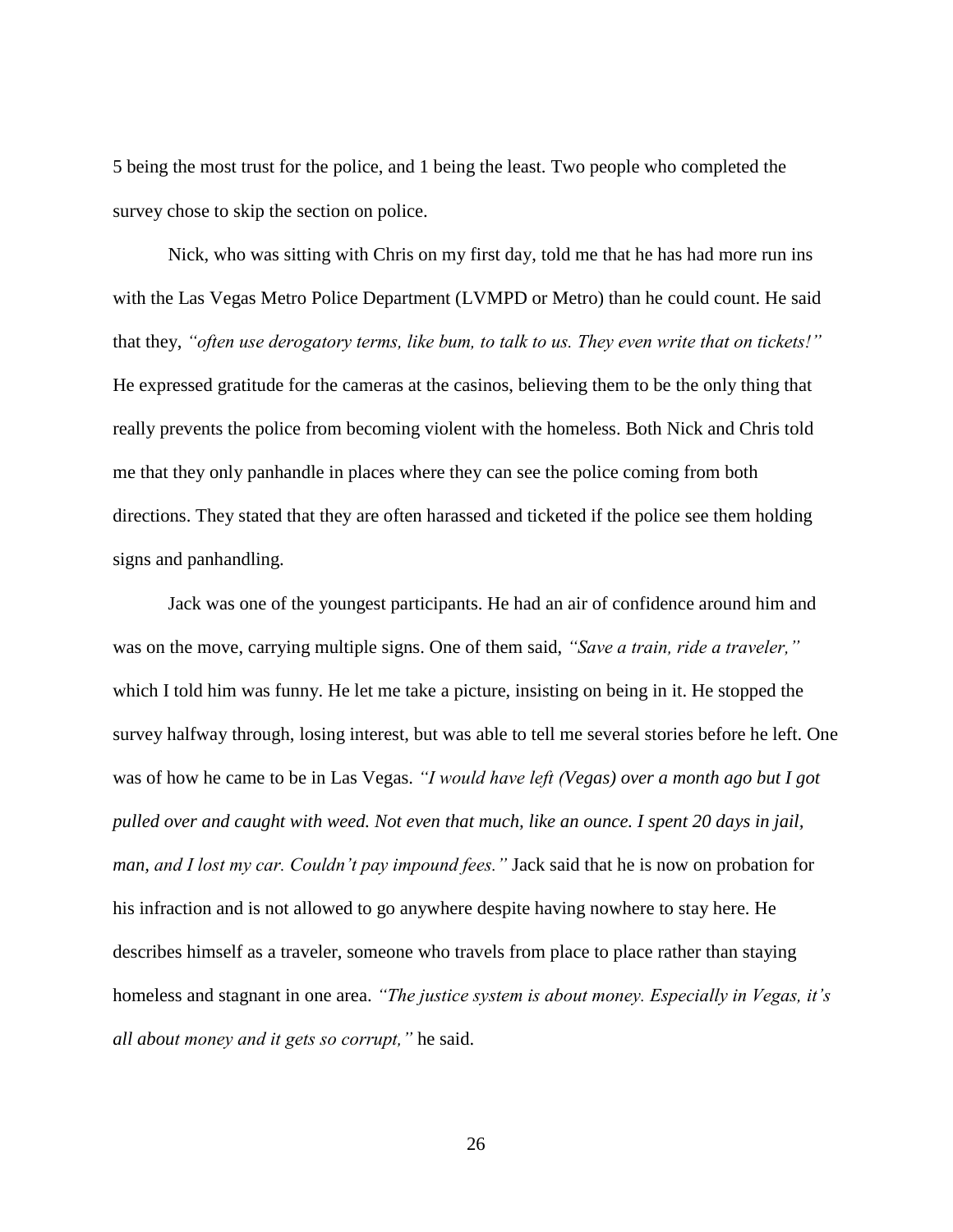Jack wasn't the only person I spoke with who described being stuck in Las Vegas due to legal issues. Adam, the younger guy who wanted to establish a tent city, said, *"The police breed homelessness."* He told me that he had been passing through Las Vegas when he got ticketed for sitting on the sidewalk. His court date was three months out from the infraction and he stayed to appear in court, but due to transportation issues he missed that court date, getting another ticket for failure to appear. He finally resolved that issue, and just a few days later he found himself stuck again. Frustrated, he said, *"Now I'm stuck here for 'failure to walk on sidewalk.' It's a \$500 ticket."* He explained that the police treat the homeless very differently from how they treat the tourists. In explaining his "failure to walk on sidewalk," ticket, he said, *"(The officer) sat there for an hour holding me up and talking shit and people were jaywalking and he didn't say not a word. He even politely told one guy where the crosswalk was."*

Stephanie, the woman I met under the bridge with her large dog, described her system of categorizations of the police that she sees on the Strip. She feels that she can predict how she will be treated based on the color of their uniform, which describes their rank. She is currently working with a lawyer to press charges against the LVMPD for allegedly violating her rights under the ADA. She told me about when she was arrested and released without the wheelchair she had been in at the time that she was arrested, despite being physically unable to walk. They provided her with one owned by the police station, though it did not have big enough wheels for her to move on her own. *"I'm a human being! I deserve to be treated like a human being,"* she said, visibly upset. Unfortunately, this treatment was not surprising to her and she explained that it was not the first or the last time her rights had been violated by the police.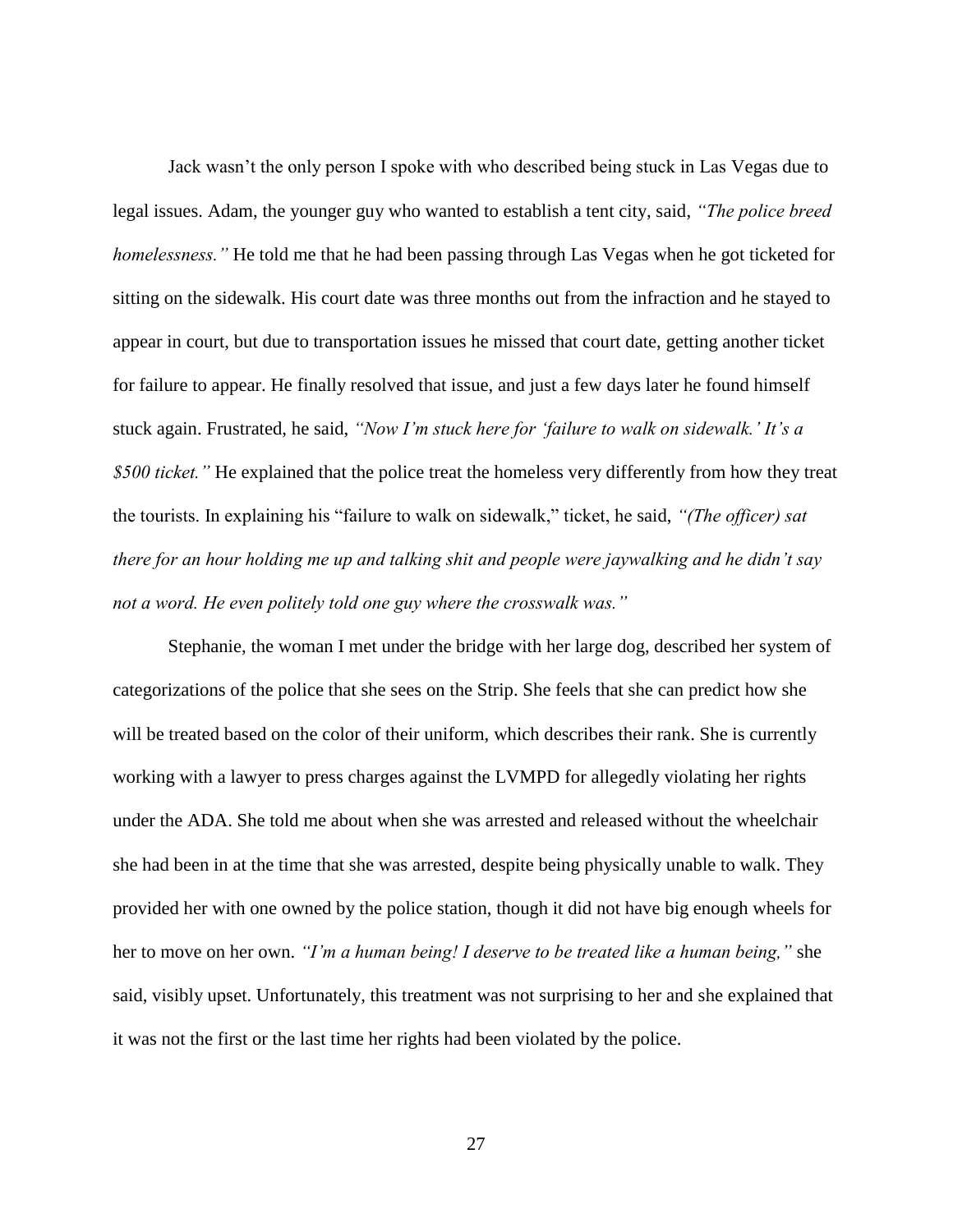I met Kristina on the Bellagio bridge. She was a cleaner, younger, white woman, visibly pregnant. She was packing up to leave when I saw her and thankfully was willing to stay for a bit to take the survey and speak with me. She said that the buskers (people playing instruments for tips) are usually left alone by the police while people who are panhandling are not. She told me, *"If the cops ever show up and tell you to go and you don't, they'll take you to jail and hold you overnight without ever pressing any charges. They just let you go the next day like nothing happened.*" While we were talking, two police walked by. One of them looked at me with his hand on his weapon and said in a more aggressive tone than I am used to hearing, *"Time to go."* We stood up and continued talking as we watched them move down the bridge, Kristina insisting that if we are standing, they should leave us alone. After I left her, I ran into an older black man by the elevator. He said he had just gotten ticketed for sitting and needs to run. He doesn't want to go to jail.

David was a very unique person to speak with. He is an older black man who is a disabled marine veteran. He sits with an American flag and a chair at the bottom of the Bally's bridge, where he said he is rarely bothered by police, despite his large set up. *"I try to act as a liaison between the homeless and the police,"* he informed me - he believes this is why they leave him alone most of the time. In the same breath, however, he said, *"Cops won't let the homeless do anything. Vegas would like to see them all dead."*

I ran into Patricia while she was making palm roses to sell for tips. She was an older white woman, very skinny. Her sign said, *"Hungry, please help."* I was able to sit with her for a while and watch her work while going over the survey. She told me about multiple run-ins with the police, during which she had experienced bodily harm. *"An officer threated to slap me. He*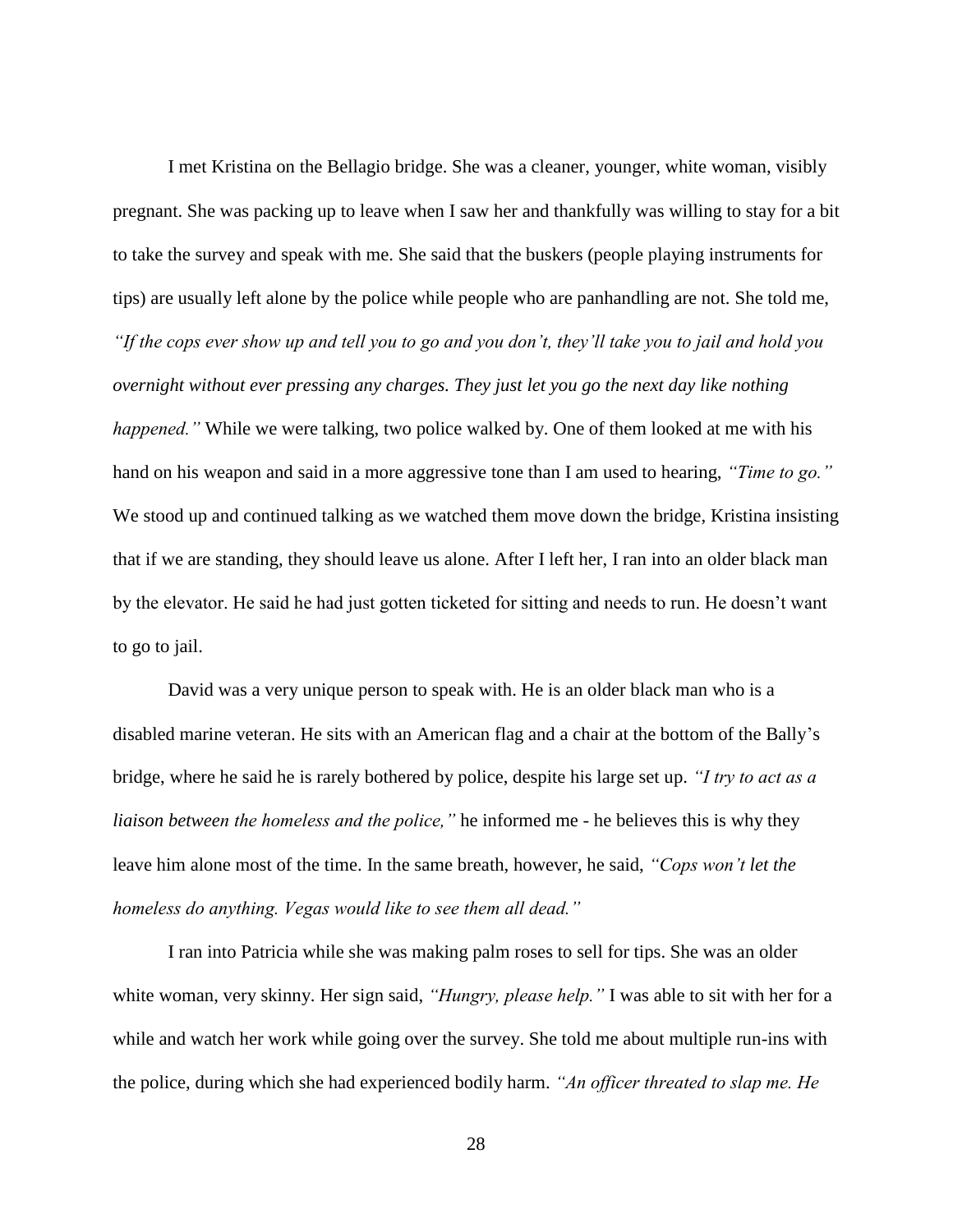*threw me against the cruiser and hit my head in a paddy wagon door,"* she described. She was being detained for a failure to appear for a loitering ticket. She expressed gratitude that she is able bodied, *"(the police) are especially bad to people who are handicap."*

Daniel, the tattooed man who spoke with me about Meredith, said, *"(The police) pick on the homeless all the time! If you have your bag, they can charge you with storage in a public walkway. If I sit with my legs out, they charge me with obstruction."* He expressed frustration that they don't go after *"gangbangers,"* but instead seem to go after the homeless. He said, *"I'm not hurting anyone. I'm not even asking anyone for anything."* He also told me about how difficult it is to find a safe and comfortable place to sleep because of the police. *"They don't want the homeless tucked away in corners and under bridges. They kick you out of spots like that. They want us all sleeping in the open in dangerous places. That's not right."* Daniel talked about being jumped and beaten so badly by strangers while he was sleeping in a spot designated by the police, that his eye had fallen out and he now has a metal plate in his face. He feels like the police don't care if the homeless are safe, as long as they can monitor them at all times.

Carol, an older black woman who spoke with me about Homeless Helpers, also had a lot to say about the police and the way she is treated by them. She stated,*"It's the police's job to protect the city, but I don't agree with how they do it."* She described being jailed for sleeping, despite suffering from documented narcolepsy. She feels that "Sit/Sleep Laws," which are often disguised as loitering laws, are unconstitutional. Carol said, *"The police treat people who are stuck out here like shit. They target us and profile, and they eavesdrop on us and harass us."* She told me about being arrested and then released without her driver's license. She believes that this is because she can be detained and taken to the station in the future for not identifying herself.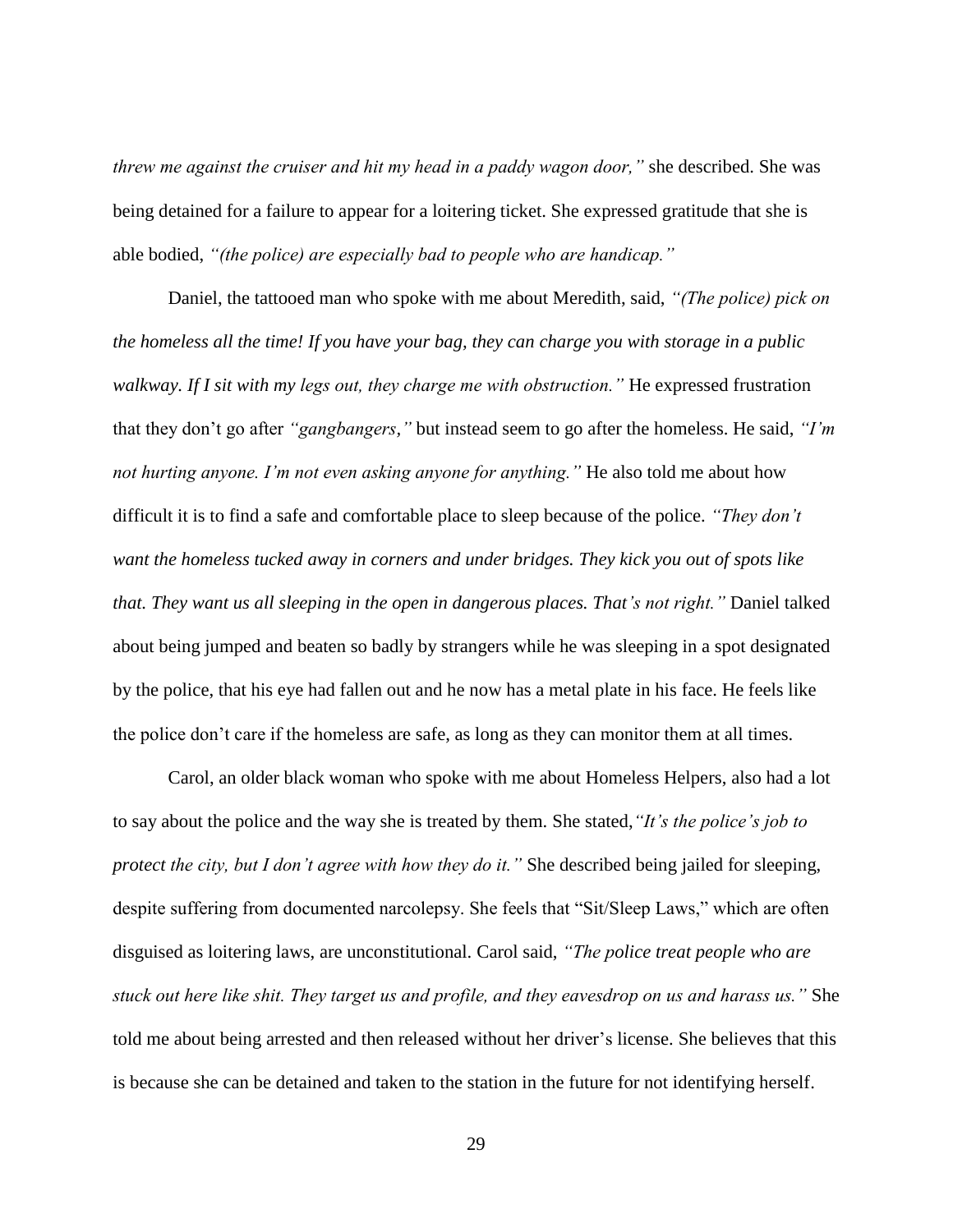She feels that the treatment she has received is, *"deliberate oppression."* Carol also described witnessing *"a few"* people *"get roughed up"* by the police. She said that she sleeps on the Strip because of the cameras and the police presence, *"though the police and security pick and choose what to respond to."* 

Sandra, a younger white woman who I met holding a sign reading, "Anything Helps," said, *"We're just out here trying to survive."* She told me that she feels looked down upon and demeaned by the LVMPD. She said, *"Metro likes to profile. They stereotype and profile and make judgements on people and it's not fair."* Sandra had previously found herself in situations in which she was not safe and needed help. She called the police and they did not come once she told them that she was at a homeless encampment. She described an additional time where she was assaulted on the Strip in front of the police and they did not respond. Sandra, looking dejected, said,*"I got a ticket the other day for 'destructive use of public sidewalk,' I kid you not. I swear they just giving out tickets for nothing, to meet a quota."* 

Despite these reports involving harassment and abuse by police officers, a chi-square test revealed that participants would still call the police in crisis. I examined a survey question reading, "I have personally had a bad experience with Metro," with "I would call the police if needed," and there was no correlation with an alpha set at 0.05. I then ran a test of, "I have personally had a bad experience with Metro," and "Metro police treat people fairly," and again found no correlation with an alpha set at 0.05. This demonstrates that whether or not people feel harassed and abused by the police, and despite recalling stories and adamantly expressing dislike for Metro, they still believe that the police treat people fairly overall, and would call them if they were in need of assistance.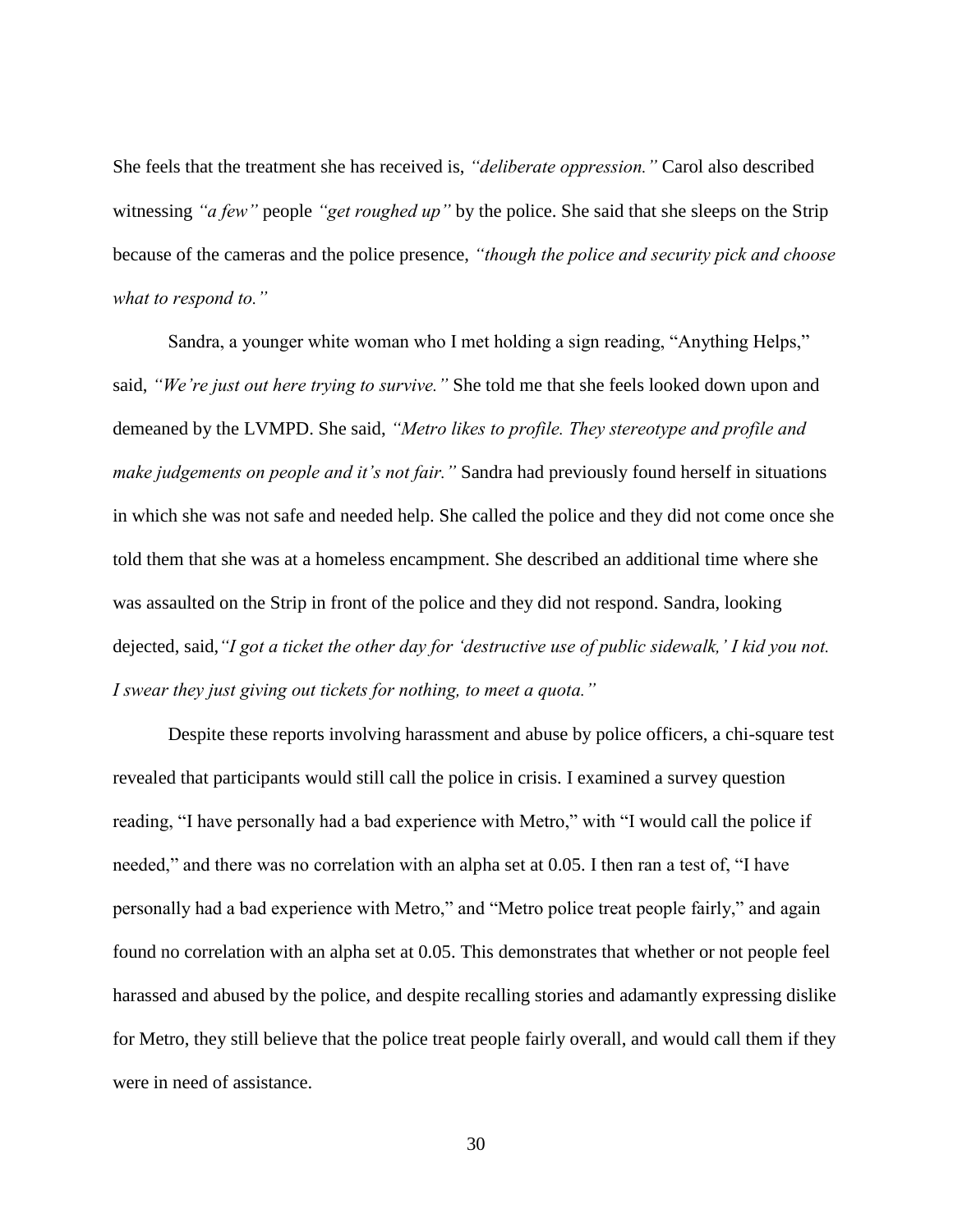Paul, an older black man who spoke to me about hotel room price inflation, described a general unease around the police. He said, *"I tend to be nervous around cops even when I'm doing nothing wrong."* He told me that he has been ticketed and told to leave while panhandling, and expressed frustration that people in costumes are left alone; *"In my opinion they're doing the exact same thing except they're not holding a sign."*

I met an older man whose company I really enjoyed, sitting outside of Caesars Palace. Alexander, a self-described Gypsy in both the hereditary and lifestyle sense, had some issues with the police. He told me, *"I know they (are) doing their job. I know that. But sometimes they go over (their) job."* While he expressed appreciation for having them around, he was also frustrated with a lot of the things he has experienced with them; *"The police go after you for nothing, stupid things. They go for easy because the homeless don't fight back."* Shortly after leaving Alexander, I ran into a man named Scott who took the survey in silence. At the very end, when asked if there was anything that he wanted people to know, he said, *"Yeah, tell the police to stop harassing us!"*

On Thursday as I left the Flamingo Casino to begin my walk, I observed the police telling a homeless man with a sign to go. Three of them were standing over him with their hands on their weapons. The man did not appear to be doing anything other than holding a sign. I went to the other side of the Flamingo and ended up surveying a younger white man in a wheelchair with red hair. While we were sitting there the cops came by. Someone had yelled at a tourist, so they grabbed him and sat him on the curb. While he was sitting on the curb with handcuffs on, I observed them knock him down into a laying position. They had two other people in handcuffs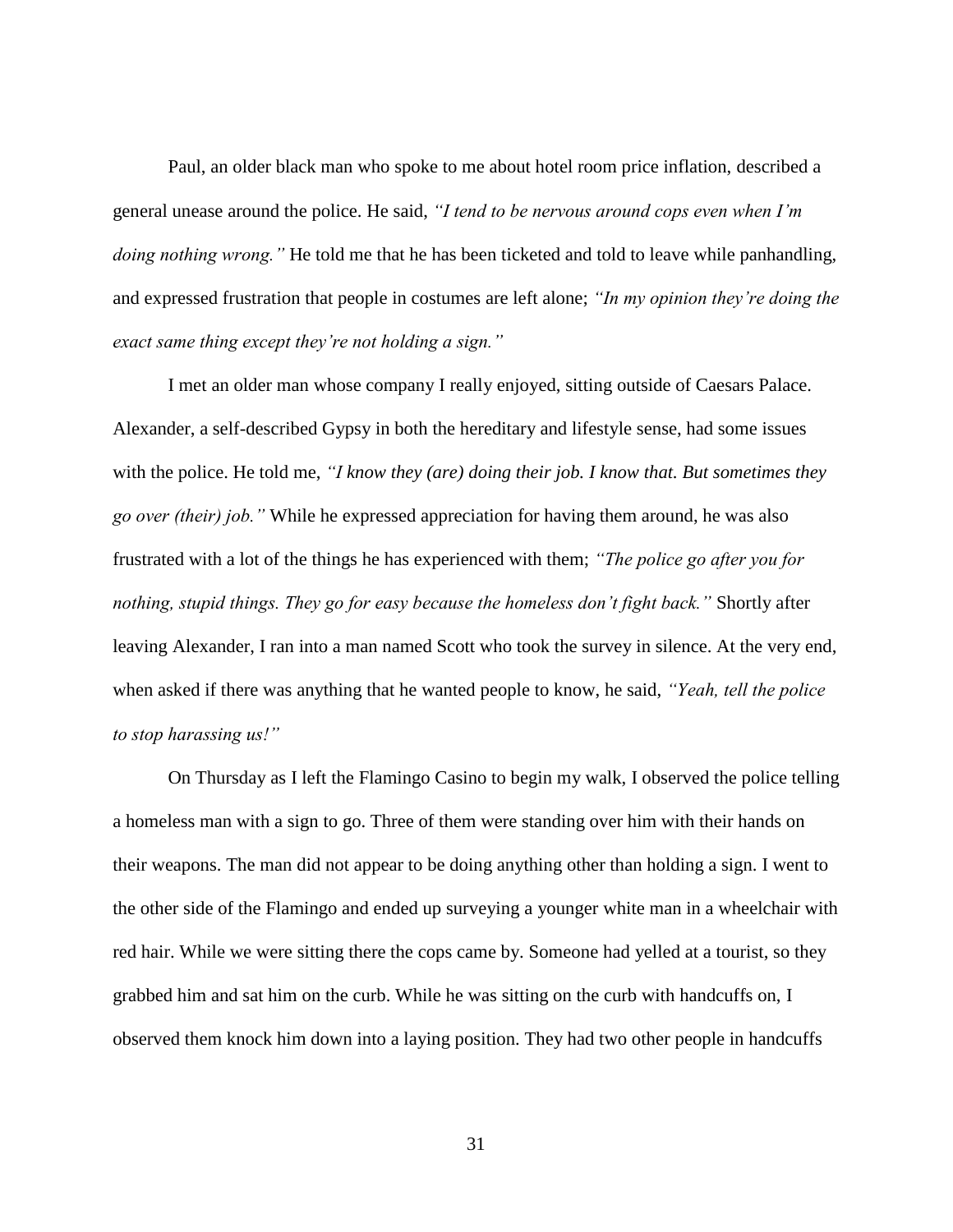in the area. All three people who were handcuffed appeared to be homeless or very close to homelessness.

#### *Peers and Group Survival*

Most of the people that I saw and documented, whether I spoke with them or not during my time on the Las Vegas Strip, were alone. There were a few groups of two, maybe three people, but the vast majority of the homeless on were by themselves. Despite this, I did hear a few stories regarding the importance of others and thanks to the section in the survey involving peers, I was able to gather some data about the relationships between individuals in the community.

On my last night on the Strip I met a man named Ben. He was a middle age white guy with a beard and a positive attitude. He said that homelessness isn't a good thing for anyone, but *"If you're homeless but you have a good place to sleep and good people around you, its bearable.*" Peers and support were repeatedly cited as being very important to people facing homelessness. Nick seems to agree with Ben. He told me that he has limited friends, because *"Friendship is a serious word. Friendship to me is on a level like marriage. If I leave the streets, I can't take these people with me, so I choose to be homeless."* Paul, the black man I met with the busker, said that he doesn't feel like anyone listens to more important, deeper things. He told me repeatedly how important his friends are to him and how they work together to try to meet their needs, expressing a heavy reliance on peer groups to survival. Vickie, the woman with the puppy, told me that she doesn't associate with too many people and that can be difficult for her.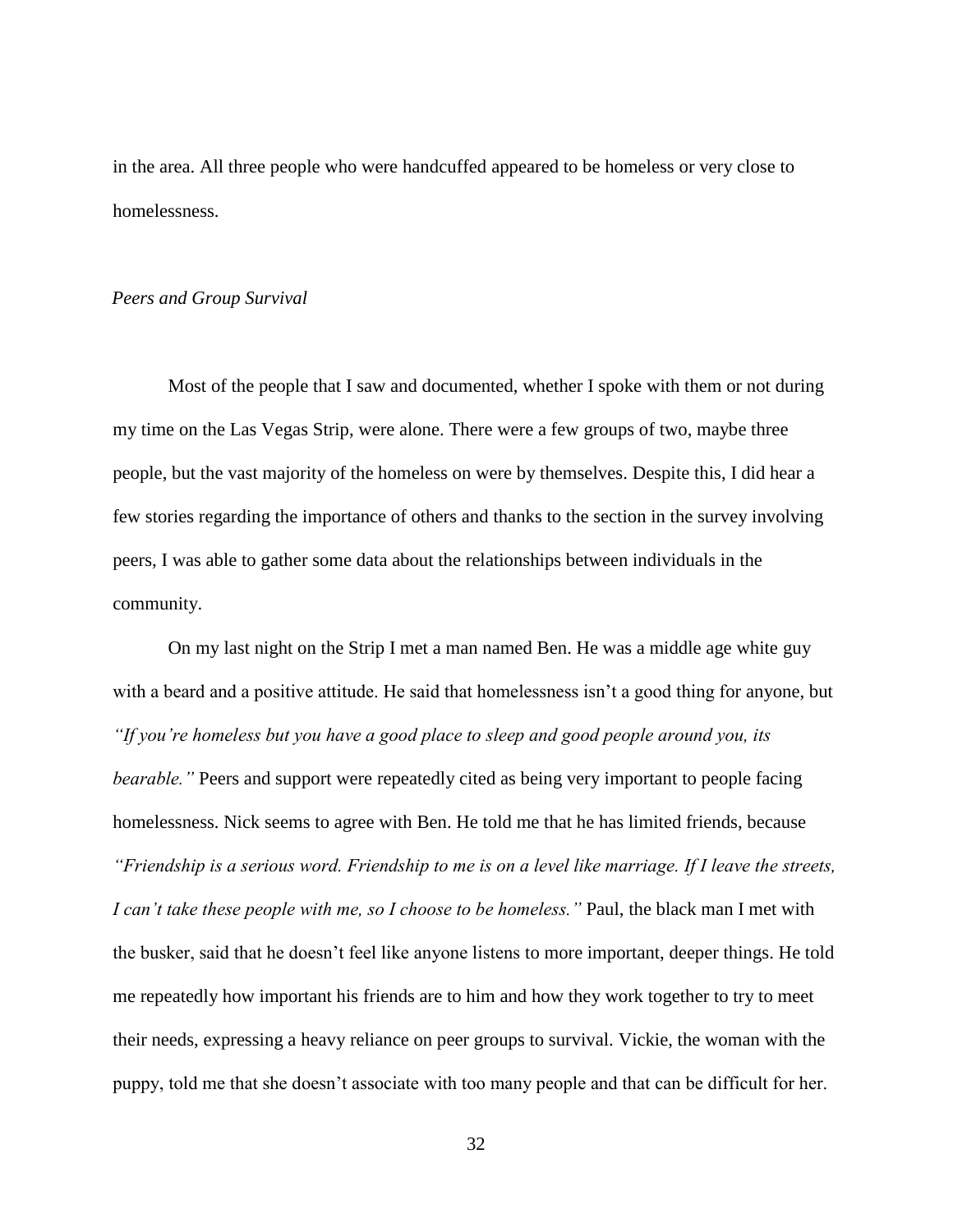She also said, *"When you're homeless and you have no one, a dog makes a difference. It fills that emptiness."* 

The Trust Index is based on a series of questions in the survey based on peers. The index is composed of 8 questions which were rated on a scale of 1-5, with a lower score indicating less trust for peers and a higher score indicating more trust. The mean score is a 23.14 on a 40-point scale, with a range of 27. The minimum score possible was 8, whereas the highest score possible was 40. A score of 8 shows that the participant has little to no trust for peers, whereas a score of 40 indicates full trust for those around them. The minimum score was an 8, and the maximum was a 35. Since no one had a score of 40, no one in the community of the Las Vegas Strip fully trusts their peers. The mean score of 23.14 indicates that most people are relatively neutral on the trust/distrust spectrum when it comes to the people around them.

Only 22.3% of respondents indicated that the interests and concerns of others in the area are important to them, while only 8.3% said that they like to help others when they are able. 80.6% of individuals stated that they do not feel safe with the people around them. Interestingly enough and in contrast to many of my findings regarding peers, only 41.7% of those who took the survey indicated that they would trust authority figures over those around them. Despite an apparent culture of individualism and distrust, 47.3% of participants stated that they feel like they live in a close-knit community, and 41.7% of people believe that if there were an issue within the community, people would get together to solve it.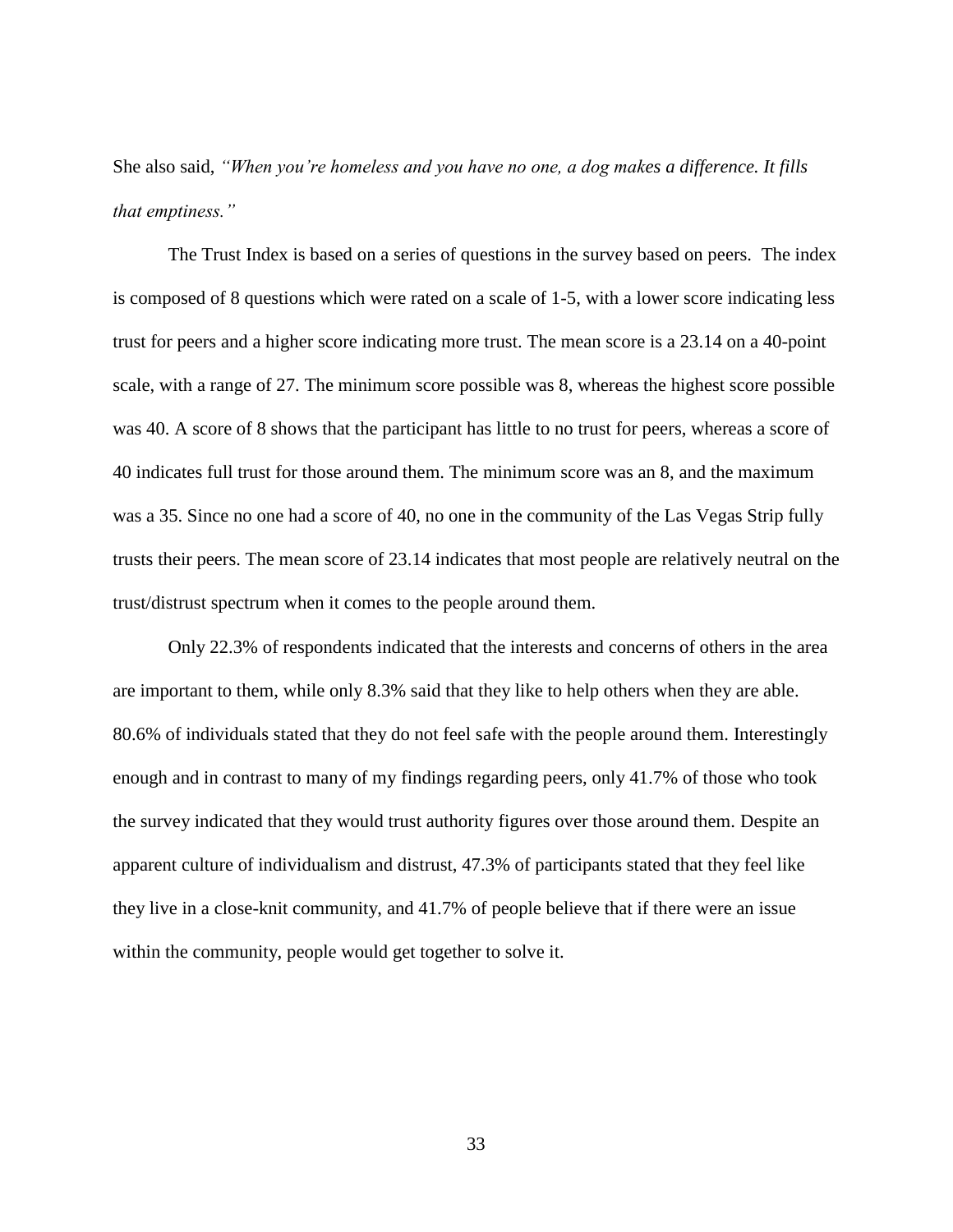#### *Lived Experience & Situated Knowledge*

Many of the homeless I spoke with told me stories of their experienced as a homeless person on the Las Vegas Strip. They ranged from little pieces of their lives to more general things that they have learned about the world from their position in it. Some also offered observations about society as a whole.

Chris, who I met with Nick, told me that he believes that the vast majority of people are ignorant and don't care about others. He said, *"… the options for that ignorance are to either burn down society or to educate it."* This was following a story he told me about how he is banned from most of the casinos on the Strip because he carries his belongings and is obviously homeless. Nick stashes his belongings and usually appears cleaner, which he believes is the reason he has not experienced being kicked out of a casino.

Chris and Nick weren't the only ones who talked about facing discrimination. I met Mark, Nancy, and their uncle, George, while they were sitting with a young dog on one of the bridges one night. They had one large and one small backpack between them. Just a few hours before we met they had been robbed by someone in front of security at the Venetian. They had a backpack and a smaller bag stolen, and in that smaller bag had been greyhound tickets to reach and stay with family in New York. Nancy had just found out that she was pregnant and they wanted to do whatever they could to make a better life for the baby. While they were screaming and yelling at their robber, security approached and *"treated us like we were the problem! Everyone treats you like you're a drug addict or something when you're a traveler. We're over 8 months completely sober, but everyone treats us like we're addicts. We don't even drink!"* Nancy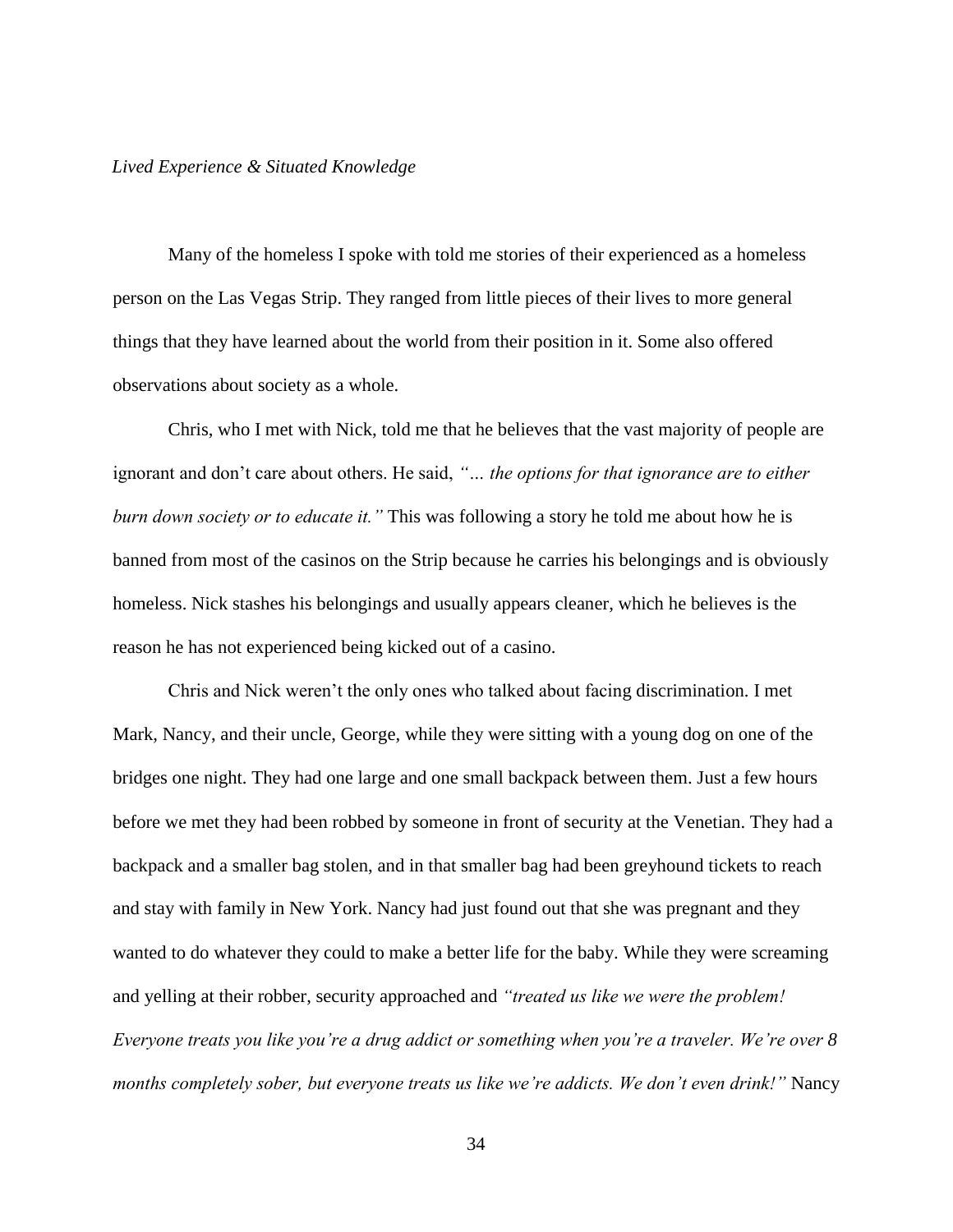expressed aggravation that they aren't usually allowed to use even public facilities such as restrooms or water fountains. She said, *"We're second class citizens. When people see us, general human courtesies go out the window."* Mark chimed in at this point and added, *"When you become homeless, you become subhuman. Everywhere we go we're invisible. People don't even see us as people. They don't see us at all."* Nancy, looking significantly more unhappy than when we started this conversation, said, *"Consistent negativity drives you down so much that you forget why it is you're trying to get up sometimes."* Nick seemed to have some experience with constant negativity as well. He said, *"I'm a piece of garbage. I just feel like a piece of garbage."*

#### **Discussion and Further Study**

This study began by asking several different things about the homeless community on the Las Vegas Strip. What is its demographic makeup? What creates social capital among its members? Why do people prefer this location to many others like it in the area? I have successfully determined the answers to some of these questions, and made discoveries about the population that I hadn't anticipated going into the research.

The area in which I chose to conduct my research is unique. It is the country's epicenter of adult themed entertainment and gambling. It is a completely transient area; nobody has their homes on the Las Vegas Strip. People visit for days, during which time they stay in hotels and casinos. There is no other place in the country like the Las Vegas Strip. It is a privileged space; the people who occupy it are predominantly people who have earned and saved and have money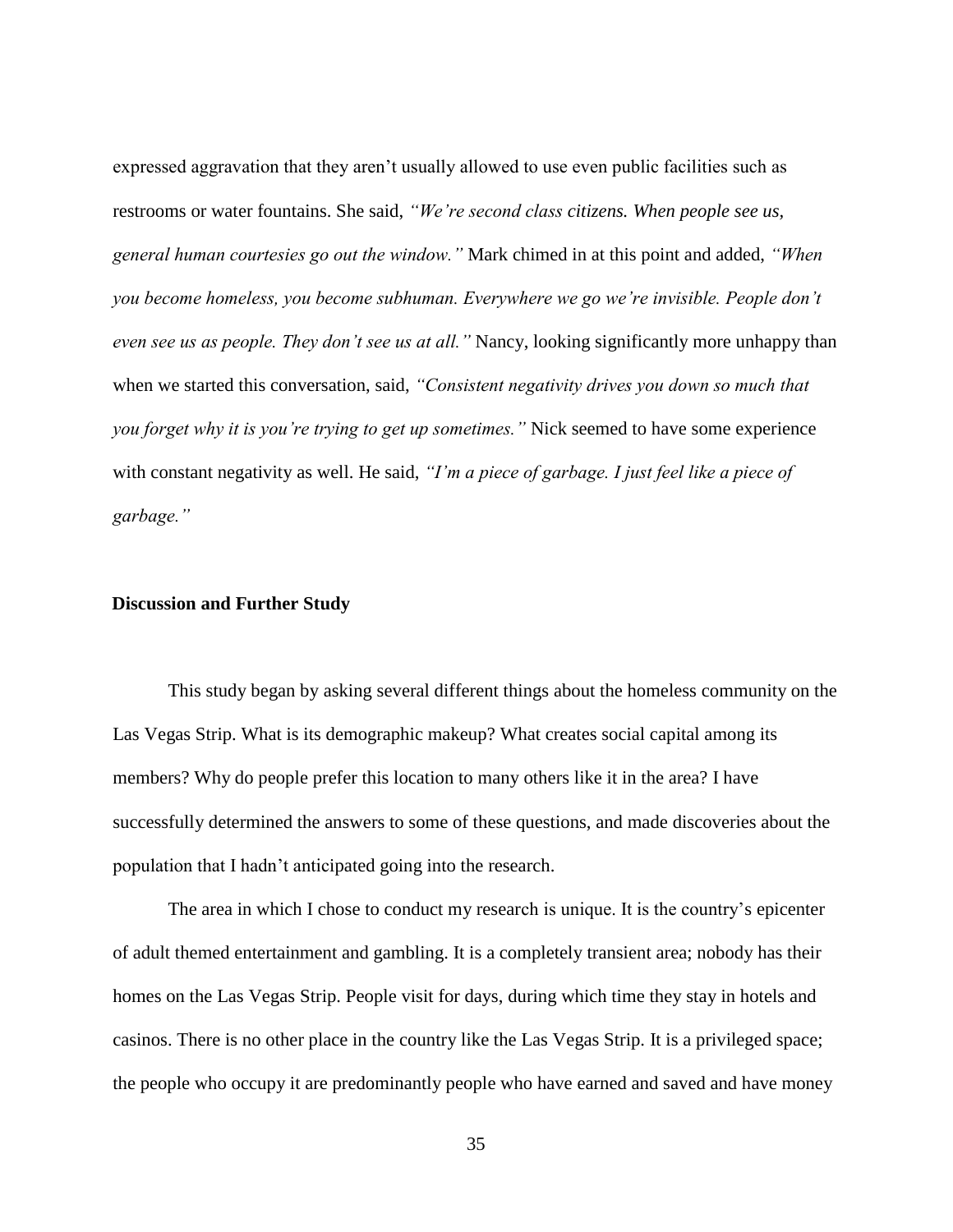to spend frivolously. Homeless people may regularly interact with people who work in the tourism industry, but for the most part the people that they see are unique every single day. This is very different from the experiences of homeless people in neighborhoods where they are known by the locals and residents living indoors.

In a study by Gowan (2010), one of his participants stated that he has experienced being run out of town for being homeless. One of the reasons that people may gravitate towards the Las Vegas Strip may be for the anonymity that comes with a transient non-homeless population. Gowan (2010) talks about NIMBY, or Not in My Backyard, and how many of his homeless participants chose to stick to major cities rather than face the discrimination they've struggled with in smaller towns. In an area that is occupied by people who do not live there, the homeless may experience less pushback from residents who live indoors. In all of my research, the homeless described facing discrimination from various sources, but not from private individuals who live nearby.

Throughout my time surveying and speaking with the community on the Las Vegas Strip, I was told a lot of thoughts, opinions, and beliefs generally reserved for more closely connected people than strangers. I got the feeling that speaking about their lives, hardships and experiences helped participants to feel more human. This aligns with the data I've gathered suggesting that individuals who are experiencing homelessness can often feel like they're not treated as human, or as good or worthy as other people around them.

Many of my conversations started with, "I'm a student from UNLV. Will you take my survey? I can give you a dollar either way." Participants may have originally started talking to me because I was giving them money, but I feel like most of my interactions ended up being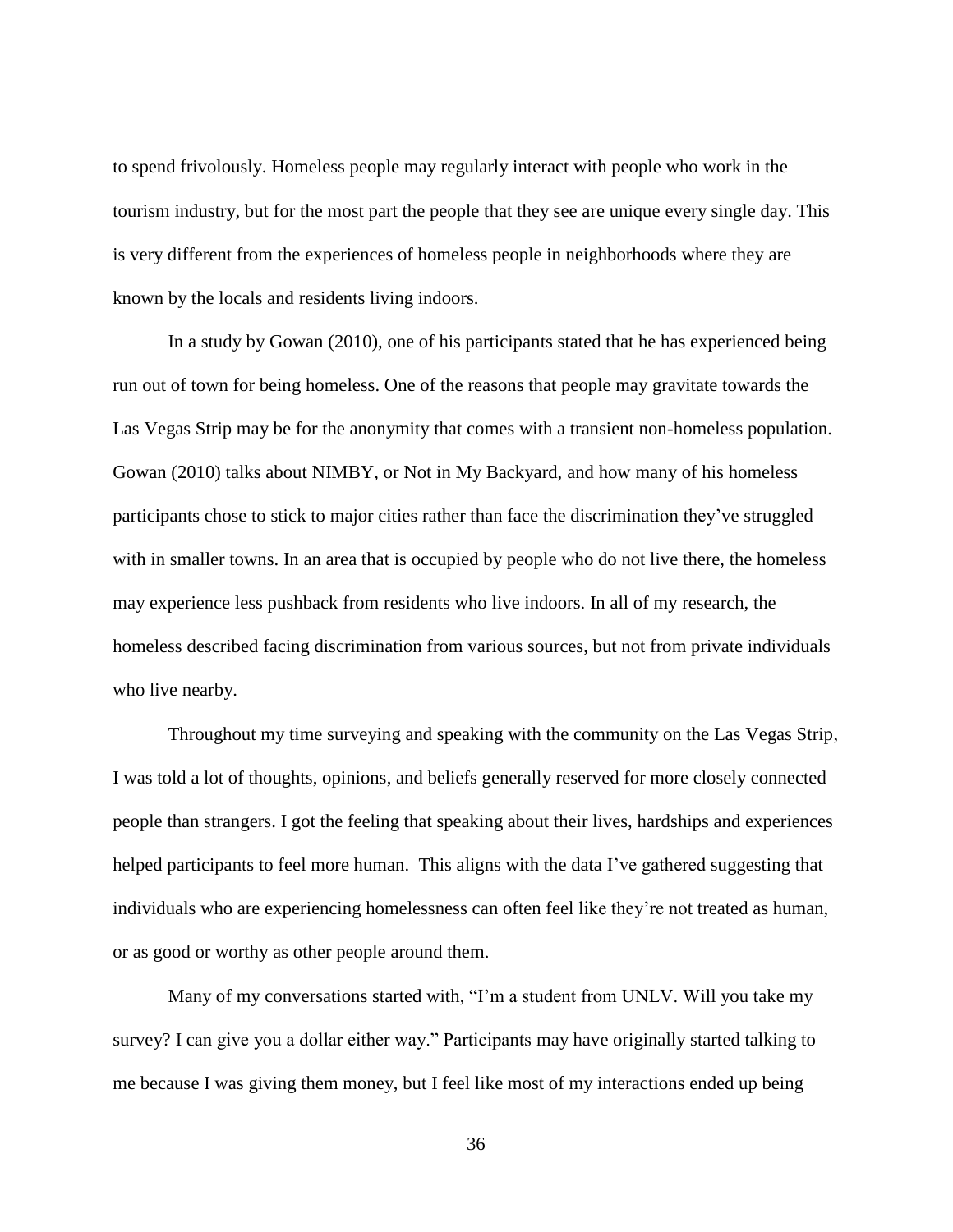something more meaningful and deep. I got the sense from quite a few that they did not want me to leave. For example, Stephanie did not want me to leave and kept stalling when I made moves to go. Raymond also did not want me to leave, stating during his survey that it meant so much that I was listening to him and respected him. This was a trend to the point where it took 5 hours to get just a handful of surveys one day. The total number of participants is about 50% of the documented population not because of lack of availability of subjects, but because it was just so valuable to people that I was seeing them as people and not as their socioeconomic status.

There was a sense of obvious distress and often hopelessness when people were talking to me about their financial struggles. The mood was dark and frustrated when I asked what they panhandled for most often. Men seemed to have the most difficulty gaining any monetary assistance from passersby, though women also expressed difficulties obtaining the things that they need. There was something profound in the statement by Ryan; "*If every person walking by gave me a quarter, I would never have to struggle again."* It brings me back to the idea of deserving and undeserving poor; programs that have operating costs and selectively aid those in need receive monetary donations regularly, while people who are literally begging for help obtaining basic necessities are left by the wayside.

There seems to be a general disconnect between the homeless on the Las Vegas Strip and the community groups that exist to help them. The homeless voiced a lot of distrust for the groups and an overall feeling of betrayal. It might be interesting to consider the social structure of homelessness and the gender inequalities involved. Preliminary data suggests that "income" gaps and other disparities may trend in a different direction than they do in mainstream American society.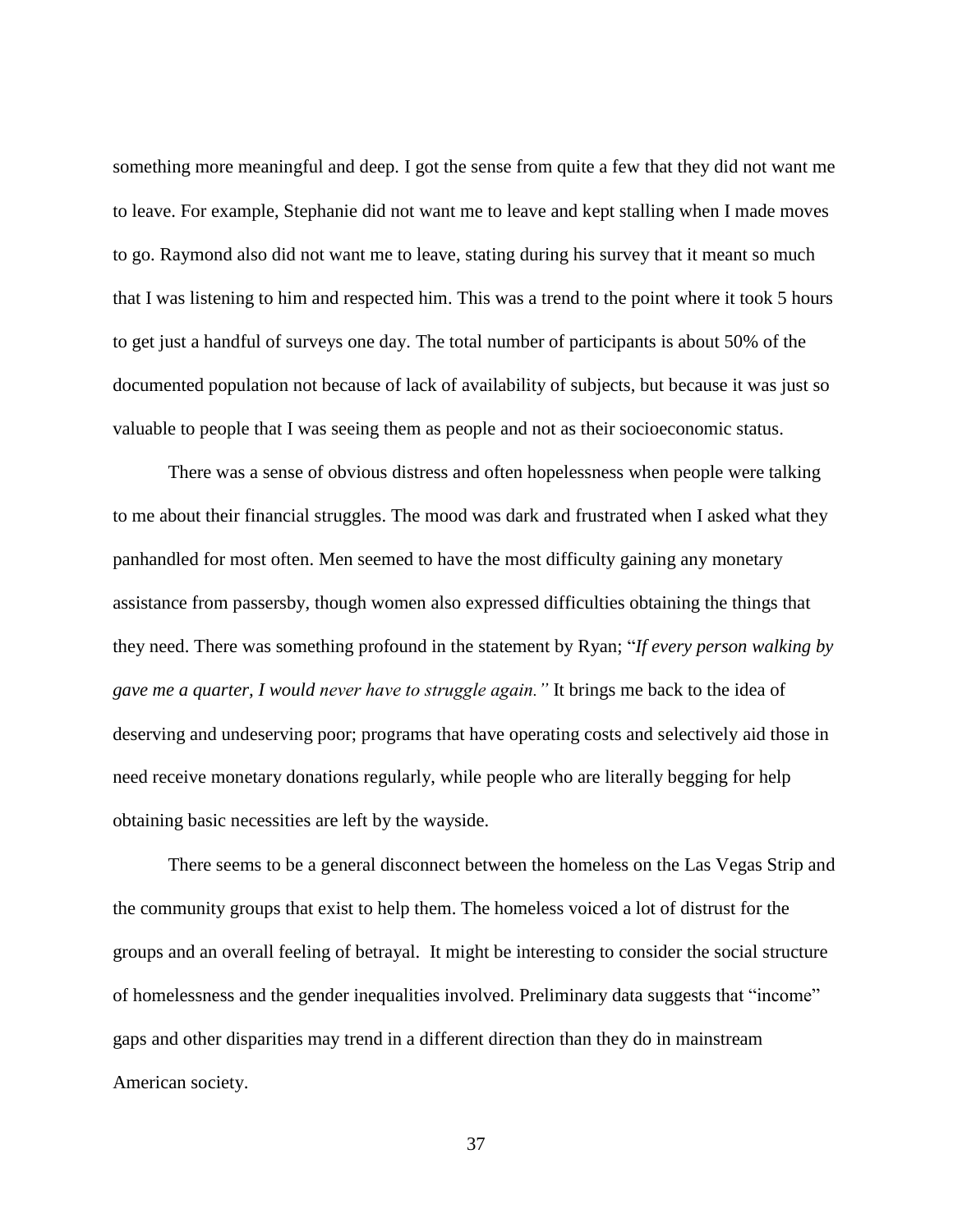It is interesting to think about the way homeless people are handled, particularly by city officials, not just in Las Vegas, but elsewhere as well. Adam stated, "*There is nowhere that homeless people are allowed to exist!"* This sentiment is also apparent in Daniels frustrations about being required to sleep in less than subtle places. By providing assistance in the way of food and gear, such as blankets, clothing, and tents, the city may see more of the homeless population able to obtain access to services to help them out of homelessness. If there were a place the homeless felt as if they were not criminalized for being homeless, that stability would make a difference in the lives of the homeless on the Las Vegas Strip.

A suggestion for further study would involve analyzing the laws and codes that set the rules dictating where the homeless can sleep, while looking at the sociological reasoning for communities' desire to keep the homeless in the public eye at all times. Why are people apparently frightened or threatened by those who are facing homelessness? Is homelessness seen by others as a dangerous social deviance or an unavoidable temporary state?

It is also interesting to consider the different types of homelessness and how the experience of being without a home may vary between them. The experiences of the people living on the Las Vegas Strip, for example, are undoubtedly very different from the experiences of people who are living in the Downtown area of Las Vegas, and very different from the experiences of squatters, people who are living in abandoned or otherwise unoccupied buildings.

Based on the information I was given regarding Homeless Helpers and other community groups, it seems that it would be a good idea to have a community action group comprised of individuals who were willing to work with the homeless directly to determine how to best help them. Community policing is a style of policing in which the officer conducts their day by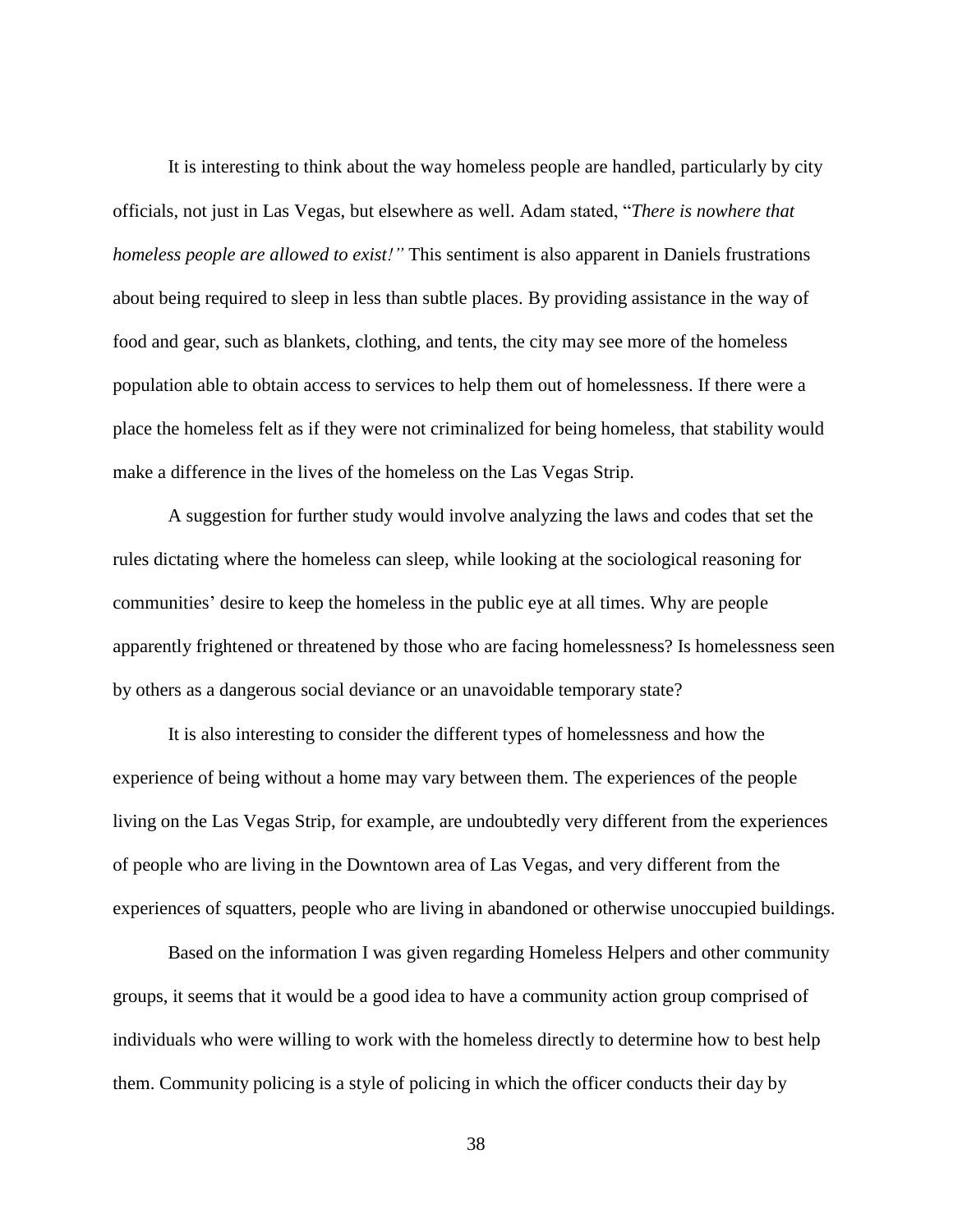communicating and socializing with the community, staying in touch with their needs, issues, and successes (US Department of Justice 2014). This style of policing results in a stronger connection between the police and those they serve; a similar style of community modeled homeless aid may lead to a more inclusive, accepted, and therefore successful community group.

The quantitative data regarding the police may be slightly skewed because the people that I surveyed didn't know me very well and didn't want to select anything indicating negative attitudes towards the police. I had two people who completed the rest of the survey opt out of participation in that section. Due to the conversations I had claiming such negative interactions with the police, and a few people voicing discomfort with police presence, it would be fair to posit that subjects may have felt unease with documenting any sort of negativity when it comes to authority. However, not everyone seemed to have that fear, and many of the responses seem entirely valid and legitimate. There is really no way to know without establishing further rapport and re-administering the survey. I suspect that this may be an issue when collecting this type of data with any type of vulnerable population. The overall feeling was that the police should be there to serve and protect everyone, whether homeless or not, but that the homeless often feel as if the police are there to serve and protect everyone but them.

One of the things that I found most noteworthy was the lack of clusters of homeless people in the area. While a few people voiced the importance of friends and companions, survey answers revealed an individualistic attitude towards survival. It would be interesting to take the survey used for this study and apply it to other homeless communities in areas less dominated by money and tourism. Would the results be the same? Or would researchers find that homeless communities are varied and fluid?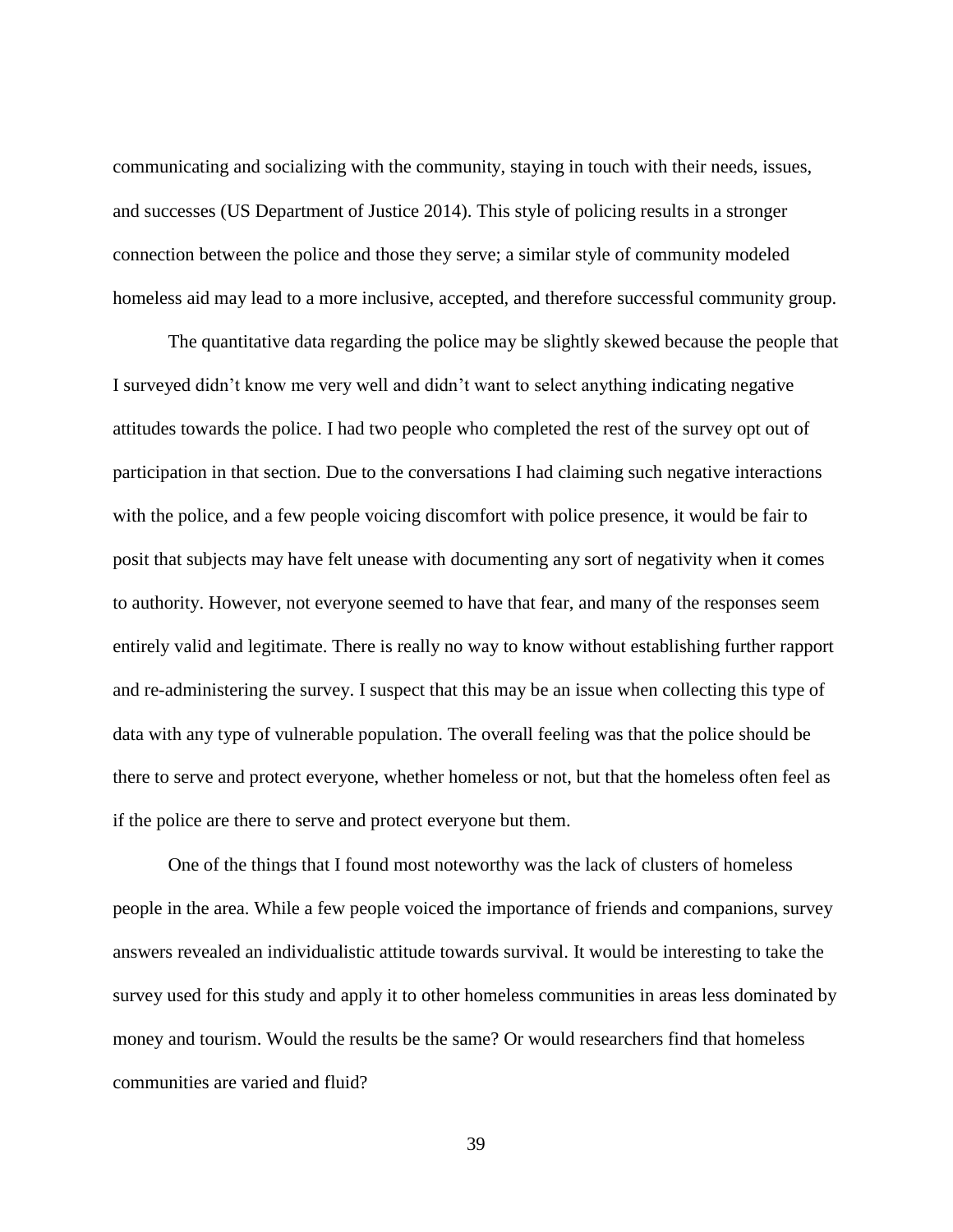This community is unlikely to change without a change in the treatment of the homeless in the City of Las Vegas and an adjustment to the current power structure and police relations. The biggest fear and source of discomfort expressed by the homeless in the area between Harmon Ave and the Flamingo Casino on the Las Vegas Strip was the police. Even when it came to distrust of community groups, a large part of that distrust came from their connections with the Las Vegas Metro Police Department.

There are very limited resources for both the police and the homeless in improving their interactions. Because there are not many programs to help the homeless, the police have access to limited aid to offer the homeless. Because it is a highly trafficked, tourist area, police officers seem to be very aware of those who are panhandling and living on the streets though it is a very small part of their overall job to protect the area. Sensitivity training, and less pressure to keep the homeless both visible while they are sleeping and invisible when they are attempting to gain assistance from passersby, may decrease tensions between the groups and improve quality of life for both.

#### **Conclusion**

The homeless community on the Las Vegas Strip between Harmon and Flamingo is comprised of individuals from many backgrounds with different histories and stories to tell. It is predominately made up of men, with women a minority. Most of the people living there are white, and nearly half have obtained at least some college education. The majority of people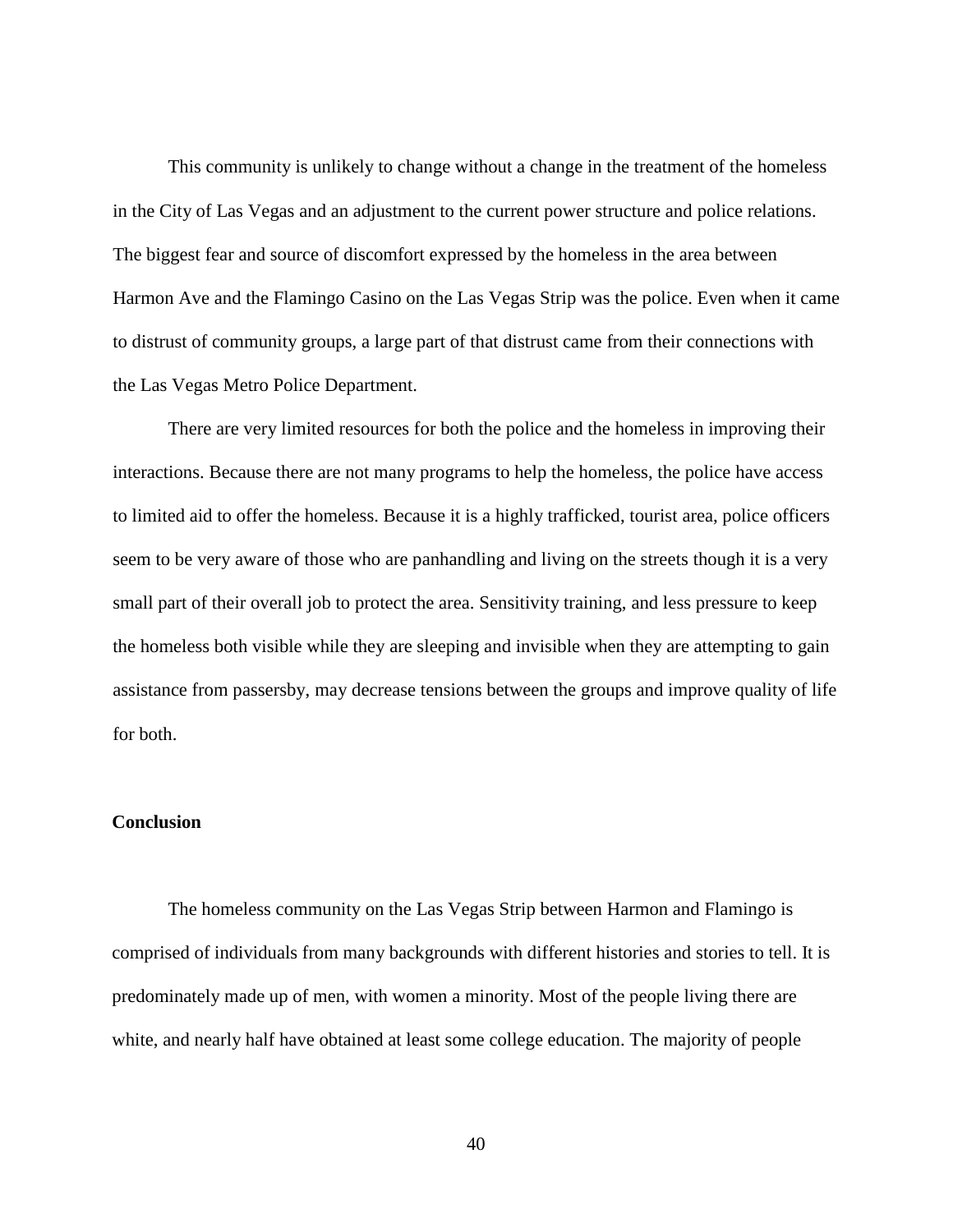panhandling on the Las Vegas Strip are literally homeless, meaning they are sleeping outside with no shelter.

The body of literature on the homeless in Las Vegas is very limited. This is the only social science research on the homeless community on the Las Vegas Strip at this time. This study provides an in-depth view of the demographic composition, primary concerns, and personal experiences of people who are experiencing homelessness in the area. By employing a mixed-method research style, I have presented a rounded, more complete view of the residents than an exclusively qualitative or quantitative research study could have provided.

Participants have expressed a wide range of experiences, and spoke candidly with me about many things. Themes included financial issues, community groups, lived experiences and situated knowledge, police issues, and peers and group survival. The theme "financial issues" focuses on data and stories suggesting that the homeless have a difficult time obtaining the things they need. Most of them receive no monetary assistance from the government, but even those that do are still struggling. When speaking about community groups, many people voiced concerns about a group called Homeless Helpers, and their motivation for interacting with the homeless. The majority of people who took the survey did say that they would be willing to report to a group that they felt were there for the right reasons. Lived Experiences included a lot of conversation about class discrimination. Many of the homeless individuals that I spoke with had stories about being blocked from entering facilities due to their dirty appearances. The topic that generated the most conversation was interactions with the police. There was a lot of talk about abuse and discrimination at their hands, though whether someone reported issues with the police or not was not predicative of whether they would call them if they needed help. The final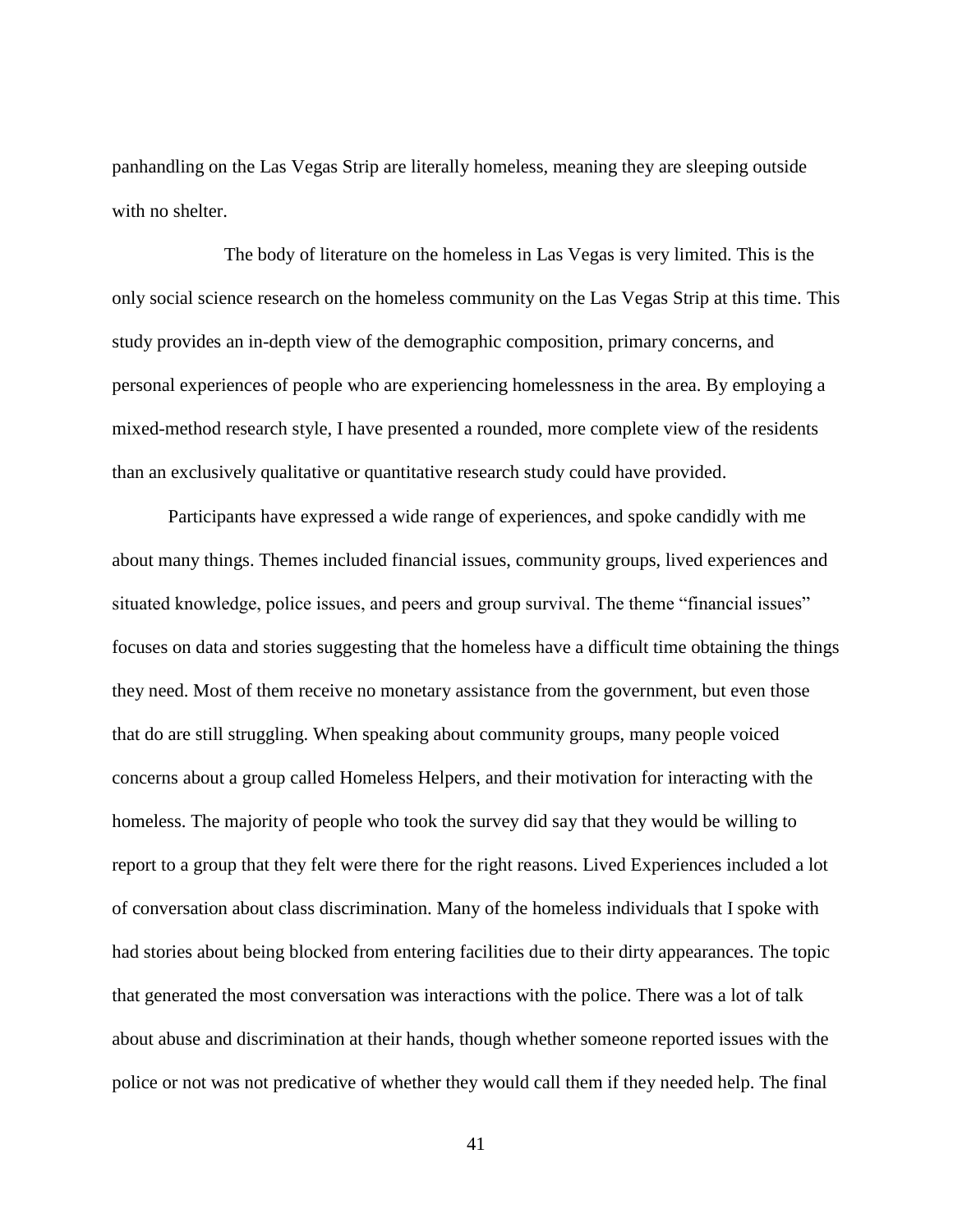theme was peers and group survival. Survey data suggested that the community members on the Las Vegas Strip largely distrust one another, though conversation revealed that social circles seem to be very tight-knit, but small.

I have discussed my findings and suggested policy ideas and suggestions for further research. The community reports having a strained relationship with law enforcement and authority figures. Despite this, they are willing to call the police if they find themselves in crisis. They would also be willing to report both personal and locational issues to a community group if there were one that they felt were there to help them. A community style approach to offering this assistance and aid may be the best policy going forward.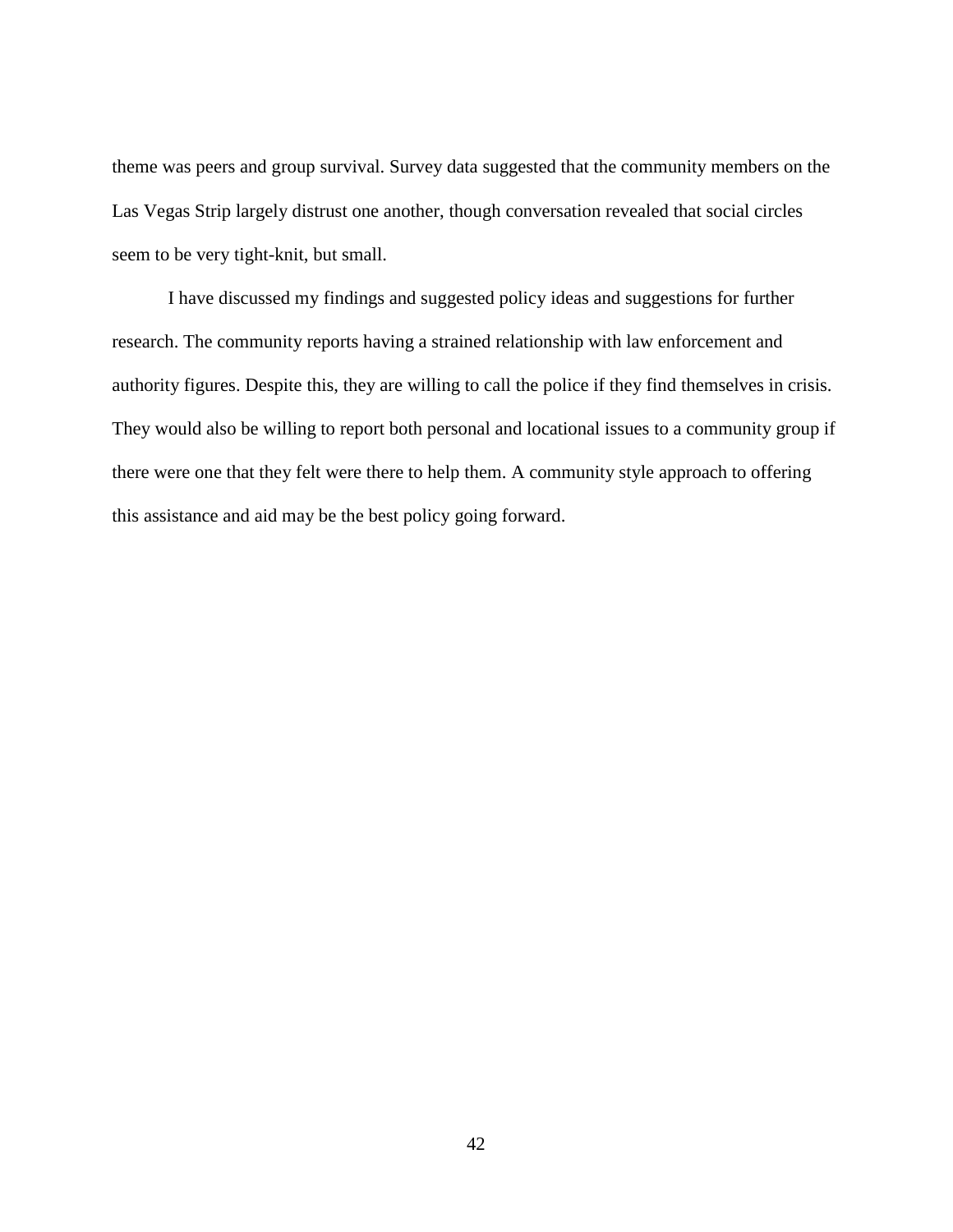#### **Bibliography**

- Agreda, Maria. 2014. "2014 homeless census finds population in Clark Southern Nevada grows." Las Vegas Review-Journal. Retrieved January 3, 2017.
- Anon. n.d. "Las Vegas, Nevada (NV) Poverty Rate Data Information about poor and low income residents." Las Vegas, Nevada (NV) poverty rate data - information about poor and low income residents living in this city. Retrieved January 3, 2017.
- Bishop, W. 1999. "Ethnographic writing research: Writing it down, writing it up, and reading it" Portsmouth, NH: Heinemann.
- Borchard, K. 2000. "Fear and Sympathy Toward Homeless Men in Las Vegas," Humanity and Society volume  $(24)$ , p. $3 - 18$ .
- Borchard, K. 2010. "Between Poverty and a Lifestyle: The Leisure Activities of Homeless in Las Vegas." Journal of Contemporary Ethnography volume (39), p.441 – 446.
- Borland, Elizabeth. 2016. "Standpoint Theory." Encyclopedia Britannica Online. Accessed March 27, 2016.<http://www.britannica.com/topic/standpoint-theory>
- Charmaz, Kathy. 2003. "In Qualitative Psychology: A Practical Guide to Research Methods," 82-110. (2nd ed.) Thousand Oaks, California: Sage.
- Christian, J., & Abrams, D. 2003. "The effects of social identification, norms and attitudes on use of outreach services by homeless people." J. Community. Appl. Soc. Psychol. Journal of Community & Applied Social Psychology, 13(2), 138-157.

Creswell, John W. 2009. Research Design. Thousand Oaks: SAGE Publications.

- Denscombe, Martyn. 2008. "Communities of Practice." Journal of Mixed Methods Research 2(3):270–83.
- Denzin, Norman K. and Yvonna S. Lincoln. 1994. Handbook of qualitative research. Thousand Oaks, CA: Sage Publications.
- Emler, Nicholas and Stephen Reicher. 1987. "Orientations to Institutional Authority in Adolescence." Journal of Moral Education 16(2):108–16.
- Goffman, Erving. 1963. "Behavior in Public Places: Notes on the Social Organization of Gatherings." New York, NY. The Free Press.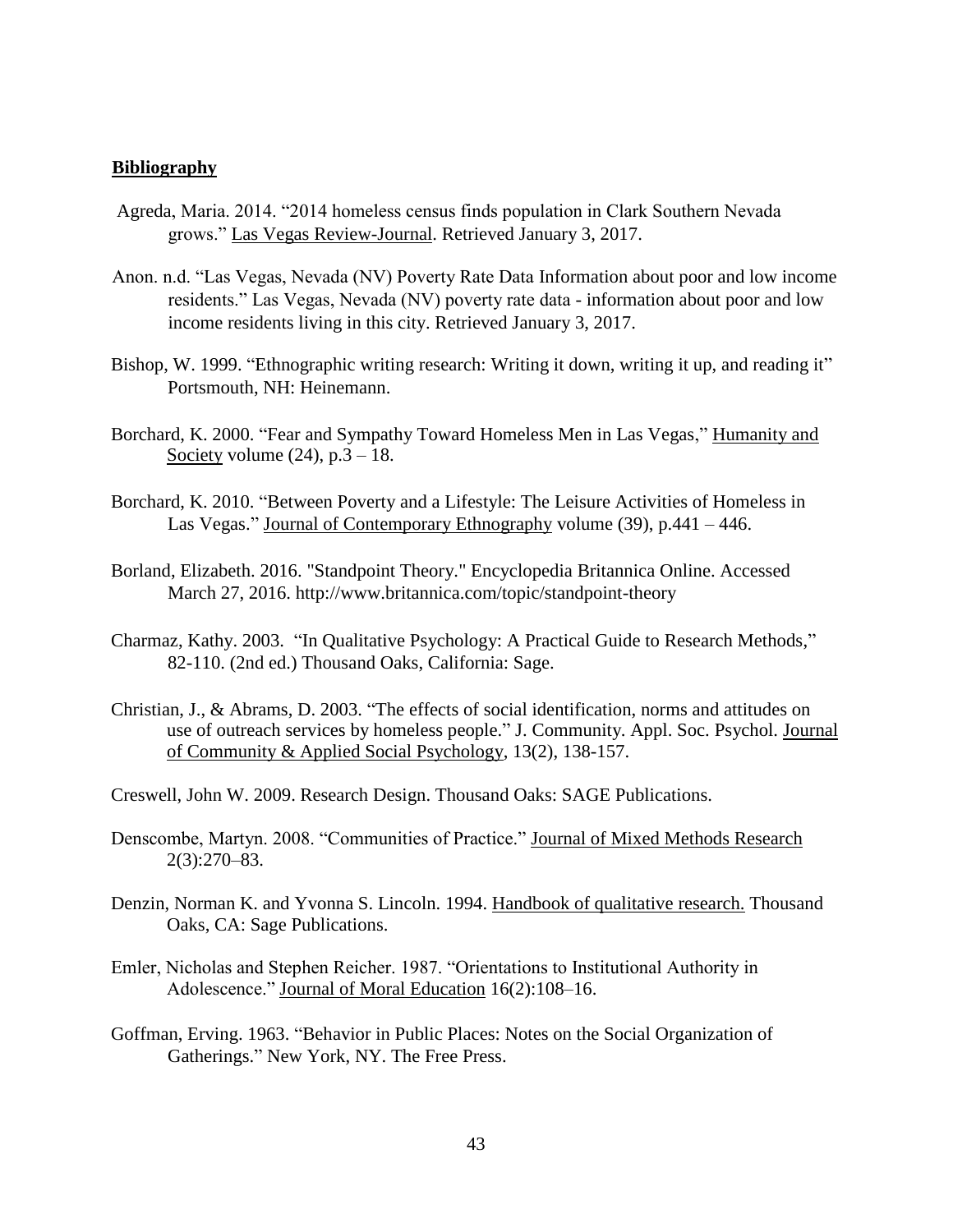- Gounis, Kostas. 1988. "Homelessness and mental illness in America: emerging issues in the construction of a social problem." London, England. Unwin Hyman.
- Gowan, T. 2010. "Hobos, hustlers, and backsliders: Homeless in San Francisco." Minneapolis: University of Minnesota Press.
- Hechter, M., & Opp, K. 2001. "Social Norms." New York: Russell Sage Foundation.
- Homeless Hub; "NIMBY." 2016. Accessed June 7, 2016. <http://homelesshub.ca/solutions/affordable-housing/nimby-not-my-backyard>
- Irvine, L. 2013. "Animals as Lifechangers and Lifesavers: Pets in the Redemption Narratives of Homeless People." Journal of Contemporary Ethnography, 42(1), 3-30.
- Johnson, R. B. and A. J. Onwuegbuzie. 2004. "Mixed Methods Research: A Research Paradigm Whose Time Has Come." Educational Researcher 33(7):14–26.
- Kirst-Ashman, K. K. 2013. "Brooks/Cole Empowerment Series: Introduction to Social Work Social Welfare; Critical Thinking Perspectives" (4th ed.). Belmont, CA: Linda Schreiber.
- Kolata, Gina. 1989. "Drug Addicts Among the Homeless: Case Studies of Some 'Lost Dreams'." The New York Times.
- Martino, S. C., Tucker, J. S., Ryan, G., Wenzel, S. L., Golinelli, D., & Munjas, B. 2011. "Increased Substance Use and Risky Sexual Behavior Among Migratory Homeless Youth: Exploring the Role of Social Network Composition." Journal of Youth and Adolescence, 40(12), 1634-1648.
- McLeod, Saul. 2008. "Qualitative vs. Quantitative." Qualitative vs Quantitative Data | Simply Psychology. Retrieved February 26, 2017.
- Merriam-Webster. (n.d.). Dictionary and Thesaurus, Retrieved June 15, 2016, from [http://mw1.merriamwebster.com](http://mw1.merriamwebster.com/)
- Orwell, G. 1934. "Down and out in Paris and London." New York: Harcourt Brace Jovanovich.
- Putnam, R. D. 2000. "Bowling alone: The collapse and revival of American Community." New York: Simon & Schuster.
- Sarason, S. B. 1974. "The psychological sense of community: Prospects for a community psychology." San Francisco, CA: Jossey-Bass.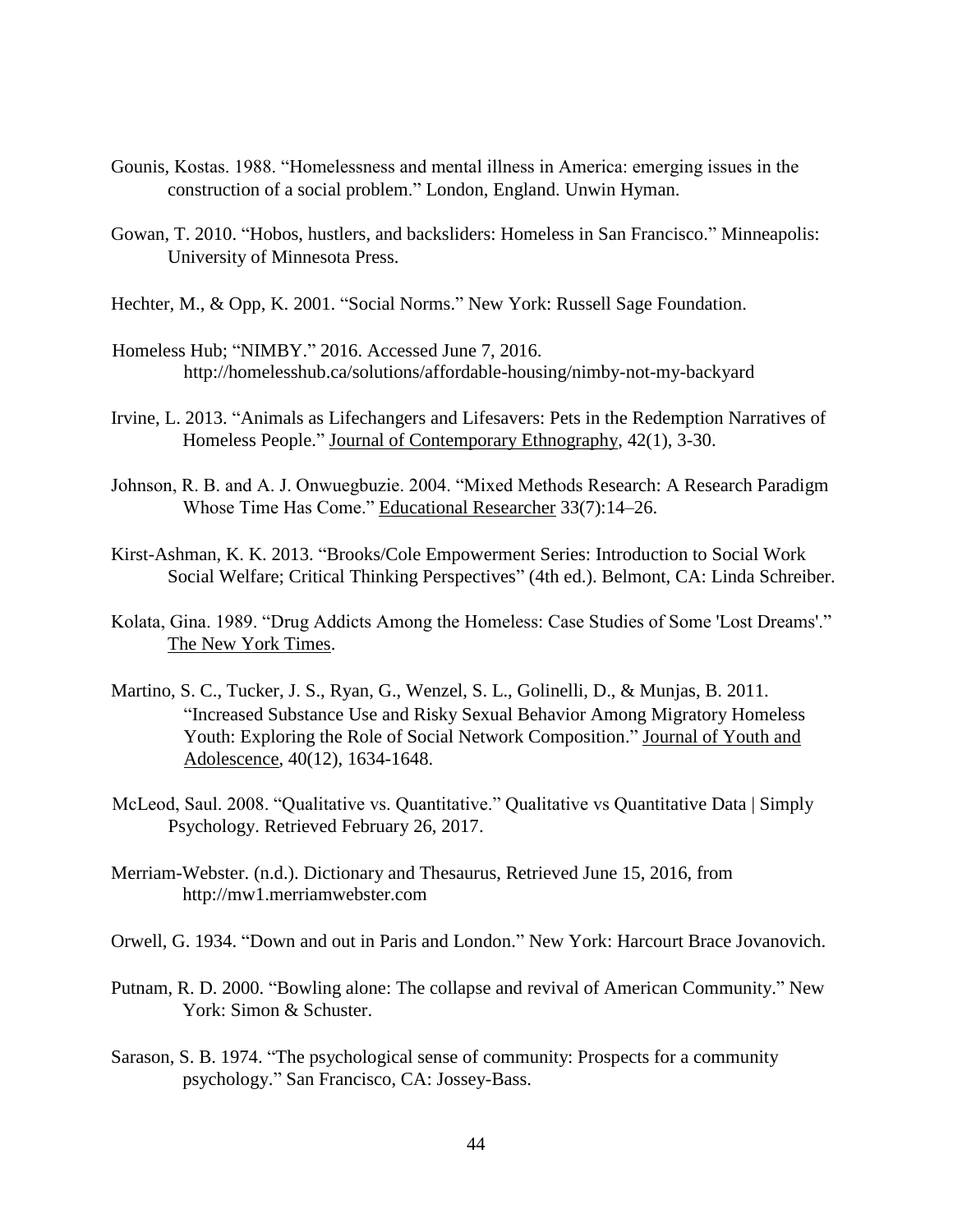- Shinn, Marybeth. 2010. "Homelessness, Poverty and Social Exclusion in the United States and Europe." Nashville, TN: Vanderbilt University.
- Smith, Dorothy E. 1997. "Truth and Method: Feminist Standpoint Theory Revisited." Signs: Journal of Women in Culture and Society 22(2):392–98.
- Snow, D. A., & Anderson, L. 1987. "Identity Work Among the Homeless: The Verbal Construction and Avowal of Personal Identities." American Journal of Sociology, 92(6), 1336-1371.
- Trattner, W. I. 1999. "From Poor Law to Welfare State: A History of Social Welfare in America" (6th ed.). New York, NY: The Free Press.
- United States Department of Justice 2014. "Community Policing Defined." Retrieved from https://ric-zai-inc.com/Publications/cops-p157-pub.pdf
- Utah Comprehensive Report on Homelessness 2012 [PDF]. 2012, November. Retrieved from [http://www.housingworks.utah.gov/publication\\_research/documents/2012HomelessRepo](http://www.housingworks.utah.gov/publication_research/documents/2012HomelessReportFinal.pdf)  [rtFinal.pdf](http://www.housingworks.utah.gov/publication_research/documents/2012HomelessReportFinal.pdf)
- Wagner, D., & Gilman, J. B. 2012. "Confronting homelessness: Poverty, politics, and the failure of social policy." Boulder, CO: Lynne Rienner.
- Whitbeck, L. B., & Simons, R. L. 1990. "Life on the Streets: The Victimization of Runaway and Homeless Adolescents." Youth & Society, 22(1), 108-125.
- Wyse, Susan E. 2011. "Difference between Qualitative Research vs. Quantitative Research." Snap Surveys Blog. Retrieved February 26, 2017.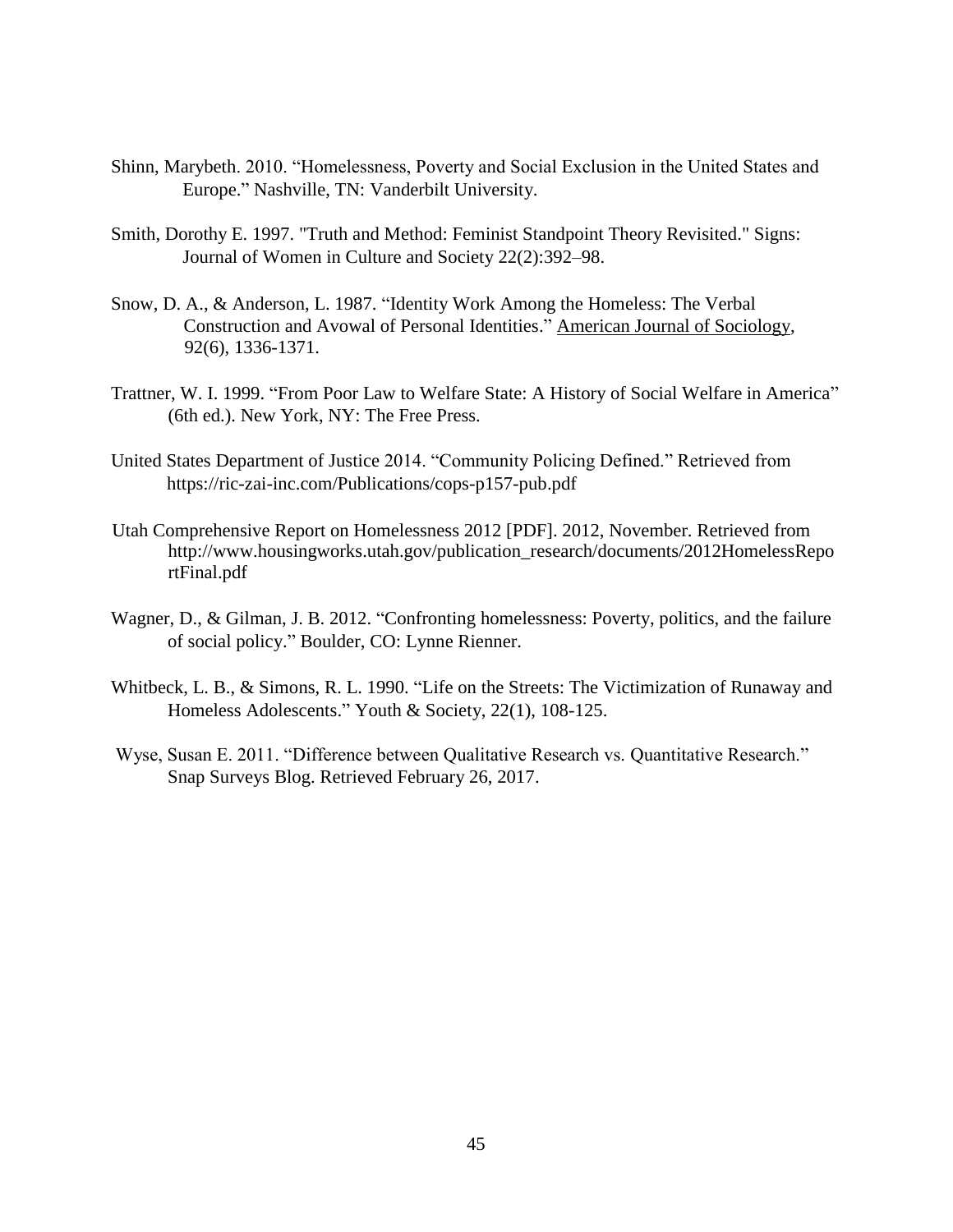| Table 1. Descriptive Statistics & Demography of the Homeless Community on the Las Vegas Strip |  |  |  |
|-----------------------------------------------------------------------------------------------|--|--|--|
|-----------------------------------------------------------------------------------------------|--|--|--|

|                                                                     | Mean  | <b>Percentages</b> |
|---------------------------------------------------------------------|-------|--------------------|
| <b>Trust Index</b>                                                  |       |                    |
| Feelings of trust for peers (40-point scale)<br><b>Police Index</b> | 23.14 |                    |
| Feelings of trust for police (35-point scale)                       | 20.62 |                    |
| <b>Safety</b>                                                       |       |                    |
| Feeling safe in the area                                            |       | 86.10%             |
| Feeling unsafe in the area                                          |       | 13.90              |
| Panhandling                                                         |       |                    |
| Several times a day                                                 |       | 6.00               |
| Daily                                                               |       | 56.00              |
| Several times a week                                                |       | 21.80              |
| Weekly                                                              |       | 9.37               |
| Less than once a week                                               |       | 6.00               |
| Gender                                                              |       |                    |
| Male                                                                |       | 73.50              |
| Female                                                              |       | 26.50              |
| Race/Ethnicity                                                      |       |                    |
| Black/African American                                              |       | 20.60              |
| Hispanic                                                            |       | 5.90               |
| Native American                                                     |       | 5.90               |
| White                                                               |       | 61.80              |
| Multiracial                                                         |       | 5.90               |
| Age (in years)                                                      |       |                    |
| $18 - 25$                                                           |       | 20.60              |
| $26 - 35$                                                           |       | 14.70              |
| $36 - 50$                                                           |       | 20.60              |
| Over 50                                                             |       | 44.10              |
| <b>Educational Level</b>                                            |       |                    |
| 0-11 years, no diploma                                              |       | 31.40              |
| High School Graduate/GED                                            |       | 22.90              |
| Some College, no degree                                             |       | 31.40              |
| <b>Bachelors Degree</b>                                             |       | 11.40              |
| Graduate or Professional Degree                                     |       | 2.90               |
| <b>Sleeping Arrangements</b>                                        |       |                    |
| Outdoors                                                            |       | 63.60              |
| Daily or Weekly Rental                                              |       | 18.20              |
| Monthly Rental or Lease                                             |       | 9.10               |
| Squat (abandoned building)                                          |       | 3.00               |
| Somewhere Else                                                      |       | 6.10               |
| Time Living on the Las Vegas Strip (in years)                       |       |                    |
| $0$ to $1$                                                          |       | 44.10              |
| 1.01 to 3                                                           |       | 8.80               |
| $4$ to $6$                                                          |       | 29.30              |
| 7 to 10                                                             |       | 11.70              |
| Over 10                                                             |       | 5.80               |

**Total N = 36**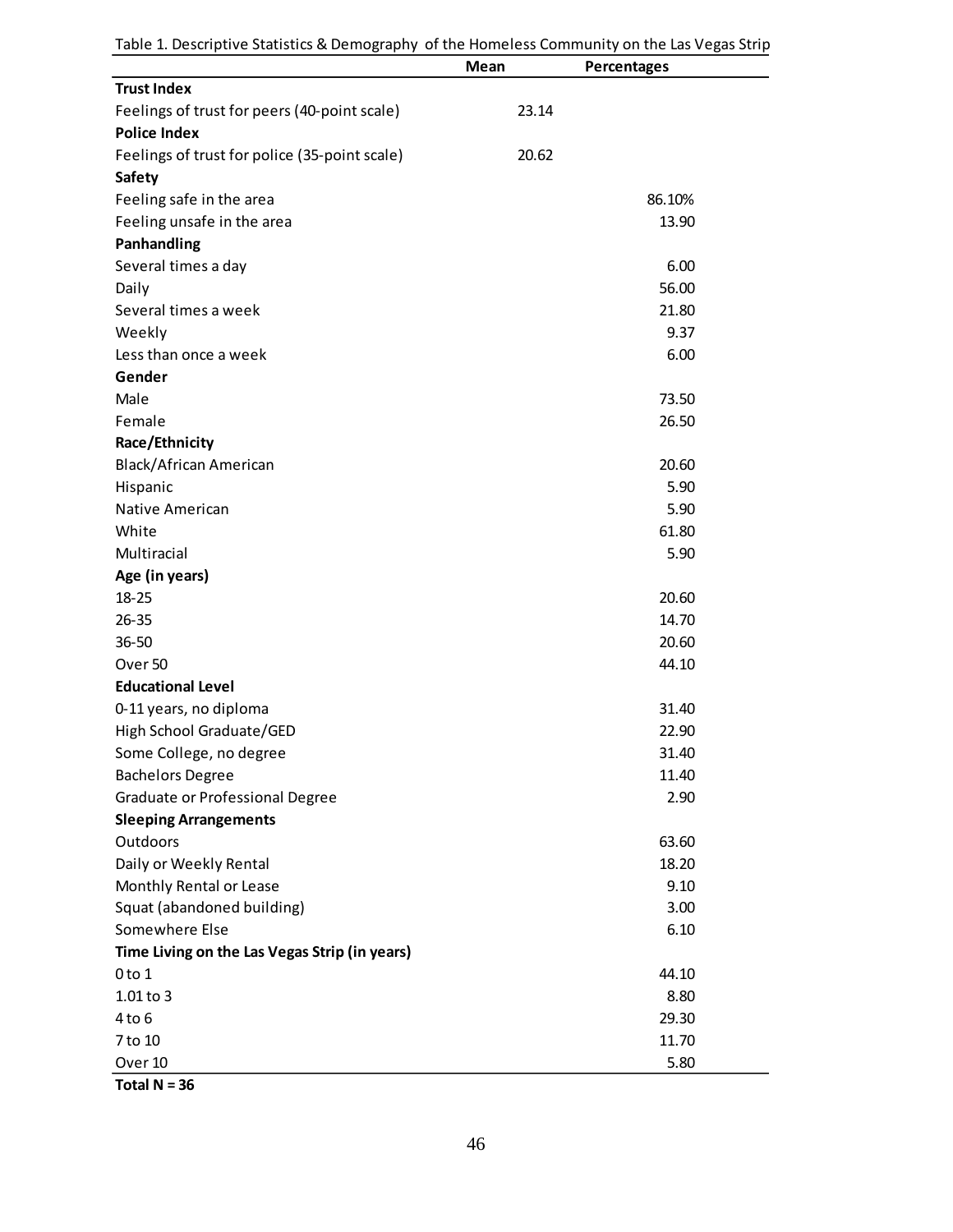|                                               | <b>Trust Index</b> | <b>Police Index</b> |  |
|-----------------------------------------------|--------------------|---------------------|--|
|                                               | <b>Mean Score</b>  | <b>Mean Score</b>   |  |
| <b>Sample</b>                                 | 23.14              | 20.62               |  |
|                                               |                    |                     |  |
| Gender                                        |                    |                     |  |
| Male                                          | 24.21              | 20.17               |  |
| Female                                        | 21.56              | 23.33               |  |
| Race/Ethnicity                                |                    |                     |  |
| Black/African American                        | 21.86              | 17.57               |  |
| Hispanic                                      | 25.50              | 17.00               |  |
| Native American                               | 27.00              | 22.50               |  |
| White                                         | 23.30              | 21.25               |  |
| Multiracial                                   | 23.48              | 33.50               |  |
| Age                                           |                    |                     |  |
| 18-25                                         | 22.00              | 21.33               |  |
| $26 - 35$                                     | 24.80              | 24.40               |  |
| 36-50                                         | 23.00              | 27.86               |  |
| Over 50                                       | 21.36              | 15.67               |  |
|                                               |                    |                     |  |
| <b>Educational Level</b>                      |                    |                     |  |
| 0-11 years, no diploma                        | 24.81              | 22.90               |  |
| High School Graduate/GED                      | 20.00              | 18.88               |  |
| Some College, no degree                       | 22.91              | 19.27               |  |
| <b>Bachelors Degree</b>                       | 25.67              | 22.50               |  |
| Graduate or Professional Degree               | 21.00              | 19.00               |  |
| <b>Sleeping Arrangements</b>                  |                    |                     |  |
| Outdoors                                      | 24.05              | 21.50               |  |
| Daily or Weekly Rental                        | 20.50              | 14.67               |  |
| Monthly Rental or Lease                       | 19.00              | 19.67               |  |
| Squat (abandoned building)                    | 20.00              | 31.00               |  |
| Somewhere Else                                | 25.00              | 21.00               |  |
|                                               |                    |                     |  |
| Time Living on the Las Vegas Strip (in years) |                    |                     |  |
| $0$ to $1$                                    | 22.53              | 26.93               |  |
| $1.01$ to 3                                   | 17.00              | 15.00               |  |
| $4$ to $6$                                    | 22.90              | 22.67               |  |
| 7 to 10                                       | 24.67              | 19.75               |  |
| Over 10                                       | 23.33              | 22.00               |  |

## Table 2. Means of Sociodemographic Variables on Peer and Police Trust

**Total N=36**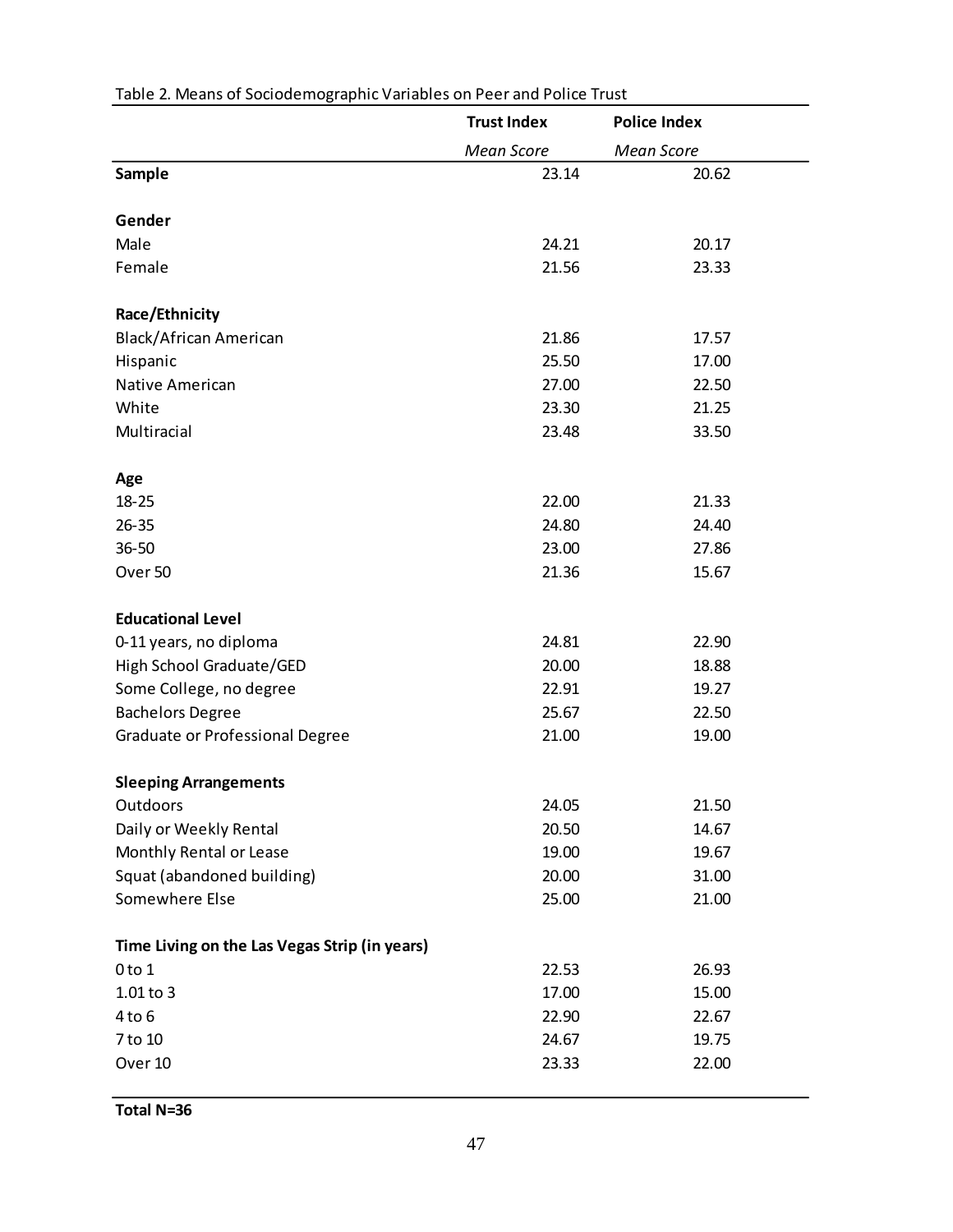|                                 | <b>Male</b> | <b>Female</b> |
|---------------------------------|-------------|---------------|
|                                 |             |               |
| <b>Sleeping Arrangements</b>    |             |               |
| Outdoors                        | 65.21%      | 55.56%        |
| Daily or Weekly Rental          | 21.74       | 11.11         |
| Monthly Rental                  | 8.69        | 11.11         |
| Squat/Abandoned Building        | 0.00        | 11.11         |
| Somewhere Else                  | 4.35        | 11.11         |
| <b>Feelings of Safety</b>       |             |               |
| Very Safe                       | 24.00       | 44.44         |
| <b>Fairly Safe</b>              | 56.00       | 55.56         |
| Not Very Safe                   | 16.00       | 0.00          |
| Not at All Safe                 | 4.00        | 0.00          |
| <b>Frequency of Panhandling</b> |             |               |
| Several Times a Day             | 4.17        | 11.11         |
| Daily                           | 58.33       | 44.44         |
| Several Times a Week            | 25.00       | 22.22         |
| Weekly                          | 8.33        | 11.11         |
| Less Than Once a Week           | 4.17        | 11.11         |
| $N =$                           | 24          | 9             |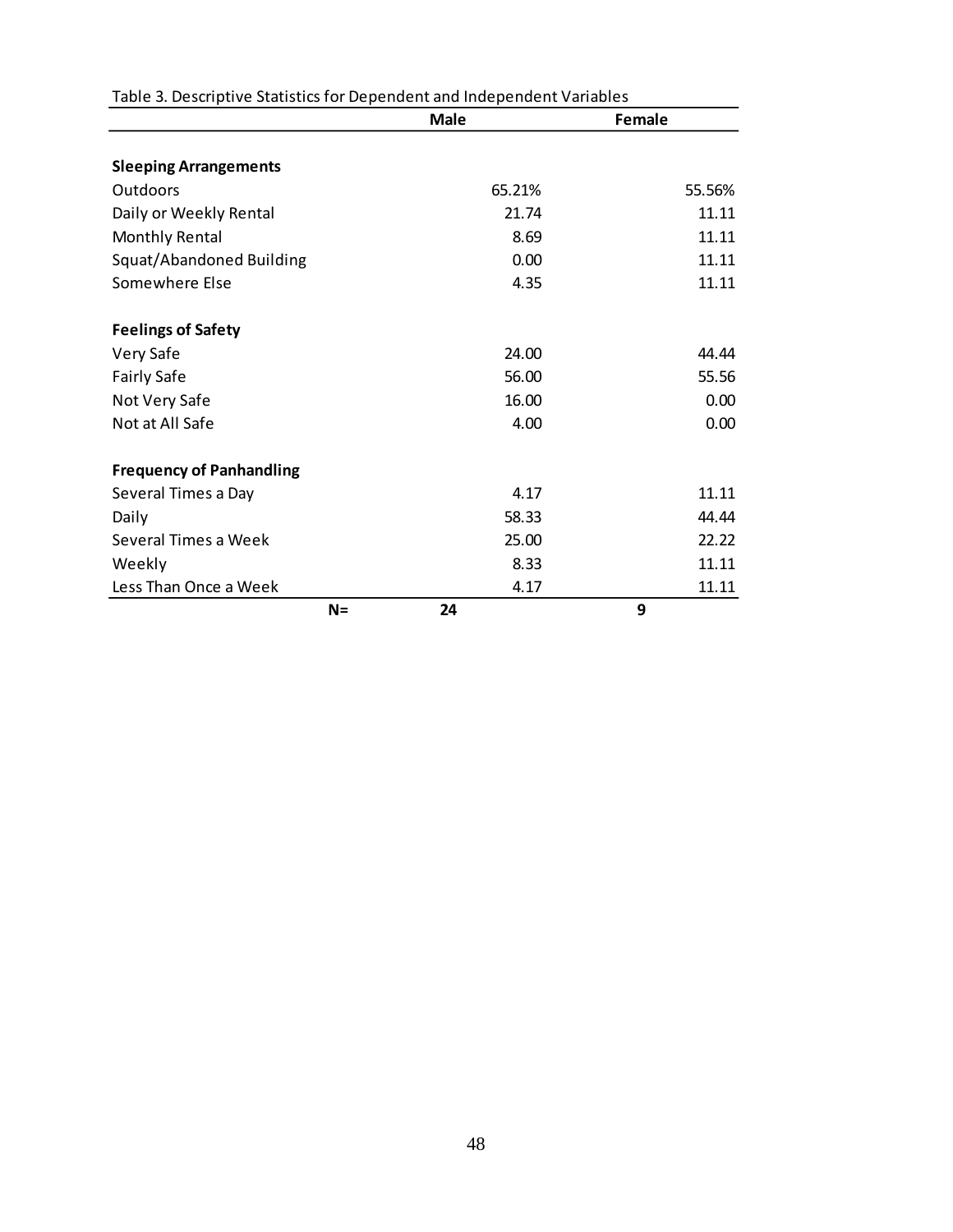|                                 | <b>Black/African American</b> | White  | Other  |
|---------------------------------|-------------------------------|--------|--------|
| <b>Sleeping Arrangements</b>    |                               |        |        |
| Outdoors                        | 28.57%                        | 68.42% | 83.33% |
| Daily or Weekly Rental          | 57.14                         | 10.52  | 0.00   |
| Monthly Rental                  | 14.28                         | 10.52  | 0.00   |
| Squat/Abandoned Building        | 0.00                          | 5.26   | 0.00   |
| Somewhere Else                  | 0.00                          | 5.26   | 16.67  |
| <b>Feelings of Safety</b>       |                               |        |        |
| Very Safe                       | 57.14                         | 19.05  | 33.33  |
| <b>Fairly Safe</b>              | 42.86                         | 66.67  | 33.33  |
| Not Very Safe                   | 0.00                          | 9.52   | 33.33  |
| Not at All Safe                 | 0.00                          | 4.76   | 0.00   |
| <b>Frequency of Panhandling</b> |                               |        |        |
| Several Times a Day             | 0.00                          | 5.00   | 50.00  |
| Daily                           | 28.57                         | 60.00  | 33.33  |
| Several Times a Week            | 42.86                         | 20.00  | 16.67  |
| Weekly                          | 28.57                         | 5.00   | 0.00   |
| Less Than Once a Week           | 0.00                          | 10.00  | 0.00   |
| $N =$                           | 7                             | 19     | 6      |

Table 4. Descriptive Statistics for Dependent and Independent Variables